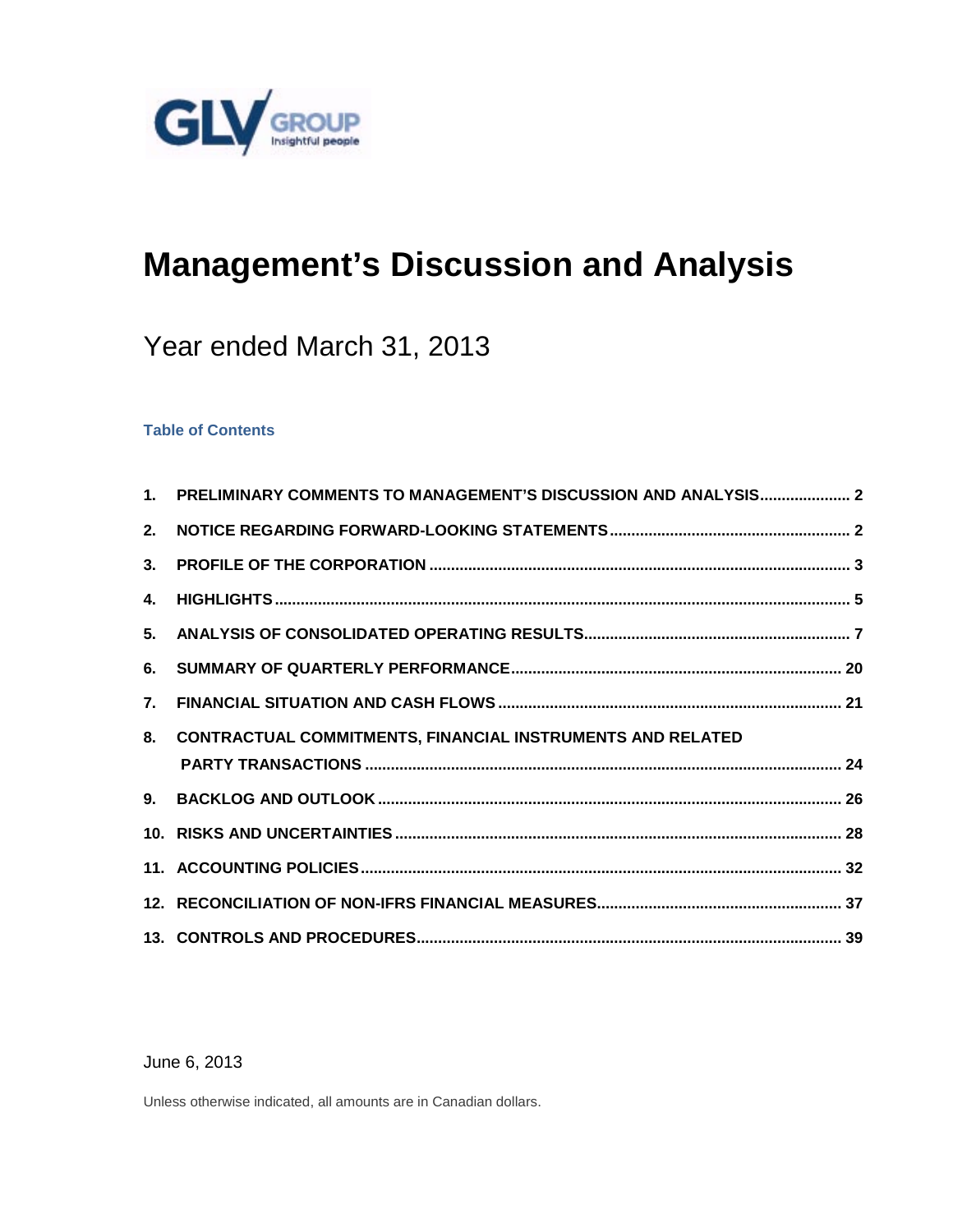# <span id="page-1-0"></span>**1. PRELIMINARY COMMENTS TO MANAGEMENT'S DISCUSSION AND ANALYSIS**

This Management's Discussion & Analysis ("MD&A") was prepared under the responsibility of GLV Inc.'s management and approved by its Board of Directors as of June 6, 2013. The information appearing herein accounts for all significant events that occurred prior to that date. The MD&A presents the Corporation's position and business context as they were, to management's best knowledge, upon its approval by the Board of Directors.

This MD&A should be read in conjunction with the audited consolidated financial statements and accompanying notes for the fiscal year ended March 31, 2013.

The financial information presented in this MD&A, including tabular amounts, is prepared in accordance with the International Financial Reporting Standards ("IFRS") unless otherwise indicated.

In this MD&A, "GLV Group" or "the Corporation" designates, as the case may be, GLV Inc. and its subsidiaries and divisions, or GLV Inc. or one of its subsidiaries or divisions, and the information contained is mainly structured by group, specifically Ovivo (water treatment), GL&V Pulp and Paper and the Other group. The fiscal year ended March 31, 2013 and the fiscal years ended March 31 of prior years are sometimes designated by the terms "fiscal 2013," "fiscal 2012" and so forth. The "fourth quarter of fiscal 2013" and the "fourth quarter of fiscal 2012" refer to the three-month periods ended March 31, 2013 and 2012, respectively. Unless otherwise indicated, the comparative analysis of operating results and cash flows for the three-month and twelve-month periods ended March 31, 2013 is performed in relation to the equivalent periods ended March 31, 2012, whereas the comparative analysis of the financial situation as at March 31, 2013 is performed in relation to data recorded as at March 31, 2012.

This MD&A also uses non-IFRS financial measures. Please refer to the section 12, "Reconciliation of non-IFRS financial measures" of this report for more information.

Supplementary information about the Corporation, including the Annual Information Form dated June 6, 2013, as well as the MD&A for the year ended March 31, 2013 and press releases are available on the websites of SEDAR [\(www.sedar.com\)](http://www.sedar.com/) and the Corporation [\(www.glv.com\)](http://www.glv.com/). Certain other documents, including presentations to investors, are also available on the Corporation's website.

# <span id="page-1-1"></span>**2. NOTICE REGARDING FORWARD-LOOKING STATEMENTS**

Certain information and statements in this MD&A and other public communications regarding management's objectives, projections, estimates, expectations or forecasts may constitute forward-looking statements within the meaning of applicable securities legislation. Forward-looking statements concern analyses and other information based on forecasted future results and estimates of amounts that cannot yet be determined. These may be observations concerning, in particular, strategies, expectations, planned activities or future actions. Forward-looking statements are recognized by the use of terms such as "forecast," "project," "could," "plan," "aim," "estimate" and other similar terms, possibly used in the future or conditional, particularly with regard to certain assumptions.

The management of GLV Group would like to point out that forward-looking statements involve a number of uncertainties and known and unknown risks such that the actual and future results of GLV Group could differ considerably from those stated.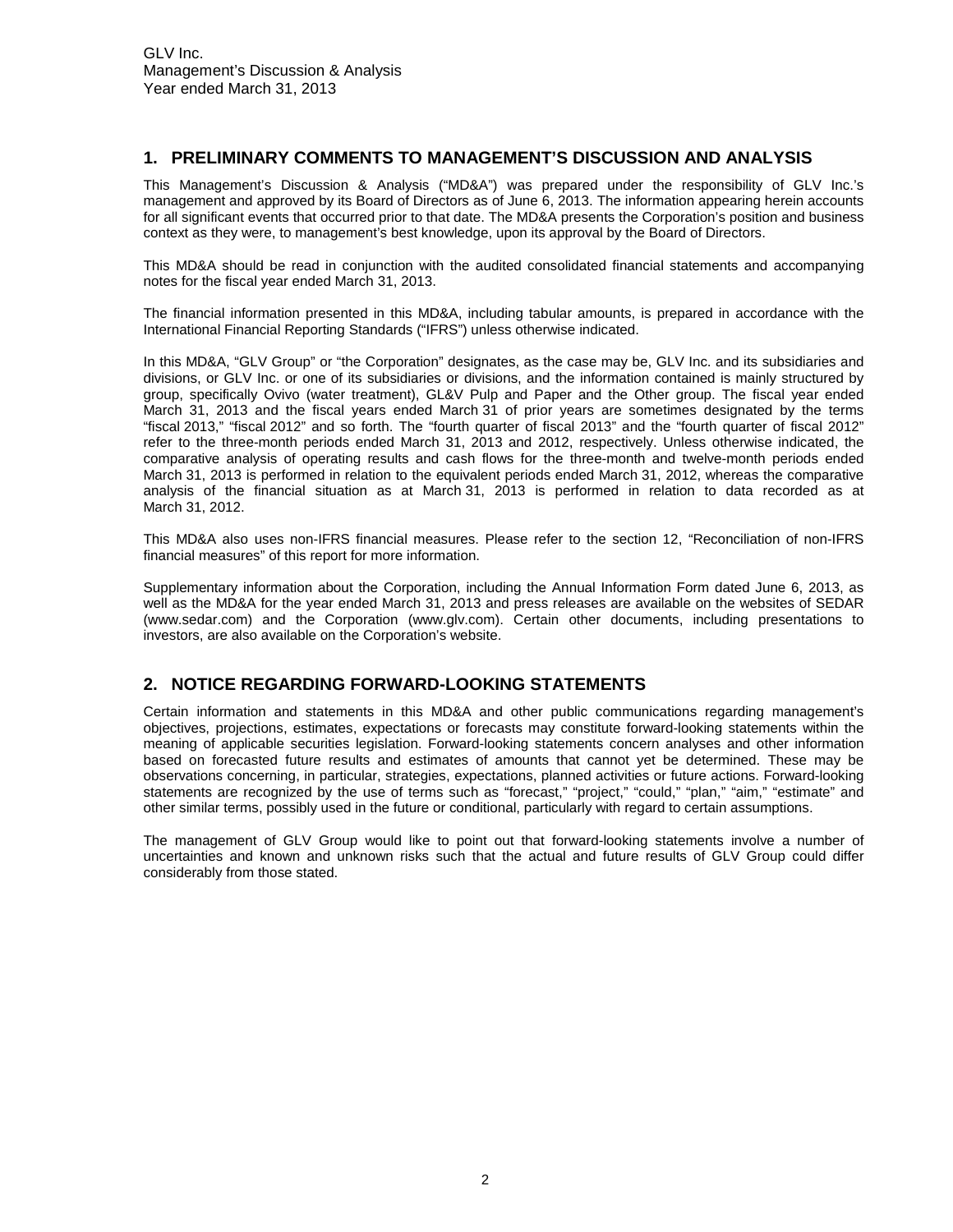Factors of uncertainty and risk that might result in such differences include contracts with clients regarding equipment and services, operations and turnkey projects, market risk, competition, concentration and liquidity risk, access to financing, dependence on key personnel, information system risk, credit risk, intellectual property rights, reputation, regulatory and legal risk, foreign exchange rate and foreign exchange contract risk, risks related to acquisitions, supply chain, asset impairment, interest rates, and the Corporation's holding company structure. There can be no assurance as to the materialization of the results, performance or achievements as expressed in or underlying the forward-looking statements. In addition, unless otherwise indicated, the forward-looking statements included in this MD&A were made as at the date hereof, and unless required to do so pursuant to applicable securities legislation, management of GLV Group assumes no obligation to update or revise forward-looking statements as a result of new information, future events or other changes. Forward-looking statements are designed to provide the reader with a description of management's expectations regarding the Corporation's financial performance during fiscal 2014 and may not be appropriate for other purposes.

Additional information about the risk factors to which GLV Group is exposed is provided in Section 10, "Risks and uncertainties" of this MD&A.

# <span id="page-2-0"></span>**3. PROFILE OF THE CORPORATION**

# **Description of business**

GLV Group is made up of international companies operating primarily in the water treatment (Ovivo) and pulp and paper (GL&V Pulp and Paper) industries that offer comprehensive technological solutions as well as services and equipment tailored to specific client needs. GLV Group's business units operate in more than 25 countries and have approximately 2,100 employees as at March 31, 2013. GLV Inc. is a public company whose shares trade on the Toronto Stock Exchange under the ticker symbols GLV.A and GLV.B.

- Ovivo designs and markets equipment and integrated solutions for the filtration, clarification, treatment and purification of water that will be used or reused in various industrial and municipal processes, returned into the environment or used for domestic purposes. Ovivo's offering includes rebuilding, upgrading and optimization services for existing equipment, the sale of spare parts as well as maintenance services. To maintain its position in this competitive market, Ovivo places know-how and innovation at the heart of its business strategy. With its advanced technologies, Ovivo stands out from the competition by putting the needs of its clients at the heart of its business strategy.
- GL&V Pulp and Paper designs and globally markets equipment used in various stages, from pulp preparation to paper production. It is also recognized worldwide for its rebuilding, upgrading and optimization services for existing equipment, as well as for the sale of spare parts. By focusing on innovation, it ensures that its portfolio contains products and technologies that bring customers added value, such as lower energy consumption.
- GLV Group also has activities other than those associated with water treatment and pulp and paper. It owns two manufacturing units, namely GL&V Fabrication located in Trois-Rivières in Québec, Canada and Ramivo in Tamàsi, Hungary.

These units specialize in the manufacturing of parts from specifications provided by Ovivo and GL&V Pulp and Paper. They also manufacture equipment parts for external clients. Since April 1, 2013, Ramivo's operations are fully integrated within Ovivo.

The Van der Molen division specializes in process solutions for the design and marketing of equipment for dissolving, dosing and mixing in beverage production.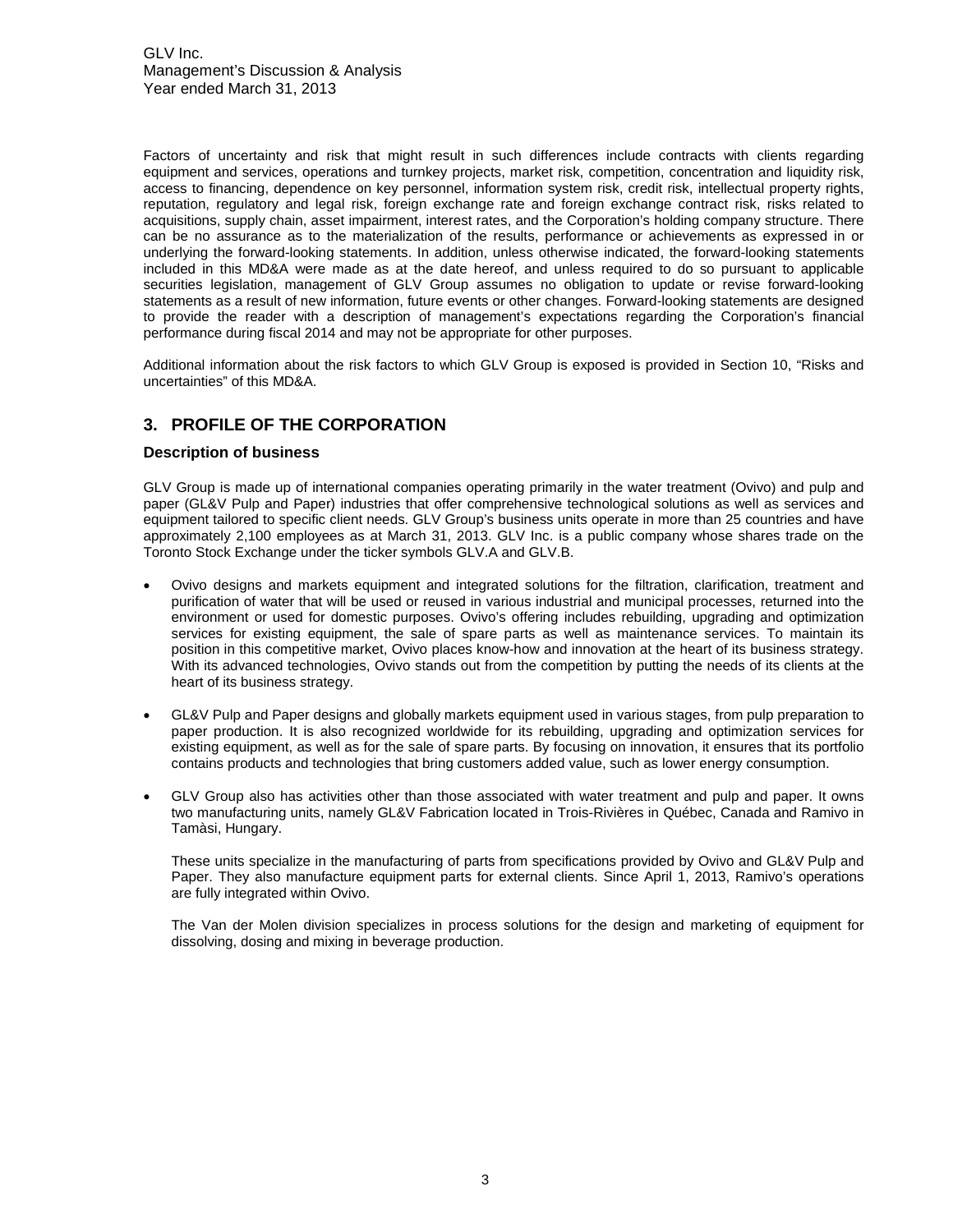# **Strategic approach**

GLV has always been committed to creating long-term shareholder value and ensuring sustained growth through its business model, which consists in:

- Acquiring technologies, know-how and innovative businesses;
- Generating organic growth through innovation and by focusing on recurring revenues; while
- Respecting the local cultures of countries in which GLV Group subsidiaries are based.

#### **Thus, GLV Group continues to generate sustained growth using the following five strategies:**

- *Focus on developing the Parts and Services market, which includes the sale of spare parts and the provision of maintenance and support services.* With this strategy, GLV Group aims to generate recurrent revenues, which provide stability and reduce the impact of economic cycles. The Parts and Services market also ensure organic growth in the key businesses of GLV Group subsidiaries. This market also provides the opportunity to leverage GLV Group's exceptional client service and stand out from the competition by offering a comprehensive range of services.
- Make *innovation a key positioning factor in GLV Group's target markets.* As GLV Group operates in highly competitive industries, it must continuously introduce innovative products and services for optimizing processes or for reducing clients' energy consumption. This innovation culture, which has been one of the factors driving GLV Group's success in the last three decades, is emphasized in numerous ways in the management of subsidiaries.
- *Continuously improve profitability.*GLV Group's management maintains strict control over fixed costs across the organization by using human resources efficiently, effectively integrating and restructuring acquired businesses, continuously improving operational effectiveness of subsidiaries and maintaining an entrepreneurial culture. Also, under its business model, the Corporation makes significant use of an international network of manufacturing subcontractors, reducing fixed costs and giving it the flexibility it needs to accommodate the ebb and flow of demand. With all these measures, a flexible and optimal cost structure can be maintained.
- *Focus primarily on geographic markets in which GLV Group subsidiaries are already operating.* Certain markets such as China, India, Southeast Asia, the Middle East, Brazil and Russia as well as North Africa and South Africa are expected to grow considerably in the coming years. Meanwhile, more mature markets, namely North America, Europe and the United Kingdom, continue to offer attractive business opportunities for GLV Group businesses.
- *Last, maintain the business acquisition strategy and keep seeking opportunities to broaden GLV Group's technology portfolio, know-how and business unit trademarks.* It will continue to apply the same acquisition model of focusing on intellectual property and the Parts and Services market.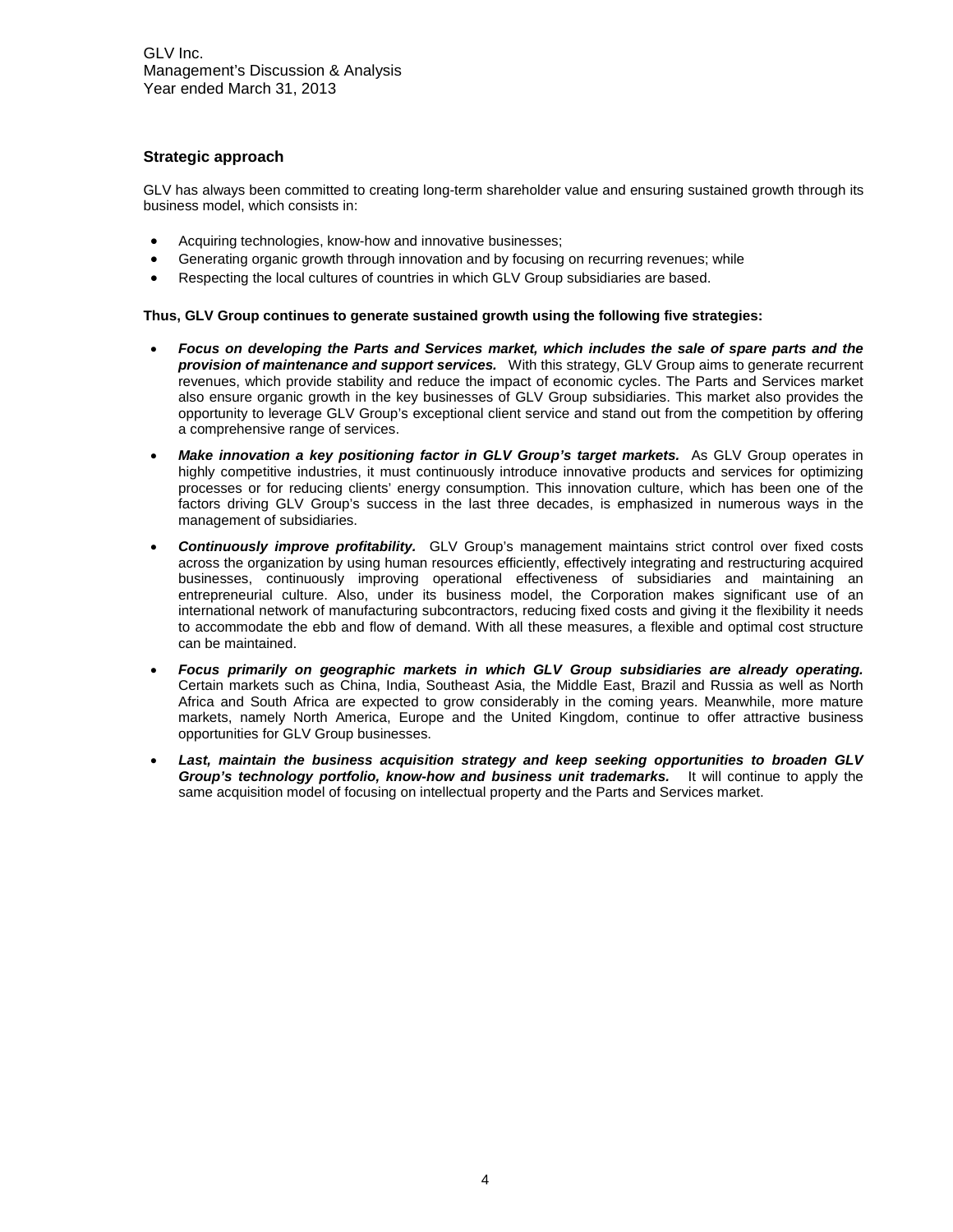# <span id="page-4-0"></span>**4. HIGHLIGHTS**

During the fourth quarter of fiscal 2013, the Corporation returned to profitability with net earnings of \$0.4 million or \$0.01 per share, basic and diluted, compared with a net loss of \$52.8 million or \$1.20 per share, basic and diluted, for the same quarter of the previous fiscal year which included an asset impairment of \$40.9 million.

The improvement in operating results over the previous fiscal year demonstrates the progress achieved following the implementation of Ovivo's business refocusing strategy announced at the beginning of fiscal 2013. As a result, order taking in Ovivo's targeted markets met management's expectations, contributing to the increase in the backlog as at March 31, 2013.

Compared with the fourth quarter of the previous fiscal year during which a significant asset impairment loss was recognized, the decrease in restructuring costs and the lower income tax expense also contributed to the return to profitability for the current quarter.

GL&V Pulp and Paper's operating performance was lower than for the same quarter of the previous year, owing primarily to the reduction of the backlog during the first half of fiscal 2013 caused by the continuing economic slowdown in Europe and Asia that mainly affects the new equipment market. The weaker performance was also attributable to cost overruns on certain new equipment sale projects.

#### **Fiscal 2013**

For the year ended March 31, 2013, the Corporation reported a net loss of \$12.8 million or \$0.29 per share, basic and diluted, compared with a net loss of \$54.1 million or \$1.23 per share, basic and diluted, for the corresponding period of the previous fiscal year. The loss from continuing operations attributable to shareholders of GLV Group (excluding the portion attributable to other shareholders of non-wholly owned subsidiaries) amounted to \$5.7 million or \$0.13 per share, basic and diluted, compared with \$53.4 million or \$1.21 per share, basic and diluted, for the corresponding period of the previous fiscal year. Excluding the impact of discontinued operations, the changes resulted primarily from the asset impairment charge recognized in 2012, the decrease in net financial expenses and lower restructuring costs, partly offset by the increase in the income tax expense.

#### **Discontinued operations**

In line with Ovivo's new business strategy, the Corporation decided during fiscal 2013 to discontinue all operations in the Waste to Energy Industrial segment, including the sale of its joint venture operating in this market, which was completed during the fiscal year. With respect to this segment, losses of \$0.5 million and \$7.1 million, respectively, were reported under discontinued operations for the three-month and twelve-month periods ended March 31, 2013.

#### **Backlog and outlook**

As at March 31, 2013, GLV Group's backlog stood at \$380.0 million, its highest level in the past five quarters, mainly driven by Ovivo's backlog resulting from three large contracts in Electronics and Metals as announced on April 9, 2013. Although Ovivo's backlog decreased in its other segments, tendering activity remains reasonable and the expected profitability of the backlog improved considerably as at March 31, 2013, compared with March 31, 2012. In the Parts and Services market, the backlog is stable and the measures taken to develop this important niche in Ovivo's strategy should have a gradual impact over fiscal 2014.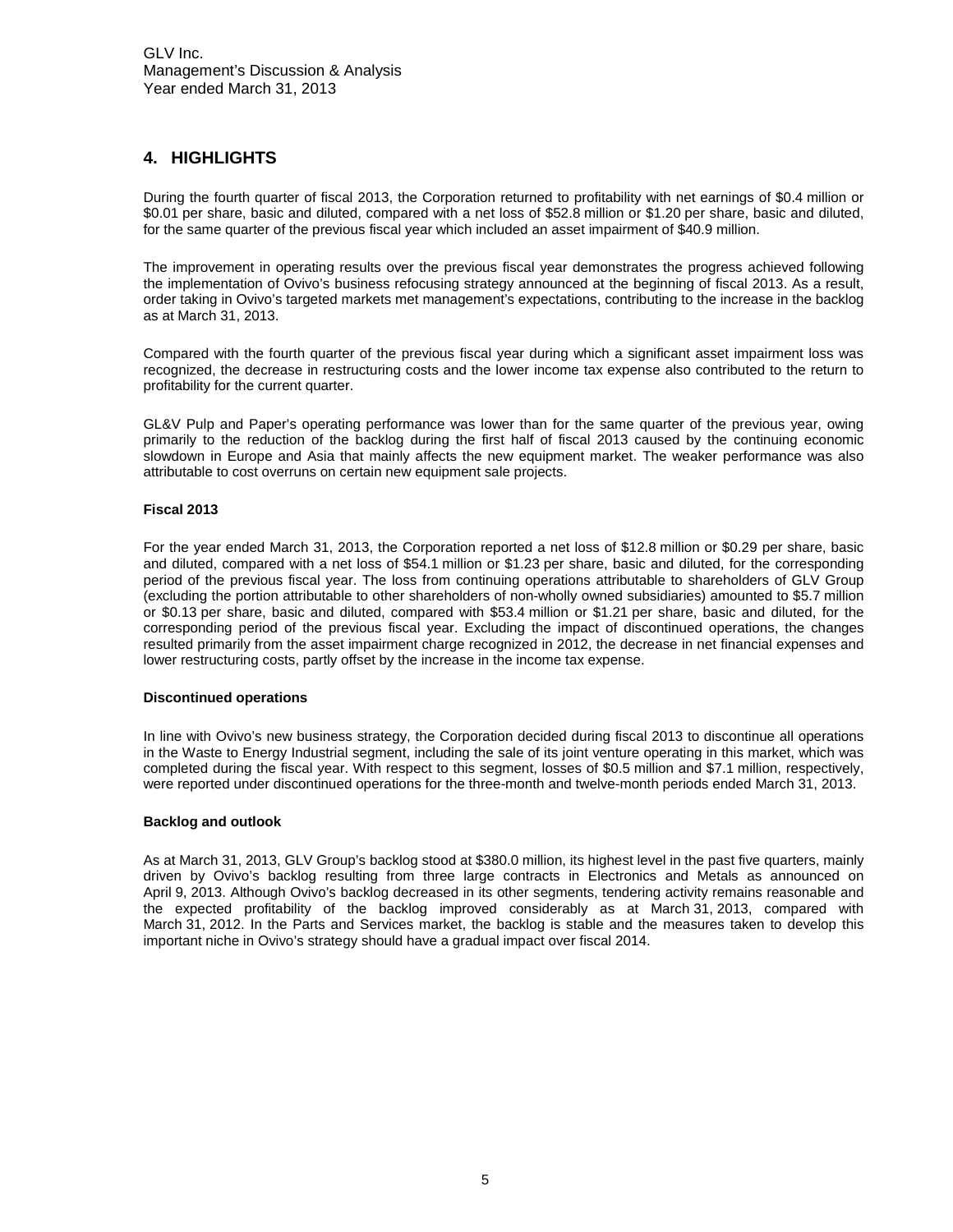GLV Inc. Management's Discussion & Analysis Year ended March 31, 2013

At GL&V Pulp and Paper, the backlog is comparable to the previous quarter's level, owing mainly to order taking in the Parts and Services market. Last, as at March 31, 2013, the backlog of the Van der Molen division, which was part of Christ Water Technology, is at its highest level since the acquisition of this company in 2009.

Fiscal 2014 will be a year of investment for GLV Group, which is expected to translate into a gradual and sustained improvement in profitability. For fiscal 2014 as a whole, assuming exchange rates remain stable at current levels and in light of the outlook in the segments serviced by each group, and in particular the refocusing of Ovivo's operations, the Corporation expects consolidated revenues to total between \$600 million and \$625 million.

#### **From GLV to GLV Group**

During fiscal 2013, management initiated a strategic reflection initiative that led to a review of the Corporation's mission and business strategy as well as to a change in its business name. This change included a corporate signature representing what underlies GLV's past, present and future success, namely: its employees and its knowhow. That is how GLV Group; Insightful people was born.

On April 8, 2013, GLV Group launched its new website **[\(www.glv.com](http://www.glv.com/)**) – a unique communication tool that provides a single window for financial partners, employees and clients to learn more about the Corporation.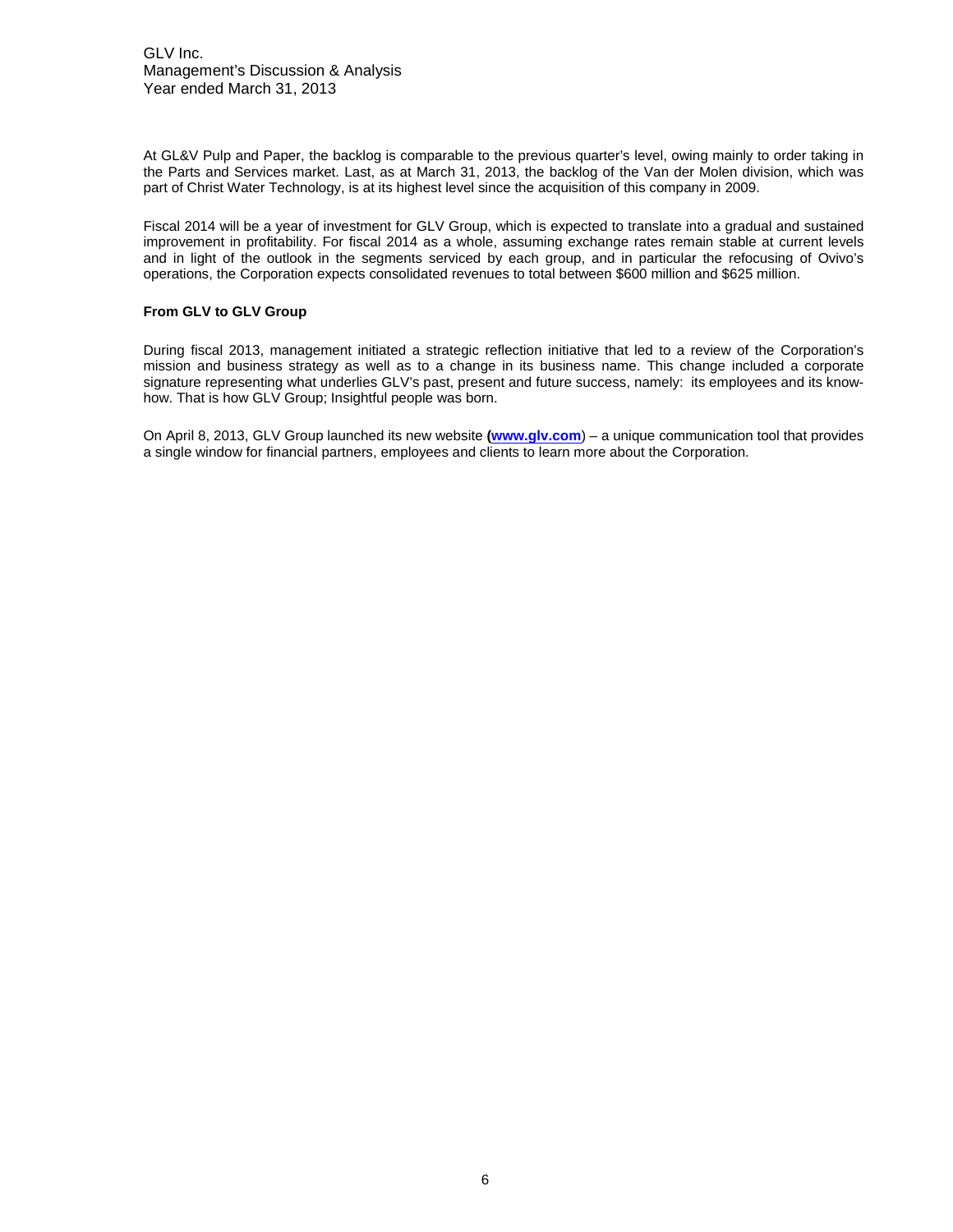# <span id="page-6-0"></span>**5. ANALYSIS OF CONSOLIDATED OPERATING RESULTS**

# **Selected information**

|                                                                                                  |                   |                   | <b>Quarters ended</b><br>March 31 |           |           | Years ended<br>March 31 |
|--------------------------------------------------------------------------------------------------|-------------------|-------------------|-----------------------------------|-----------|-----------|-------------------------|
| (In thousands of \$, except per share amounts<br>and percentages)                                | 2013              | 2012              | 2011                              | 2013      | 2012      | 2011                    |
| <b>Revenues</b>                                                                                  | 152,392           | 168,519           | 168,235                           | 585,241   | 643,359   | 663,822                 |
| Ovivo                                                                                            | 91,548            | 93.597            | 104,740                           | 350,004   | 375,849   | 425,676                 |
| GL&V Pulp and Paper                                                                              | 50,532            | 64,149            | 53,389                            | 199,898   | 226,002   | 197,801                 |
| Other                                                                                            | 10,312            | 10,773            | 10,106                            | 35,339    | 41,508    | 40,345                  |
| <b>Adjusted EBITDA</b>                                                                           | 5,335             | (1, 155)          | 8,921                             | 18,831    | 15,165    | 20,987                  |
| Ovivo                                                                                            | 4,694             | (2,582)           | 8,397                             | 16,395    | 9,712     | 20,507                  |
| GL&V Pulp and Paper                                                                              | 2,466             | 5,200             | 4,840                             | 11,078    | 14,144    | 15,404                  |
| Other                                                                                            | (1, 825)          | (3,773)           | (4,316)                           | (8,642)   | (8,691)   | (14, 924)               |
| <b>Normalized adjusted EBITDA</b>                                                                | 7,863             | 3,785             | 7,449                             | 24,249    | 21,263    | 20,426                  |
| Ovivo                                                                                            | 7,202             | (395)             | 6,742                             | 21,346    | 13,057    | 19,126                  |
| GL&V Pulp and Paper                                                                              | 2,422             | 6,691             | 4,840                             | 11,158    | 15,635    | 15,404                  |
| Other                                                                                            | (1,761)           | (2,511)           | (4, 133)                          | (8, 255)  | (7, 429)  | (14, 104)               |
| Normalized adjusted EBITDA margin<br>(as % of revenues)                                          | 5.2%              | 2.2%              | 4.4%                              | 4.1%      | 3.3%      | 3.1%                    |
| Ovivo                                                                                            | 7.9%              | (0.4)%            | 6.4%                              | 6.1%      | 3.5%      | 4.5%                    |
| GL&V Pulp and Paper                                                                              | 4.8%              | 10.4%             | 9.1%                              | 5.6%      | 6.9%      | 7.8%                    |
| Other                                                                                            | n/a               | n/a               | n/a                               | n/a       | n/a       | n/a                     |
| Net earnings (loss) attributable to shareholders<br>of GLV Inc.:                                 |                   |                   |                                   |           |           |                         |
| from continuing operations                                                                       | 944               | (51, 350)         | (4, 817)                          | (5,748)   | (53, 366) | (11,796)                |
| from discontinued operations                                                                     | (548)             | (1,496)           | (3,729)                           | (7,088)   | (782)     | (10, 777)               |
| Net earnings (loss):                                                                             |                   |                   |                                   |           |           |                         |
| attributable to shareholders of GLV Inc.                                                         | 396               | (52, 846)         | (8,546)                           | (12, 836) | (54, 148) | (22, 573)               |
| attributable to non-controlling interests                                                        | 9                 | 76                | 316                               | (3)       | 68        | (585)                   |
| Total                                                                                            | 405               | (52, 770)         | (8, 230)                          | (12, 839) | (54,080)  | (23, 158)               |
| Cash flows generated from (used in) continuing<br>operations                                     | 2,080             | (1,560)           | (15,902)                          | (3,621)   | 14,268    | (31, 276)               |
| Net earnings (loss) per share (basic and diluted)                                                |                   |                   |                                   |           |           |                         |
| Net earnings (loss) from continuing operations                                                   | 0.02              | (1.16)            | (0.11)                            | (0.13)    | (1.21)    | (0.27)                  |
| Net loss from discontinued operations                                                            | (0.01)            | (0.03)            | (0.08)                            | (0.16)    | (0.02)    | (0.24)                  |
| Net earnings (loss)                                                                              | 0.01              | (1.20)            | (0.19)                            | (0.29)    | (1.23)    | (0.51)                  |
| Cash flows per share (basic and diluted)                                                         |                   |                   |                                   |           |           |                         |
| generated from (used in) continuing operations                                                   | 0.05              | (0.04)            | (0.36)                            | (0.08)    | 0.32      | (0.71)                  |
| <b>Financial ratios</b>                                                                          | March 31,<br>2013 | March 31,<br>2012 | March 31,<br>2011                 |           |           |                         |
| Total net debt to invested capital ratio<br>Working capital ratio (excluding the current portion | 25.1%             | 19.6%             | 18.9%                             |           |           |                         |
| of long-term debt)                                                                               | 1.51              | 1.57              | 1.53                              |           |           |                         |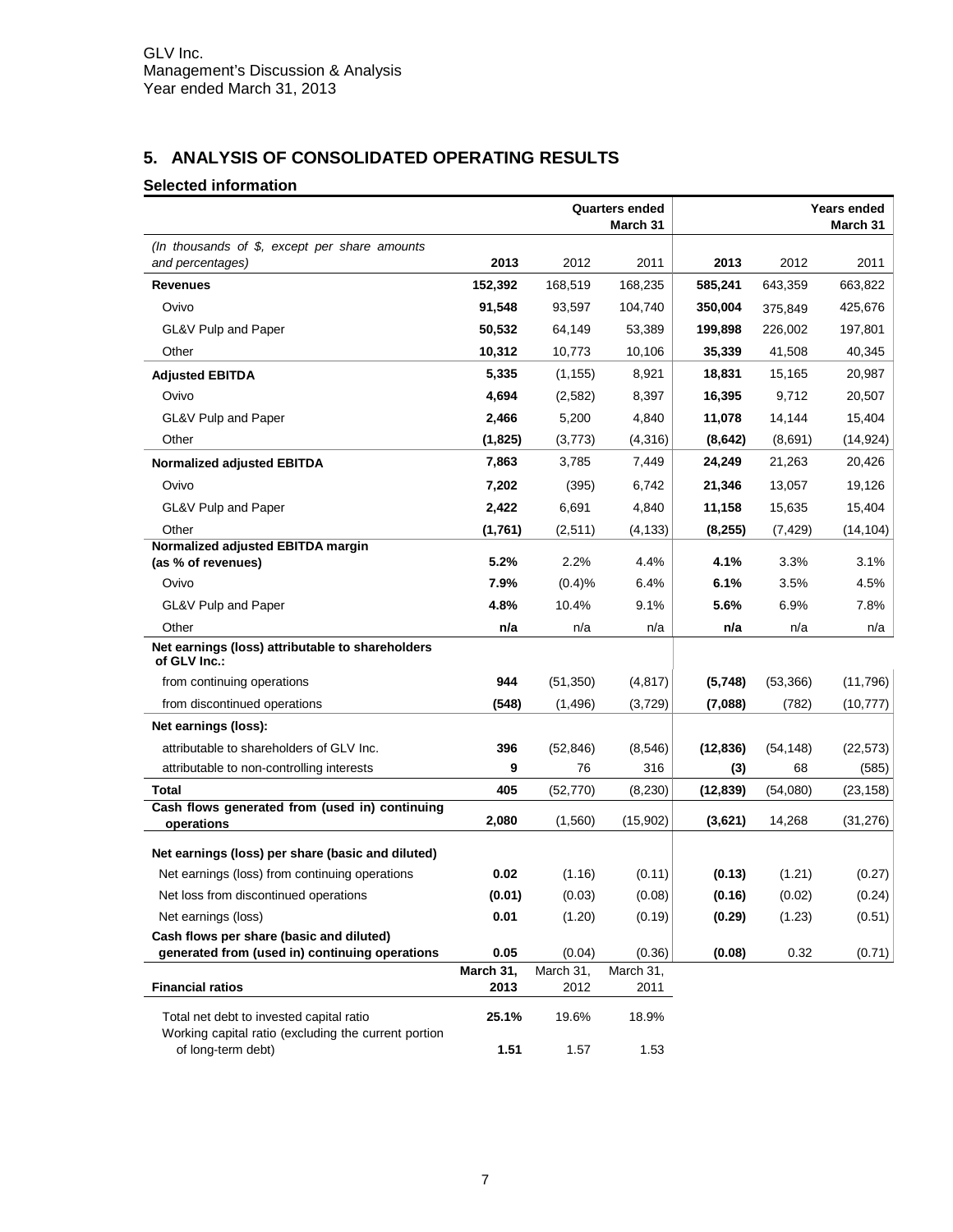# **Revenues**

|                                            |         | <b>Quarters ended</b><br>March 31 | Change     | Organic<br>change at<br>constant<br>exchange<br>rates (1) |         | Years ended<br>March 31 | Change     | Organic<br>change at<br>constant<br>exchange<br>rates (1) |
|--------------------------------------------|---------|-----------------------------------|------------|-----------------------------------------------------------|---------|-------------------------|------------|-----------------------------------------------------------|
| $(in$ thousands of \$)                     | 2013    | 2012                              | %          | $\%$                                                      | 2013    | 2012                    | $\%$       | %                                                         |
| <b>TOTAL</b>                               | 152,392 | 168,519                           | (9.6)%     | (6.2)%                                                    | 585,241 | 643,359                 | $(9.0)\%$  | (5.1)%                                                    |
| Ovivo                                      | 91,548  | 93,597                            | $(2.2)\%$  | 2.4%                                                      | 350,004 | 375,849                 | (6.9)%     | $(3.0)\%$                                                 |
| New equipment                              | 74,923  | 77,535                            | (3.4)%     |                                                           | 286,966 | 317,186                 | (9.5)%     |                                                           |
| Sale of parts and<br>provision of services | 16,625  | 16,062                            | 3.5%       |                                                           | 63,038  | 58,663                  | 7.5%       |                                                           |
| <b>GL&amp;V Pulp and Paper</b>             | 50,532  | 64,149                            | $(21.2)\%$ | $(22.1)\%$                                                | 199,898 | 226,002                 | $(11.6)\%$ | $(11.2)\%$                                                |
| New equipment                              | 15,255  | 28,753                            | (46.9)%    |                                                           | 67,210  | 95,446                  | $(29.6)\%$ |                                                           |
| Sale of parts and<br>provision of services | 35,277  | 35,396                            | (0.3)%     |                                                           | 132,688 | 130,556                 | 1.6%       |                                                           |
| Other                                      | 10,312  | 10,773                            | (4.3)%     | 23.7%                                                     | 35,339  | 41,508                  | (14.9)%    | 14.7%                                                     |

(1) Organic change is described in Section 12 "Reconciliation of non-IFRS financial measures" in this MD&A.

# **Revenue continuity**

|                              | Quarter |                                   |         |              |  |  |  |  |
|------------------------------|---------|-----------------------------------|---------|--------------|--|--|--|--|
| $(in$ thousands of \$)       | Ovivo   | <b>GL&amp;V Pulp</b><br>and Paper | Other   | <b>Total</b> |  |  |  |  |
| Quarter ended March 31, 2012 | 93,597  | 64,149                            | 10,773  | 168,519      |  |  |  |  |
| Foreign exchange impact      | (698)   | 567                               | 76      | (55)         |  |  |  |  |
| <b>Disposals</b>             | (3,480) |                                   | (2,500) | (5,980)      |  |  |  |  |
| Organic change               | 2.129   | (14, 184)                         | 1.963   | (10,092)     |  |  |  |  |
| Total change                 | (2,049) | (13, 617)                         | (461)   | (16, 127)    |  |  |  |  |
| Quarter ended March 31, 2013 | 91,548  | 50,532                            | 10,312  | 152,392      |  |  |  |  |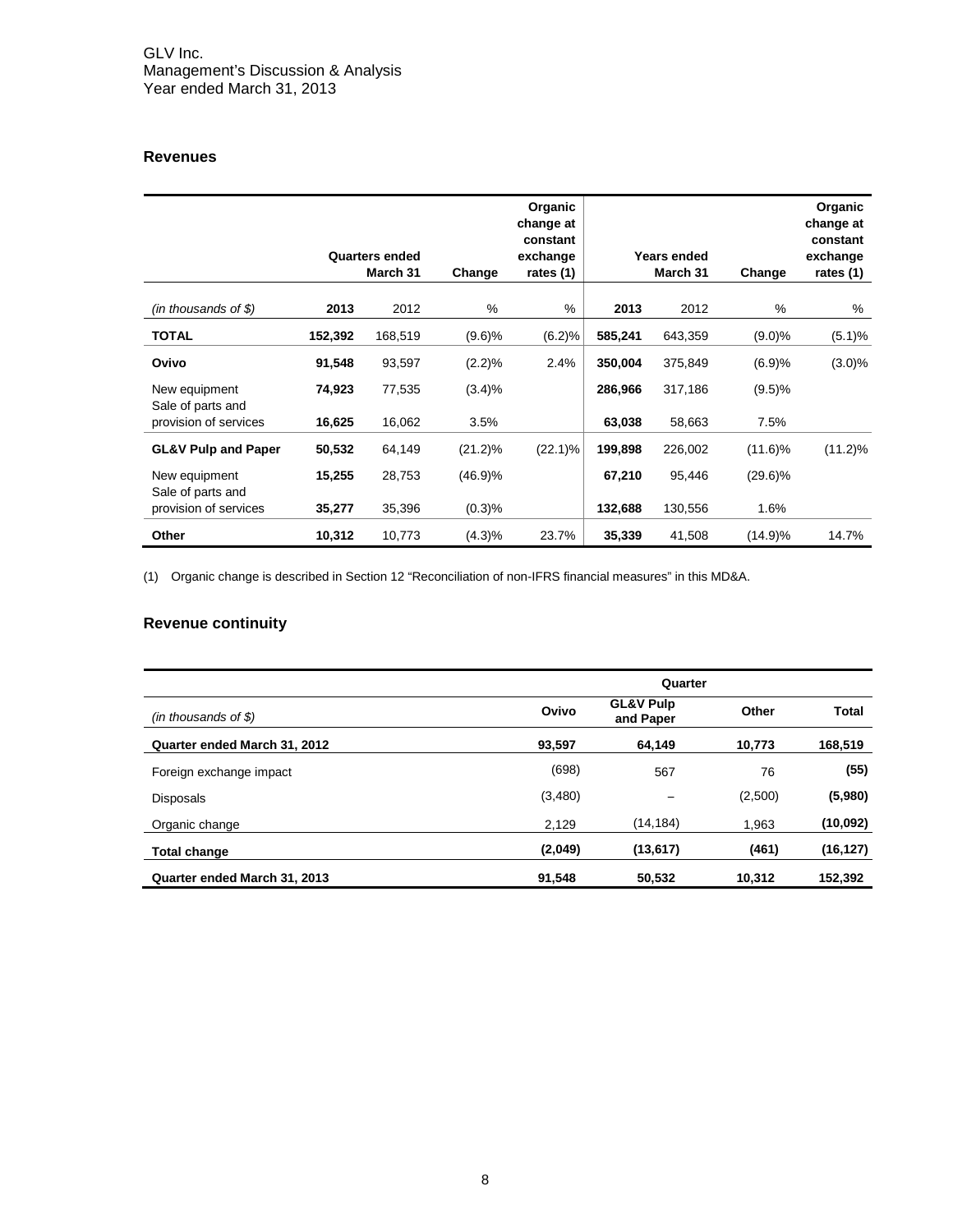|                                  | <b>Fiscal year</b> |                                   |          |              |  |  |  |  |
|----------------------------------|--------------------|-----------------------------------|----------|--------------|--|--|--|--|
| $(in$ thousands of \$)           | Ovivo              | <b>GL&amp;V Pulp</b><br>and Paper | Other    | <b>Total</b> |  |  |  |  |
| Fiscal year ended March 31, 2012 | 375.849            | 226,002                           | 41.508   | 643,359      |  |  |  |  |
| Foreign exchange impact          | (7,730)            | (782)                             | (1,278)  | (9,790)      |  |  |  |  |
| <b>Disposals</b>                 | (6,995)            |                                   | (9,593)  | (16,588)     |  |  |  |  |
| Organic change                   | (11, 120)          | (25, 322)                         | 4,702    | (31,740)     |  |  |  |  |
| <b>Total change</b>              | (25, 845)          | (26, 104)                         | (6, 169) | (58, 118)    |  |  |  |  |
| Fiscal year ended March 31, 2013 | 350.004            | 199,898                           | 35,339   | 585,241      |  |  |  |  |

Revenues for the fourth quarter of fiscal 2013 declined \$16.1 million from the same period of the last fiscal year, mostly for new equipment sales at GL&V Pulp and Paper and to a lesser extent for Ovivo. Sales of parts and provision of services rose slightly at Ovivo but were stable at GL&V Pulp and Paper. The change in average quarterly exchange rates over the same period of the previous fiscal year had an overall insignificant impact on revenues. The disposals of subsidiaries in the fourth quarter of fiscal 2012 at the Other group and in the beginning of the third quarter of fiscal 2013 at Ovivo resulted in a total decrease of \$6.0 million. Compared with the fourth quarter of the previous fiscal year, revenues at GL&V Pulp and Paper experienced a decline organic change of \$14.2 million or 22.1% attributable to the significant decrease in sales of new equipment while Ovivo and the Other group reported a positive organic change in revenues of \$2.1 million and \$2.0 million, respectively.

For the year ended March 31, 2013, revenues declined by \$58.1 million over the previous fiscal year: \$25.8 million at Ovivo, \$26.1 million at GL&V Pulp and Paper and \$6.2 million at the Other group. For both core operating groups, Ovivo and GL&V Pulp and Paper, new equipment sales were lower but sales of parts and provision of services were higher. Unfavourable changes in average exchange rates, particularly the weakening of the euro, the Brazilian real, the Swedish krona and the South African rand against the Canadian dollar, had an adverse impact of \$9.8 million. The disposals of subsidiaries in the fourth quarter of fiscal 2012 at the Other group and in the beginning of the third quarter of fiscal 2013 at Ovivo resulted in a total decrease of \$16.6 million. As a result, revenues are showing an overall adverse organic change of \$31.7 million.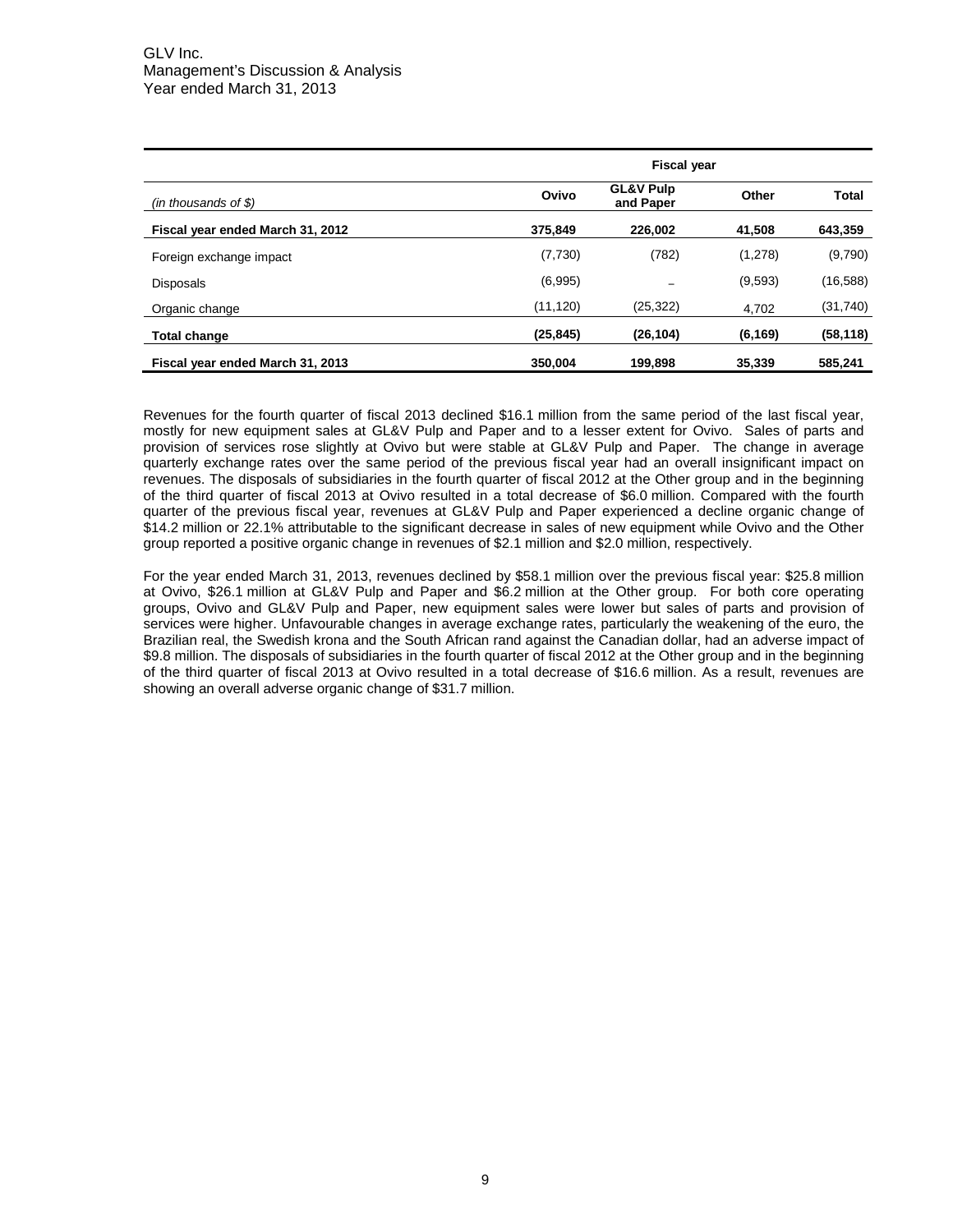# **Ovivo**

Ovivo's revenues for the fourth quarter of fiscal 2013 declined \$2.0 million over the same quarter of fiscal 2012 owing to the combined effect of the disposal of a subsidiary at the beginning of the third quarter of fiscal 2013 and fluctuations in average exchange rates against the Canadian dollar as discussed previously, partly offset by organic growth of \$2.1 million. Organic growth was driven primarily by the Energy market, partly offset by lower revenues resulting from Ovivo's refocusing strategy and the near-completion in 2012 of certain desalination projects with negative margins. Revenues related to Parts and Services for the quarter ended March 31, 2013 were slightly up from the quarter ended March 31, 2012.

Ovivo reported lower revenues for the year ended March 31, 2013, down \$25.8 million from the previous fiscal year, including a \$7.7 million unfavourable impact of fluctuations in average exchange rates against the Canadian dollar as described previously, a \$7.0 million reduction resulting from the disposal of an Ovivo subsidiary at the beginning of the third quarter of 2013 and decrease organic growth of \$11.1 million. The organic decline stemmed primarily from a decrease in revenues in the Electronics and Metals market, the near-completion in 2012 of desalination projects with negative margins originating from the Christ Water Technology (CWT) acquisition, the Municipal segment in North America, and a subsidiary in Asia and Asia-Pacific. The change in the Electronics and Metals segment was amplified by the greater operating volume in the first half of the previous fiscal year compare to a record low backlog at the beginning of the current fiscal year. Lower revenues for the Municipal North America segment stemmed from the decreased backlog at the end of the previous fiscal year resulting from more difficult economic conditions during the period. The decline in revenues was partly offset by growth in the Municipal market in Europe, the Middle East and Africa, and higher Energy segment growth.

# **GL&V Pulp and Paper**

Revenues at GL&V Pulp and Paper declined by \$13.6 million and \$26.1 million, respectively, for the fourth quarter of fiscal 2013 and the year ended March 31, 2013 due to lower new equipment sales. This decrease resulted from a reduction of the backlog during the first quarter of fiscal 2013 and a sharper economic slowdown in all markets in the fourth quarter of fiscal 2013, and particularly in Europe and Asia throughout the year. The decline for the threemonth period ended March 31, 2013 compared with the same quarter of previous fiscal year was amplified by the very high volume of operations in the fourth quarter of fiscal 2012 at GL&V Pulp and Paper. Sales of parts and provision of services for the fourth quarter of fiscal 2013 are comparable with performance in the fourth quarter of fiscal 2012 and slightly up for the fiscal year as a whole.

# **Other**

The Other group's revenues for the three-month period ended March 31, 2013 were down slightly from the same period of the previous fiscal year. Solid operating volume at the Van der Molen division contributed to the organic growth of \$2.0 million for the Other group, offset by lower revenues resulting from the sale of a manufacturing unit in the fourth quarter of fiscal 2012.

For the year ended March 31, 2013, the Other group reported organic growth of \$4.7 million, driven by results in the Manufacturing segment and the Van der Molen division. This growth is partly offset by the sale of a manufacturing unit in the fourth quarter of fiscal 2012 and the unfavourable foreign exchange impact on revenues.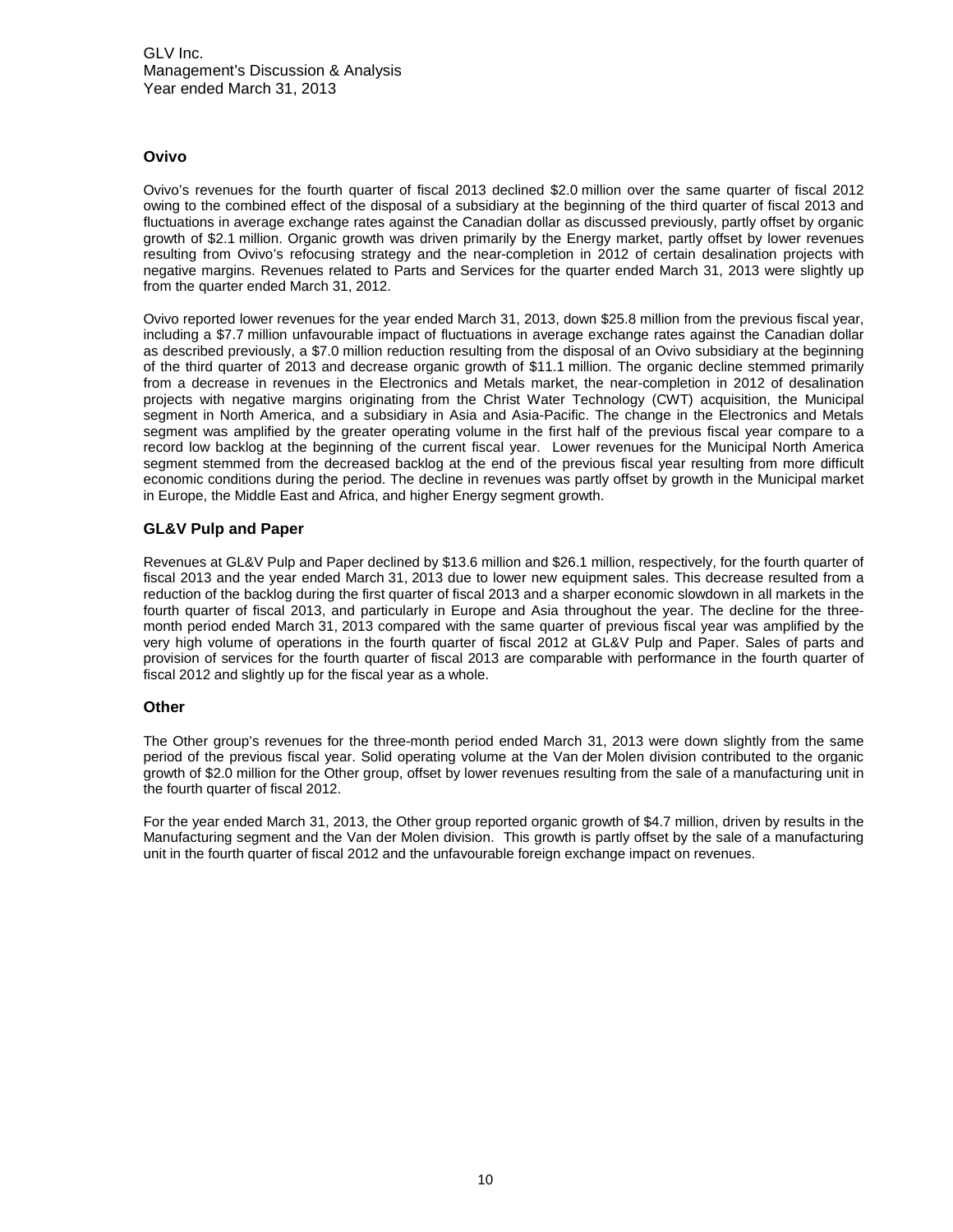|                        | <b>Total</b> |                                 | Ovivo                       |       | <b>GL&amp;V Pulp and Paper</b> |       |  |  |  |
|------------------------|--------------|---------------------------------|-----------------------------|-------|--------------------------------|-------|--|--|--|
|                        |              |                                 | <b>Years ended March 31</b> |       |                                |       |  |  |  |
|                        | 2013         | 2012                            | 2013                        | 2012  | 2013                           | 2012  |  |  |  |
|                        |              | (as % of consolidated revenues) |                             |       | (as % of Group revenues)       |       |  |  |  |
| North America          | 43.4%        | 40.8%                           | 30.8%                       | 31.1% | 67.7%                          | 59.9% |  |  |  |
| Europe and Russia      | 26.4%        | 26.5%                           | 31.7%                       | 27.6% | 16.0%                          | 19.6% |  |  |  |
| Asia and Asia-Pacific  | 15.5%        | 18.3%                           | 19.6%                       | 23.0% | 9.2%                           | 13.2% |  |  |  |
| Middle East and Africa | 11.9%        | 10.5%                           | 16.8%                       | 15.5% | 0.8%                           | 0.8%  |  |  |  |
| Latin America          | 2.8%         | 3.9%                            | 1.1%                        | 2.8%  | 6.3%                           | 6.5%  |  |  |  |

# **Revenues by geographic segment based on destination address**

The geographic breakdown of revenues by destination address for the fiscal year compared with the previous fiscal year shows an increase in the proportion of North American revenues for GL&V Pulp and Paper while Ovivo's share remains stable. Both core operating groups reported a downward trend in Asia and Asia-Pacific. In Europe and Russia, revenues were down for GL&V Pulp and Paper but up for Ovivo. Ovivo operates primarily in North America, Europe and Russia, and in the target markets of its refocusing strategy, while GL&V Pulp and Paper's main market is North America.

# **Gross margin (excluding amortization)**

|                    |        | <b>Quarters ended</b><br>March 31 | Change | Organic<br>change at<br>constant<br>exchange<br>rates |         | Years ended<br>March 31 | Change    | Organic<br>change at<br>constant<br>exchange<br>rates |
|--------------------|--------|-----------------------------------|--------|-------------------------------------------------------|---------|-------------------------|-----------|-------------------------------------------------------|
|                    | 2013   | 2012                              | %      | %                                                     | 2013    | 2012                    | %         | %                                                     |
| In thousands of \$ | 34,932 | 34.409                            | 1.5%   | 2.6%                                                  | 134.233 | 139,777                 | $(4.0)\%$ | (1.3)%                                                |
| As % of revenues   | 22.9%  | 20.4%                             |        |                                                       | 22.9%   | 21.7%                   |           |                                                       |

Gross margin is higher, in dollars and as a percentage, for the three-month period ended March 31, 2013 compared with the same period of 2012, driven by improved operating results at Ovivo resulting from its business refocusing strategy for target markets as well as the near-completion of projects with negative margins. The improvement is partly offset by a lower gross margin in dollars at GL&V Pulp and Paper, stemming mainly from cost overruns on certain new equipment sale projects and the decline in revenues discussed previously.

The improvement of the gross margin as a percentage for the year ended March 31, 2013 was driven by the same reasons as in the fourth quarter of fiscal 2013 for Ovivo, partly offset by additional costs to finalize a number of contracts and the slowdown in operations at a subsidiary in Asia and Asia-Pacific. The decline in gross margin in dollars also reflects the lower gross margin at GL&V Pulp and Paper resulting from the decrease in revenues.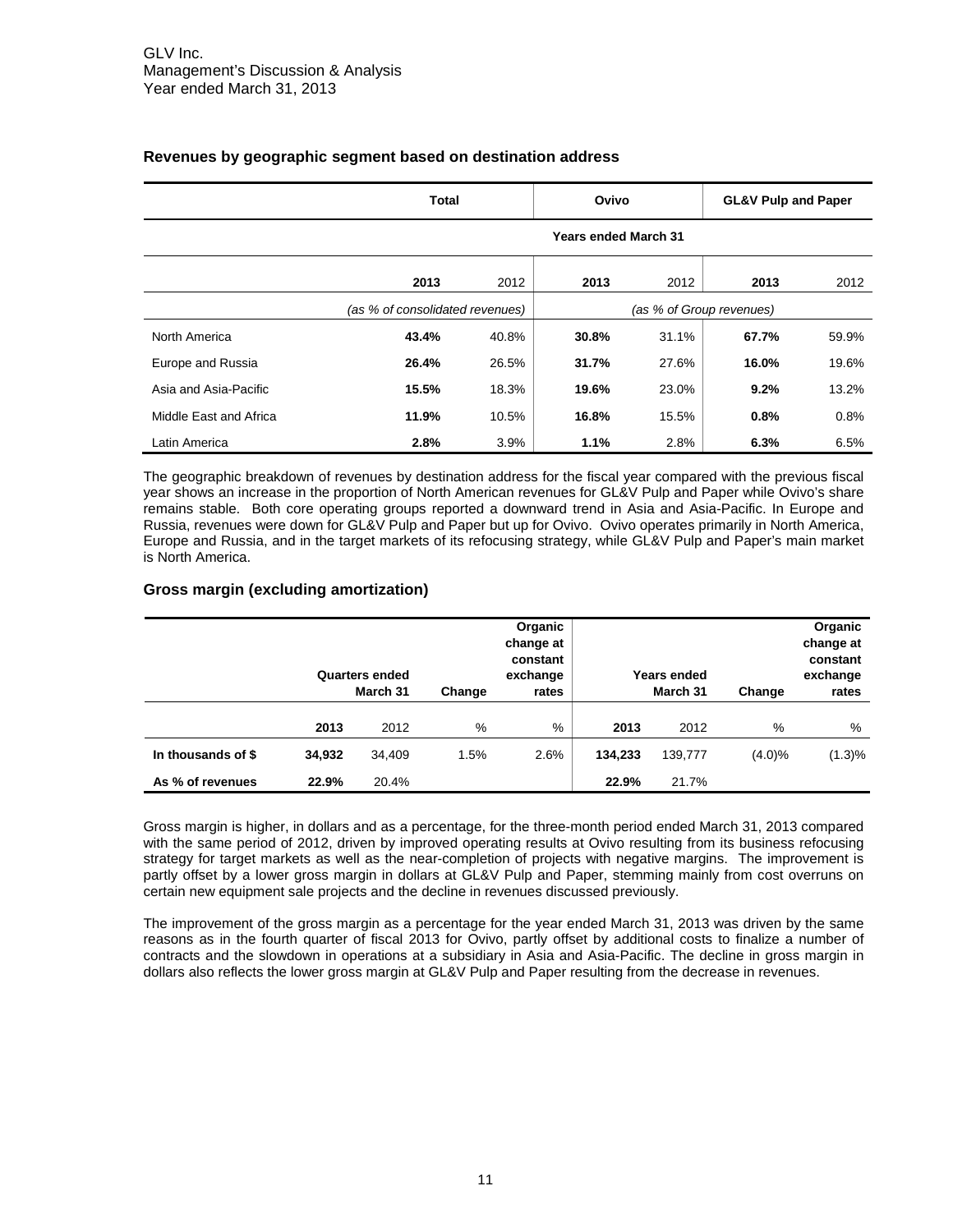|                    |        | <b>Quarters ended</b> |            | Change at<br>constant<br>exchange |         | <b>Years ended</b> |        | Change at<br>constant<br>exchange |
|--------------------|--------|-----------------------|------------|-----------------------------------|---------|--------------------|--------|-----------------------------------|
|                    |        | March 31              | Change     | rates                             |         | March 31           | Change | rates                             |
|                    | 2013   | 2012                  | %          | %                                 | 2013    | 2012               | %      | %                                 |
| In thousands of \$ | 27.069 | 30.624                | $(11.6)\%$ | $(10.8)\%$                        | 109.984 | 118.514            | (7.2)% | (3.7)%                            |
| As % of revenues   | 17.8%  | 18.2%                 |            |                                   | 18.8%   | 18.4%              |        |                                   |

# **Selling and administrative expenses (excluding amortization)**

Selling and administrative expenses, in dollars and as a percentage of revenues, declined for the three-month period ended March 31, 2013 compared with the same period of fiscal 2012, following cost cutting measures implemented at the end of the previous fiscal year and the beginning of the fiscal 2013.

For the twelve-month period ended March 31, 2013 compared with the same period of fiscal 2012, selling and administrative expenses declined as a dollar amount but slightly increased as a percentage of revenues, due to lower revenues compared with the same period of the previous fiscal year and the cost cutting program, which started generating synergies, mostly in the third quarter of fiscal 2013.

#### **Quarters ended March 31 Change Change at constant exchange rates Years ended March 31 Change Change at constant exchange rates 2013** 2012 % % **2013** 2012 % % *(in thousands of \$)* **Adjusted EBITDA 5,335** (1,155) ‒ ‒ **18,831** 15,165 24.2% 13.4% Ovivo **4,694** (2,582) ‒ ‒ **16,395** 9,712 68.8% 72.0% GL&V Pulp and Paper **2,466** 5,200 (52.6)% (50.5)% **11,078** 14,144 (21.7)% (22.5)% Other **(1,825)** (3,773) 51.6% (17.7)% **(8,642)** (8,691) 0.6% (22.1)% **Normalized items 2,528** 4,940 n/a n/a **5,418** 6,098 n/a n/a Ovivo **2,508** 2,187 n/a n/a **4,951** 3,345 n/a n/a GL&V Pulp and Paper **(44)** 1,491 n/a n/a **80** 1,491 n/a n/a Other **64** 1,262 n/a n/a **387** 1,262 n/a n/a **Normalized adjusted EBITDA 7,863** 3,785 107.7% 105.2% **24,249** 21,263 14.0% 17.9% Ovivo **7,202** (395) ‒ ‒ **21,346** 13,057 63.5% 66.0% GL&V Pulp and Paper **2,422** 6,691 (63.8)% (62.2)% **11,158** 15,635 (28.6)% (29.4)% Other **(1,761)** (2,511) 29.9% 27.0% **(8,255)** (7,429) (11.1)% (4.0)% *(as % of revenues)* **Normalized adjusted EBITDA margin 5.2%** 2.2% **4.1%** 3.3% Ovivo **7.9%** (0.4)% **6.1%** 3.5% GL&V Pulp and Paper **4.8%** 10.4% **5.6%** 6.9% Other **n/a** n/a **n/a** n/a

#### **Adjusted EBITDA and normalized adjusted EBITDA**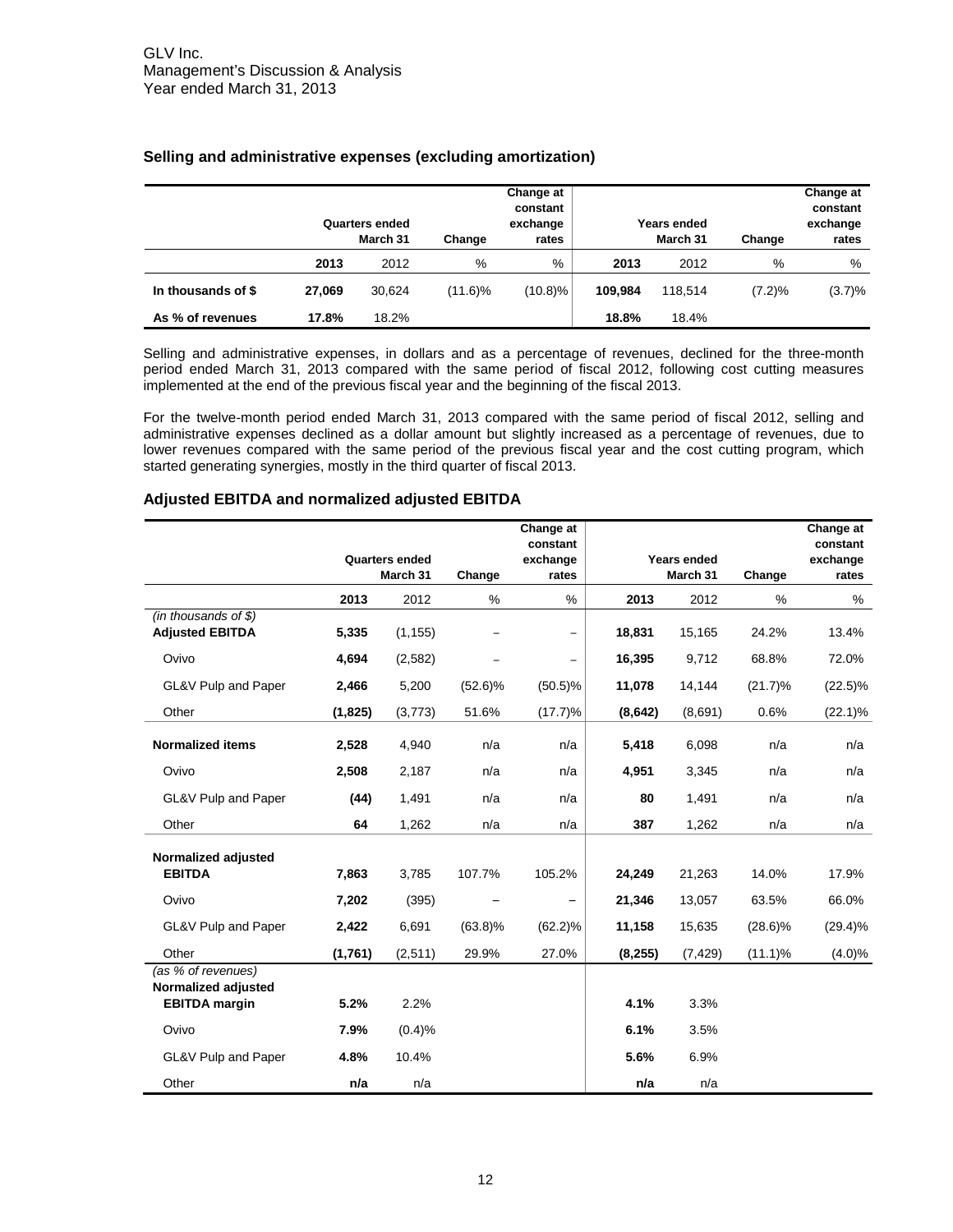# **Ovivo**

Ovivo reported significant improvement in normalized adjusted EBITDA for the fourth quarter of 2013 and for the year ended March 31, 2013 compared with the corresponding periods of the previous fiscal year. The increase for the quarter was driven by Ovivo's strategy to refocus on target markets combined with the completion of underperforming projects in the Food and Beverage Processing market that had a negative impact on normalized adjusted EBITDA in the fourth quarter of fiscal 2012. Normalized adjusted EBITDA also improved in the Energy market and gradually recovered in the Electronics and Metals market despite a decline in the first half of the fiscal year stemming from a low backlog at the end of the previous fiscal year.

The improvement in normalized adjusted EBITDA for the twelve-month period ended March 31, 2013 stemmed mainly from the near-completion of Desalination segment projects with negative margins originating from the CWT acquisition that generated a negative normalized adjusted EBITDA in fiscal 2012, better results for the Energy segment, partly offset by lower profitability in the Electronics and Metals segment owing to the very low operating volume at the beginning of fiscal 2013.

# **GL&V Pulp and Paper**

Driven by a solid backlog as at March 31, 2012 and efficient performance of contracts in progress during the first quarter of 2013, GL&V Pulp and Paper's normalized adjusted EBITDA improved considerably at the beginning of the current fiscal year compared with the previous fiscal year. As of the second quarter of fiscal 2013, the decrease in the backlog for sales of new equipment, the slowdown in the European and North American market during the year and additional costs for a number of contracts led to lower operating volume and performance, causing a decline in normalized adjusted EBITDA for the twelve-month period ended March 31, 2013 compared with the same period of the previous fiscal year.

# **Other**

Normalized adjusted EBITDA was up for the fourth quarter of 2013, driven primarily by solid operating volume at the Van der Molen division. The Other group's normalized adjusted EBITDA for the twelve-month period ended March 31, 2013 was lower than for the same period of 2012 stemming primarily from the recognition of a gain on the sale of a building in connection with the closure of a Van der Molen unit during the first quarter of fiscal 2012. Excluding the unfavourable impact resulting from the sale of a manufacturing subsidiary in the fourth quarter of 2012, the manufacturing units, namely GL&V Fabrication and Ramivo, maintained a slightly higher gross margin. Last, head office costs are comparable to those in the previous fiscal year periods.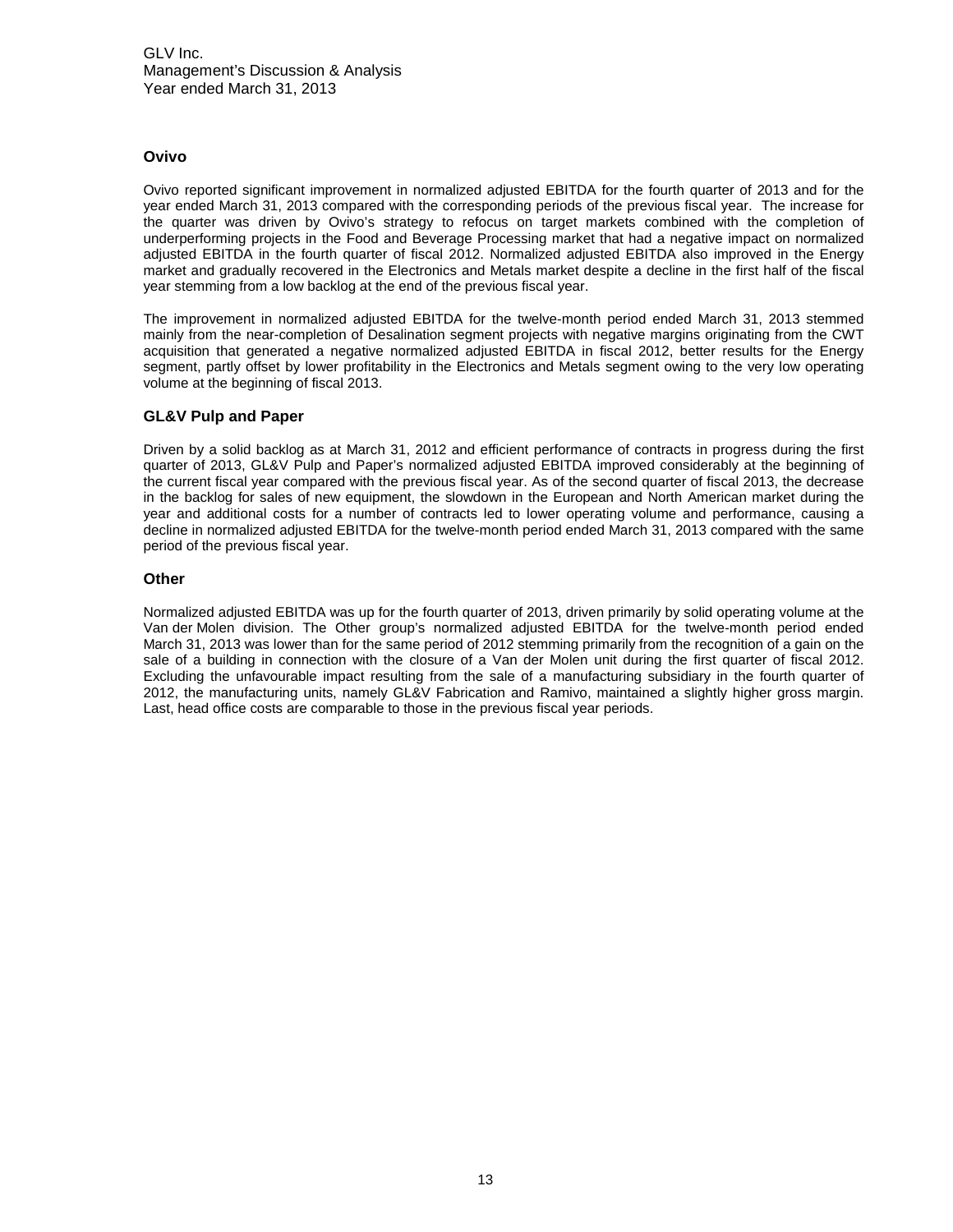### **Changes in normalized adjusted EBITDA and normalized adjusted EBITDA margin**

The graphs below show the changes in normalized adjusted EBITDA and normalized adjusted EBITDA margin for Ovivo and GL&V Pulp and Paper for the twelve-month periods ended on the indicated dates.

#### *Ovivo*

For the twelve-month periods up to the second quarter of fiscal 2012, the graph shows some improvement in profitability, despite the unfavourable impact of the Desalination segment particularly in the first quarter of fiscal 2012.

The lower profitability for the twelve-month periods ended December 31, 2011 and March 31, 2012 and to a lesser extent the period ended June 30, 2012 stems mainly from significantly negative results at a subsidiary in Asia and Asia-Pacific and the Canadian subsidiary operating in the Municipal and Industrial segment, which mostly impacted the fourth quarter of fiscal 2012. The Electronics and Metals market also slowed with backlog at a record low in the first half of fiscal 2013, staging a sharp increase since then. This slowdown continued to affect normalized adjusted EBITDA at Ovivo for the twelve-month periods ended September 30, 2012 and December 31, 2012.

The significant recovery for the twelve-month period ended March 31, 2013 reflects the effect of Ovivo's operational refocusing on the gradual improvement in profitability. The period saw the favourable impact of the near-completion of desalination contracts with negative margins, resulting from the acquisition of CWT, coupled with the reduction in under-performing projects in the Food and Beverage Processing market that had a greater adverse impact on normalized adjusted EBITDA in the fourth quarter of fiscal 2012.

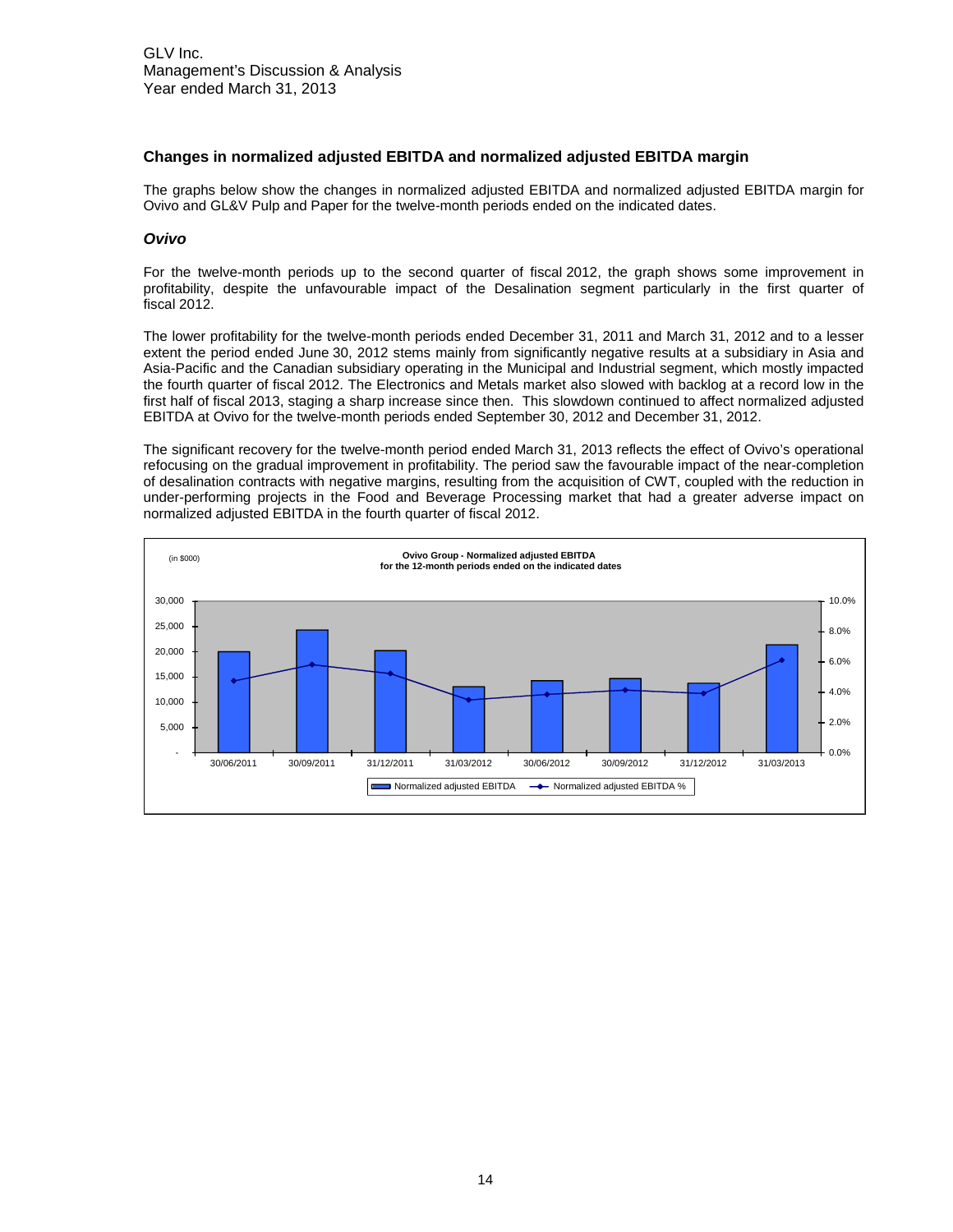# GLV Inc. Management's Discussion & Analysis Year ended March 31, 2013

# *GL&V Pulp and Paper*

For GL&V Pulp and Paper, the graph highlights the favourable performance in the first, second and fourth quarters of fiscal 2012, with continued growth in the first quarter of fiscal 2013. In the second and third quarters of fiscal 2013, performance of contracts in progress slowed, curbing normalized adjusted EBITDA for the twelve-month periods ended September 30, 2012 and December 31, 2012. The sharper decline for the year ended March 31, 2013 resulted from the fourth-quarter slowdown in the North American market, while the effect has been felt in the European and Asian markets for the past nine months.



# **Restructuring costs and loss on disposal**

Following changes to the Corporation's leadership team, particularly at Ovivo, announced in June 2012, Ovivo management has reviewed its business strategy to ensure a gradual improvement in profitability along with longterm growth. This repositioning resulted in workforce reductions at a number of Ovivo subsidiaries and certain other initiatives were launched at GL&V Pulp and Paper and the Other group. The related restructuring costs for the fourth quarter of fiscal 2013 and fiscal year ended March 31, 2013, consisting primarily of severance benefits, totalled \$2.5 million and \$4.3 million, respectively.

On October 11, 2012, the Corporation disposed of its shares in a subsidiary of Ovivo in Finland, specialized in the Pulp and Paper segment within the water treatment sector, which is not a market targeted by Ovivo's refocusing strategy. Excluding impairment of non-current assets held (see section on asset impairment below), the loss on disposal of this subsidiary, recognized in the third quarter of fiscal 2013, amounted to \$1.1 million, comprising net assets (assets less liabilities) of \$0.8 million and transaction and other costs of \$0.3 million.

For the fourth quarter of fiscal 2012 and twelve-month period ended March 31, 2012, the Corporation reported restructuring costs and other special items totalling \$4.9 million and \$6.1 million, respectively. For Ovivo, this expense consisted mainly of restructuring costs for underperforming subsidiaries in the Municipal segment in Canada and Industrial segment in Europe and a subsidiary in Desalination segment, whose poor performance had a significant impact on the Corporation's results. For GL&V Pulp and Paper, this expense resulted from staff downsizing costs arising from restructuring in step with slowdown demand in Europe.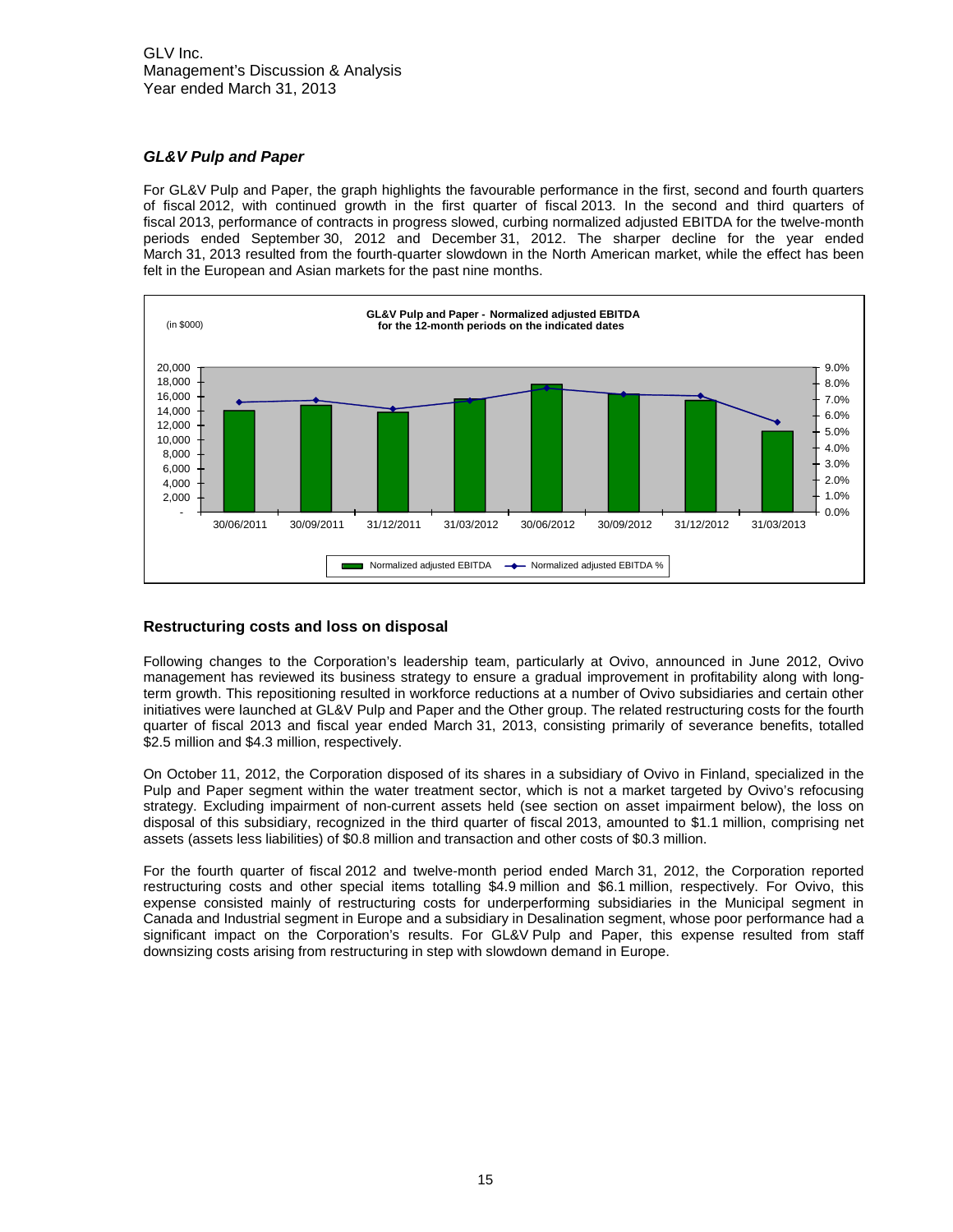# **Amortization**

|                               |       | Quarters<br>ended<br>March 31 | Change     | Change at<br>constant<br>exchange<br>rates |        | Years<br>ended<br>March 31 | Change     | Change at<br>constant<br>exchange<br>rates |
|-------------------------------|-------|-------------------------------|------------|--------------------------------------------|--------|----------------------------|------------|--------------------------------------------|
| $(in$ thousands of \$)        | 2013  | 2012                          | %          | %                                          | 2013   | 2012                       | %          | %                                          |
| <b>Total</b>                  | 2,973 | 3,381                         | (12.1)%    | (9.6)%                                     | 12,389 | 14,629                     | $(15.3)\%$ | $(18.3)\%$                                 |
| Property, plant and equipment | 1.264 | 1,393                         | (9.3)%     |                                            | 5,327  | 5.412                      | (1.6)%     |                                            |
| Intangible assets             | 1,709 | 1,988                         | $(14.0)\%$ |                                            | 7,062  | 9.217                      | $(23.4)\%$ |                                            |

Amortization expense for the three-month and twelve-month periods ended March 31, 2013 decreased, at constant exchange rates, owing mainly to the recognition of an impairment charge on intangible assets in the fourth quarter of the previous fiscal year, which reduced the expense for the current fiscal year. In addition, CWT's backlog became fully amortized in the first quarter of the previous fiscal year, creating a favourable difference in fiscal 2013 for the twelve-month period ended March 31, 2013.

# **Asset impairment**

Following a decision to dispose of shares held in an Ovivo subsidiary in Finland, an impairment charge of \$0.7 million was recognized in the second and third quarters of fiscal 2013 to adjust the subsidiary's net carrying amount to the lower of its carrying and recoverable amounts. See section on restructuring costs and loss on disposal for the loss resulting from the disposal of this subsidiary.

# **Net financial expenses**

|                                                 |         | Quarters<br>ended<br>March 31 | Change     |         | Years<br>ended<br>March 31 | Change      |
|-------------------------------------------------|---------|-------------------------------|------------|---------|----------------------------|-------------|
| $(in$ thousands of \$)                          | 2013    | 2012                          | %          | 2013    | 2012                       | %           |
| <b>Total</b>                                    | 1,990   | 2,006                         | (0.8)%     | 7,995   | 9,831                      | $(18.7)\%$  |
| Interest on long-term debt                      | 1,387   | 1,229                         | 12.9%      | 5,749   | 6,524                      | (11.9)%     |
| Credit facility renewal fees                    |         |                               | n/a        |         | 1,100                      | $(100.0)\%$ |
| Interest expense related to retirement benefits | 1,459   | 1,636                         | $(10.8)\%$ | 1,459   | 1,636                      | $(10.8)\%$  |
| Interest income                                 | (54)    | (125)                         | (56.8)%    | (376)   | (364)                      | 3.3%        |
| Expected return on pension plan assets          | (1,093) | (1,227)                       | (10.9)%    | (1,093) | (1,227)                    | (10.9)%     |
| Other                                           | 291     | 493                           | (41.0)%    | 2,256   | 2,162                      | 4.3%        |

Financial expenses for the fourth quarter of fiscal 2013 were down slightly, as the decline in financial expenses related to retirement benefits and other financial expenses was offset by the decrease in the expected return on pension plan assets, the decline in interest income and the increase in interest on long-term debt.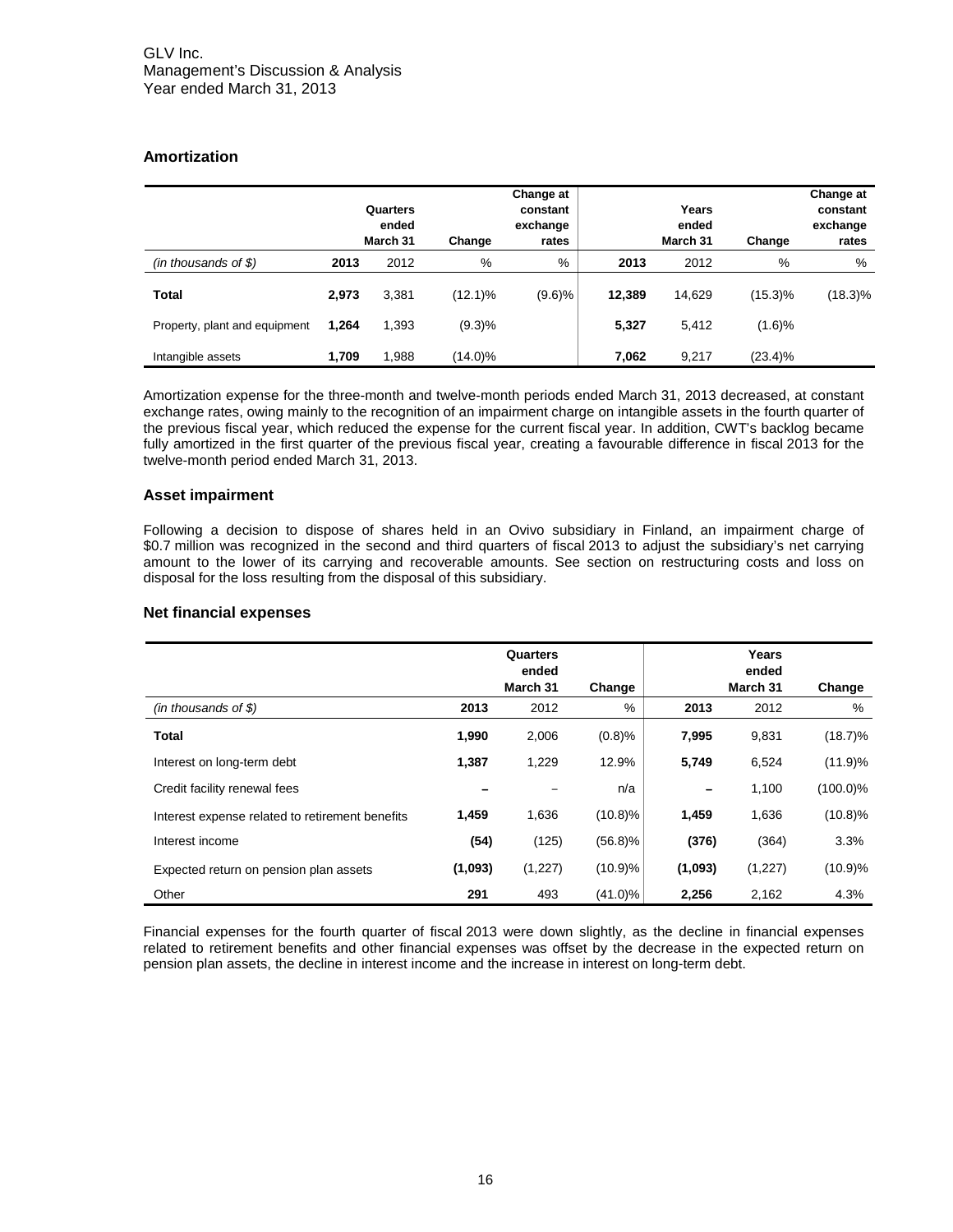For the twelve-month period ended March 31, 2013, the drop in financial expenses from the previous fiscal year resulted primarily from expenses related to renewing the main financing agreement recorded in the third quarter of fiscal 2012. Interest on long-term debt fell due to better borrowing conditions on renewal of the credit facility at the end of the third quarter of fiscal 2012 and to a lesser extent to the repayment and/or cancellation of credit facilities at higher interest rates.

|                                                                             |       | Quarters<br>ended<br>March 31 | Change   |       | Years<br>ended<br>March 31 | Change  |
|-----------------------------------------------------------------------------|-------|-------------------------------|----------|-------|----------------------------|---------|
| $(in$ thousands of \$)                                                      | 2013  | 2012                          | \$       | 2013  | 2012                       | \$      |
| Foreign exchange loss (gain)<br>Loss (gain) related to derivative financial | 576   | 2.038                         | (1, 462) | 1,482 | (1, 433)                   | 2,915   |
| instruments                                                                 | 1,008 | (391)                         | 1,399    | 1.337 | 4,300                      | (2,963) |

# **Foreign exchange loss (gain) and loss related to derivative financial instruments**

Foreign exchange losses or gains are triggered on translation of monetary items recognized in currencies other than the functional currencies of subsidiaries.

During the fourth quarter of fiscal 2013, the depreciation of the Canadian dollar versus its U.S. counterpart and of the Canadian dollar and euro versus the Swedish krona generated a less significant foreign exchange loss than in the same period the year before.

The foreign exchange loss for the twelve-month period ended March 31, 2013 resulted mainly from the U.S. dollar's strengthening against the Corporation's main currencies and the euro's depreciation against the Swedish krona. The foreign exchange gain in the same period a year ago stemmed primarily from the weakening of the euro against the Corporation's other main currencies.

The loss related to derivative financial instruments for the fourth quarter of fiscal 2013 was prompted by unrealized losses on foreign exchange contracts outstanding as at March 31, 2013. These losses were pared by the favourable remeasurement of the total return swap which is based on the price of Class A subordinate voting shares and by certain gains realized on foreign exchange contracts.

The decrease in the loss related to financial instruments for the twelve-month period ended March 31, 2013 was driven by a considerable decrease in the loss on the total return swap compared with the loss recognized for the previous fiscal year and realized gains on foreign exchange contracts outstanding. The gains realized on foreign exchange contracts offset the unrealized losses on foreign exchange contracts outstanding as at March 31, 2013.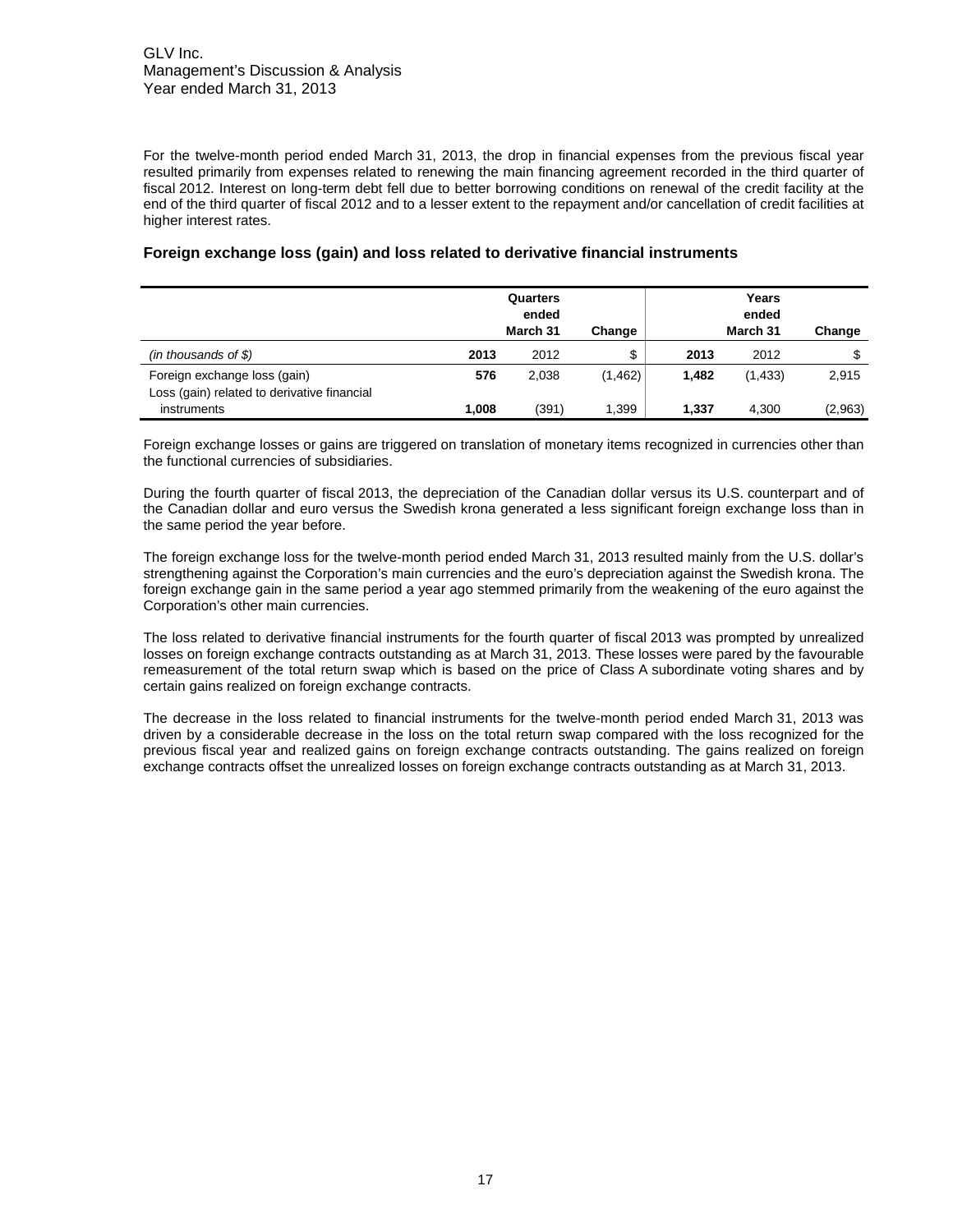#### **Income taxes**

|                                                            |          | Quarters<br>ended<br>March 31 | Change  |           | <b>Twelve-month</b><br>periods ended<br>March 31 | Change |
|------------------------------------------------------------|----------|-------------------------------|---------|-----------|--------------------------------------------------|--------|
| (In thousands of $$$ , except percentages)                 | 2013     | 2012                          | \$      | 2013      | 2012                                             | \$     |
| Loss before income taxes - continuing operations           | (1,212)  | (49, 111)                     |         | (5,022)   | (53,084)                                         |        |
| Loss before income taxes – discontinued operations         | (548)    | (1, 496)                      |         | (7, 255)  | (782)                                            |        |
| Loss before income taxes                                   | (1,760)  | (50, 607)                     | 48,847  | (12, 277) | (53,866)                                         | 41,589 |
| Income tax expense (recovery) – continuing<br>operations   | (2, 165) | 2,163                         |         | 729       | 214                                              |        |
| Income tax expense (recovery) – discontinued<br>operations |          |                               |         | (167)     |                                                  |        |
| Income tax expense (recovery)                              | (2, 165) | 2,163                         | (4,328) | 562       | 214                                              | 348    |
| Effective tax rate $(\%)$                                  | n/a      | (4.3)%                        |         | (4.6)%    | (0.4)%                                           |        |
| Canadian statutory rate (%)                                | 26.9%    | 28.0%                         |         | 26.9%     | 28.0%                                            |        |

The difference between the effective tax rate and Canadian statutory rate resulted primarily from current income tax expense in the U.S. and valuation allowances for deferred tax assets of other subsidiaries. Improved profitability in the coming quarters will allow the Corporation to make partial use of these deferred tax assets related to unrecognized tax losses. In the fourth quarter, a tax recovery was accounted for resulting mainly from the recognition of a deferred tax asset in the U.K., confirming the entity's position of known and anticipated profitability and from the valuation of the deferred losses in the U.S.

# **Discontinued operations**

On August 9, 2012, GLV announced a reorganization that will significantly affect the future strategy, including how Ovivo is managed, more specifically its Industrial cash-generating unit ("CGU"). In October 2012, the Industrial CGU was divided into four different CGUs: "Energy," "Electronics and Metals," "Food and Beverage Processing" and "Waste to Energy." The new Industrial CGU structure stems from the new business strategy resulting from Ovivo's operational refocusing.

In December 2012, operations of the Waste to Energy CGU were discontinued since they no longer reflected Ovivo's and the Corporation's business model. On December 31, 2012, the Corporation entered into an agreement to sell its interest in its joint venture Ovivo GW&E for a consideration of \$1. The disposal was carried out as part of the reorganization of Ovivo's operations, specifically the discontinuation of the Waste to Energy industrial operations, which also included some of the operations of an Ovivo subsidiary. Accordingly, figures for the fiscal year and comparative figures have been adjusted to take into account the presentation of various items under discontinued operations.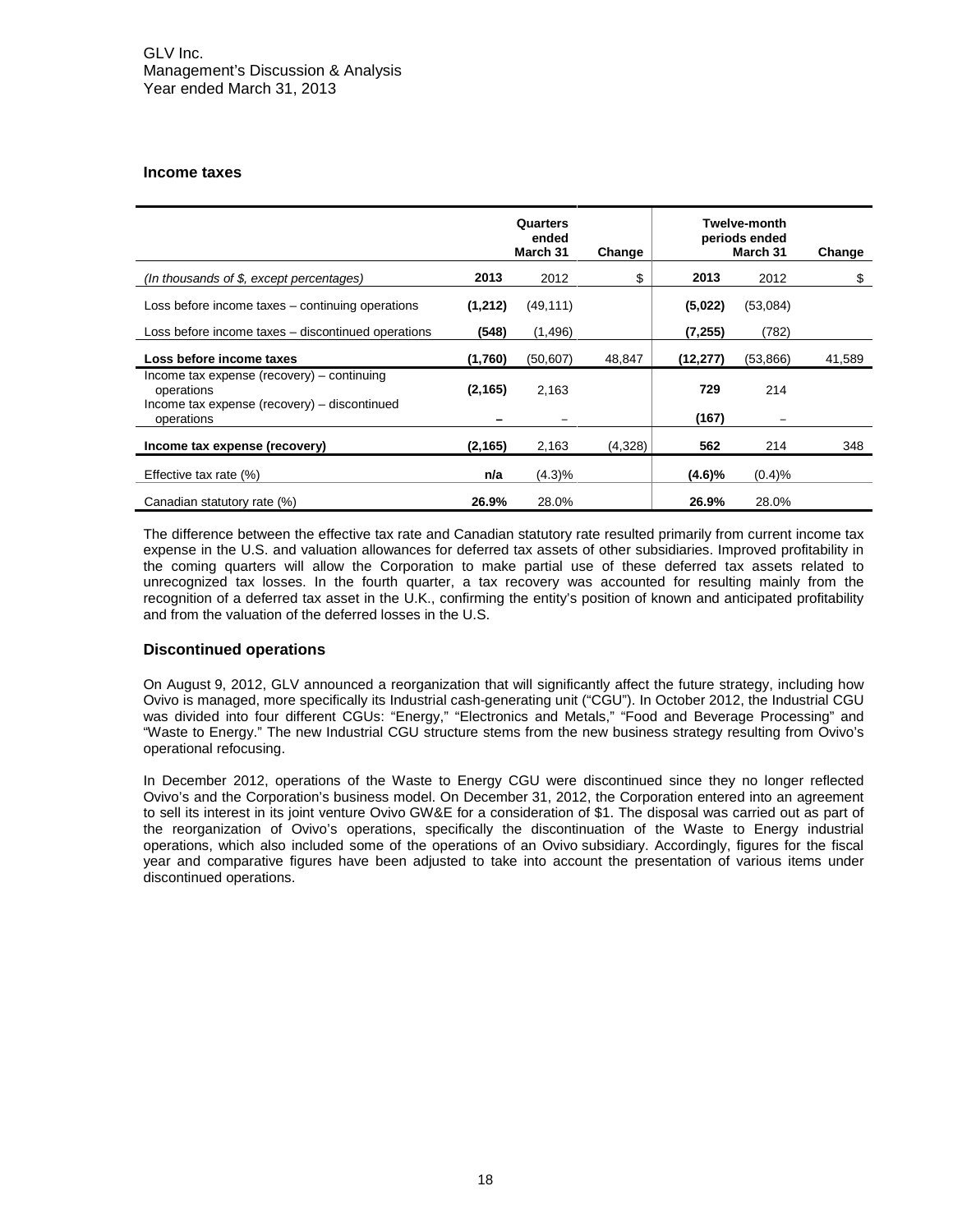# **Net earnings (loss) attributable to shareholders of GLV Inc.**

|                                                                                                                                                                                         |        | Quarters<br>ended<br>March 31 |           | Years<br>ended<br>March 31 |
|-----------------------------------------------------------------------------------------------------------------------------------------------------------------------------------------|--------|-------------------------------|-----------|----------------------------|
|                                                                                                                                                                                         | 2013   | 2012                          | 2013      | 2012                       |
| $(in$ thousands of \$)                                                                                                                                                                  |        |                               |           |                            |
| Net earnings (loss) attributable to shareholders of<br>GLV Inc.<br>Net earnings (loss) from continuing operations                                                                       | 396    | (52, 846)                     | (12, 836) | (54, 148)                  |
| attributable to shareholders of GLV Inc.                                                                                                                                                | 944    | (51, 350)                     | (5,748)   | (53, 366)                  |
| Normalized net earnings (loss) from continuing<br>operations attributable to shareholders of GLV Inc.                                                                                   | 3,472  | (5, 488)                      | 320       | (6, 346)                   |
| (In \$ per share, basic and diluted)                                                                                                                                                    |        |                               |           |                            |
| Net earnings (loss) attributable to shareholders of<br>GLV Inc.<br>Net earnings (loss) from continuing operations                                                                       | 0.01   | (1.20)                        | (0.29)    | (1.23)                     |
| attributable to shareholders of GLV Inc.                                                                                                                                                | 0.02   | (1.16)                        | (0.13)    | (1.21)                     |
| Normalized net earnings (loss) from continuing<br>operations attributable to shareholders of GLV Inc.<br>Weighted average number of participating shares<br>outstanding (in thousands): | 0.08   | (0.12)                        | 0.01      | (0.14)                     |
| <b>Basic</b>                                                                                                                                                                            | 44,092 | 44,092                        | 44,092    | 44,092                     |
| <b>Diluted</b>                                                                                                                                                                          | 44,097 | 44.092                        | 44,092    | 44.092                     |

The Corporation reported net earnings for the fourth quarter of fiscal 2013 of \$0.4 million or \$0.01 per share, basic and diluted, compared with a net loss of \$52.8 million or \$1.20 per share, basic and diluted, for the same quarter of the previous fiscal year. During the fourth quarter of fiscal 2013, no impairment charge was required, whereas for the same period of fiscal 2012, an impairment charge of \$40.9 million was recorded. The increase in operational profitability owing to the positive results of Ovivo's refocusing plan, the decline in selling and administrative expenses, the reduction in restructuring costs, and the recovery of income taxes contributed to improved profitability.

For the twelve-month period ended March 31, 2013, the Corporation reported a net loss of \$12.8 million or \$0.29 per share, basic and diluted, compared with a net loss of \$54.1 million or \$1.23 per share, basic and diluted, for the twelve-month period ended March 31, 2012. The loss from continuing operations attributable to shareholders of GLV Inc. amounted to \$5.7 million or \$0.13 per share, basic and diluted, compared with \$53.4 million or \$1.21 per share, basic and diluted, for the twelve-month period ended March 31, 2012. Excluding the impact of discontinued operations, the changes resulted primarily from the asset impairment charge recognized in fiscal 2012, the decrease in selling and administrative and net financial expenses, and lower restructuring costs, partly offset by the increase in income tax expense.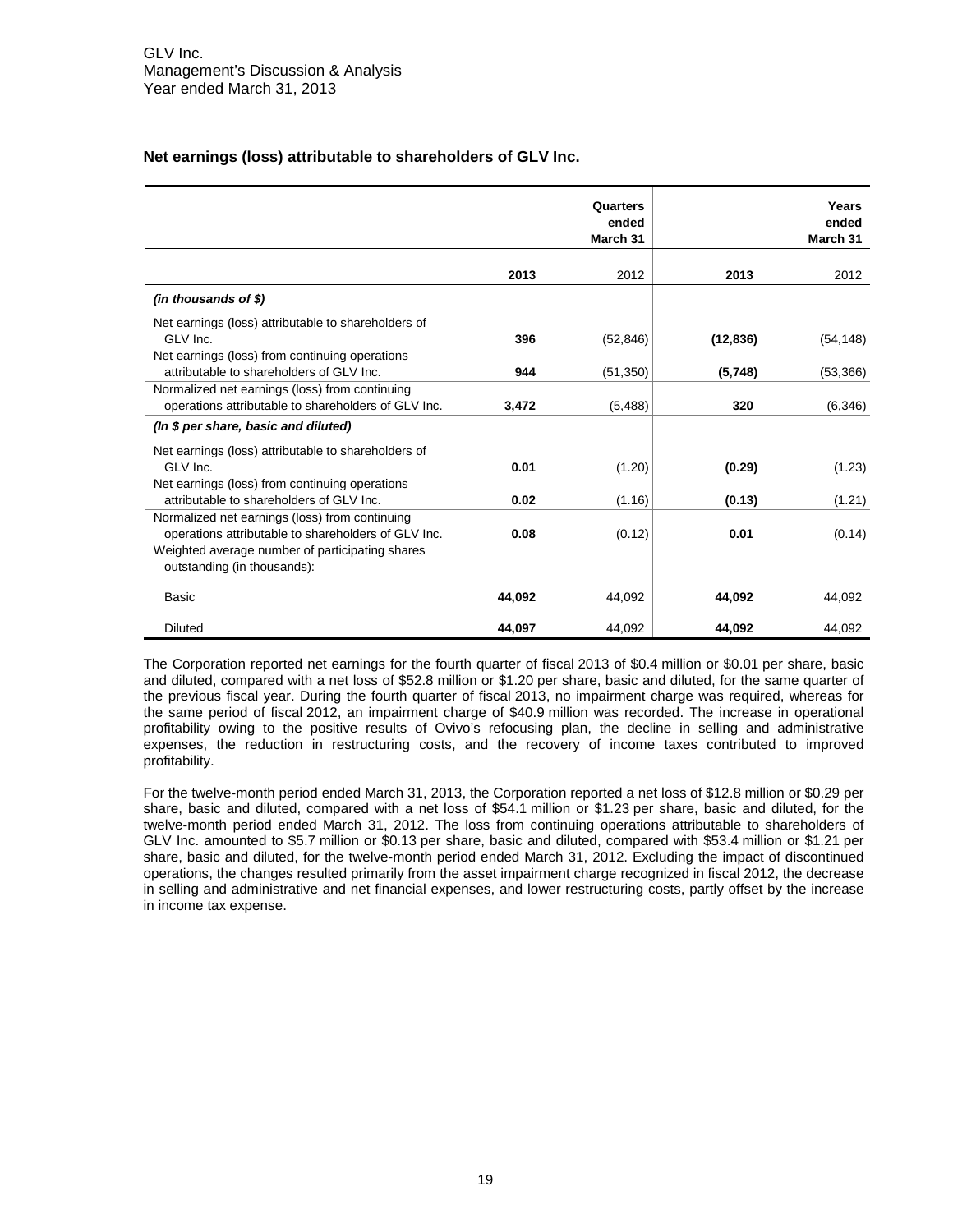# <span id="page-19-0"></span>**6. SUMMARY OF QUARTERLY PERFORMANCE**

|                                                                           | <b>Quarters ended</b> |                            |                    |                         |                     |                   |                   |                         |
|---------------------------------------------------------------------------|-----------------------|----------------------------|--------------------|-------------------------|---------------------|-------------------|-------------------|-------------------------|
|                                                                           |                       | Fiscal 2013<br>Fiscal 2012 |                    |                         |                     |                   |                   |                         |
| (In thousands of $$$ ,<br>except per share<br>amounts)                    | March 31,<br>2013     | Dec. 31,<br>2012           | Sept. 30,<br>2012  | <b>June 30,</b><br>2012 | March 31,<br>2012   | Dec. 31,<br>2011  | Sept. 30,<br>2011 | <b>June 30,</b><br>2011 |
| Revenues                                                                  | 152,392               | 145,529                    | 140,575            | 146,745                 | 168,519             | 157,781           | 166,638           | 150,421                 |
| <b>Adjusted EBITDA</b><br>Normalized adjusted                             | 5,335                 | 3,295                      | 3,627              | 6,574                   | (1, 155)            | 6,227             | 6,076             | 4,017                   |
| <b>EBITDA</b>                                                             | 7,863                 | 4,614                      | 5,198              | 6,574                   | 3,785               | 6,603             | 6,858             | 4,017                   |
| Operating income (loss)<br>Normalized operating                           | 2,362                 | 694                        | (707)              | 3,443                   | (45, 458)           | 2,787             | 2,987             | (702)                   |
| income (loss)                                                             | 4,890                 | 1,558                      | 1,969              | 3,443                   | 404                 | 3,163             | 3,769             | (702)                   |
| Net earnings (loss) attributable<br>to shareholders of GLV Inc.:          |                       |                            |                    |                         |                     |                   |                   |                         |
| From continuing operations<br>per share (basic and diluted)               | 944<br>0.02           | 3,043<br>0.07              | (5,990)<br>(0.13)  | (3,745)<br>(0.10)       | (51, 350)<br>(1.16) | (1,734)<br>(0.04) | 3,763<br>0.09     | (4,045)<br>(0.09)       |
| From normalized continuing<br>operations<br>per share (basic and diluted) | 3,472<br>0.08         | 3,907<br>0.09              | (3,314)<br>(0.07)  | (3,745)<br>(0.10)       | (5, 488)<br>(0.13)  | (1,358)<br>(0.03) | 4,545<br>0.10     | (4,045)<br>(0.09)       |
| From discontinued operations<br>per share (basic and diluted)             | (548)<br>(0.01)       | (4, 481)<br>(0.10)         | (264)<br>(0.01)    | (1,795)<br>(0.04)       | (1, 496)<br>(0.03)  | 164<br>0.01       | 596<br>0.01       | (46)<br>0.00            |
| Total<br>per share (basic and diluted)                                    | 396<br>0.01           | (1, 438)<br>(0.03)         | (6, 254)<br>(0.14) | (5,540)<br>(0.13)       | (52, 846)<br>(1.20) | (1,570)<br>(0.04) | 4,359<br>0.10     | (4,091)<br>(0.09)       |
| Net earnings (loss)<br>attributable to non-<br>controlling interests      | 9                     | (1)                        | (11)               |                         | 76                  | 10                | (36)              | 18                      |
| Net earnings (loss)                                                       | 405                   | (1, 439)                   | (6, 265)           | (5,540)                 | (52, 770)           | (1,560)           | 4,323             | (4,073)                 |

The Corporation's quarterly results are exposed to economic conditions and are not necessarily comparable from quarter to quarter. The following events had a significant effect on results:

- Additional costs required to complete some CWT-originated desalination contracts that were recognized in the first, second and fourth quarters of fiscal 2012;
- A return to positive normalized adjusted EBITDA and normalized operating income for Ovivo in the first quarter of fiscal 2013, despite lower revenues, resulting from efficient performance of contracts in progress and tight cost control;
- Discontinuation of Waste to Energy's industrial operations at Ovivo in the third quarter of fiscal 2013 representing a loss of \$4.5 million; comparative figures for the previous quarters reported in this MD&A have been restated to take into account the effects of these operations on earnings (loss);
- The refocusing of Ovivo's operations on target markets translated into a gradual improvement in profitability in the fourth quarter of fiscal 2013; however, market slowdowns, particularly in Europe and Asia and Asia-Pacific, had a downward effect for GL&V Pulp and Paper.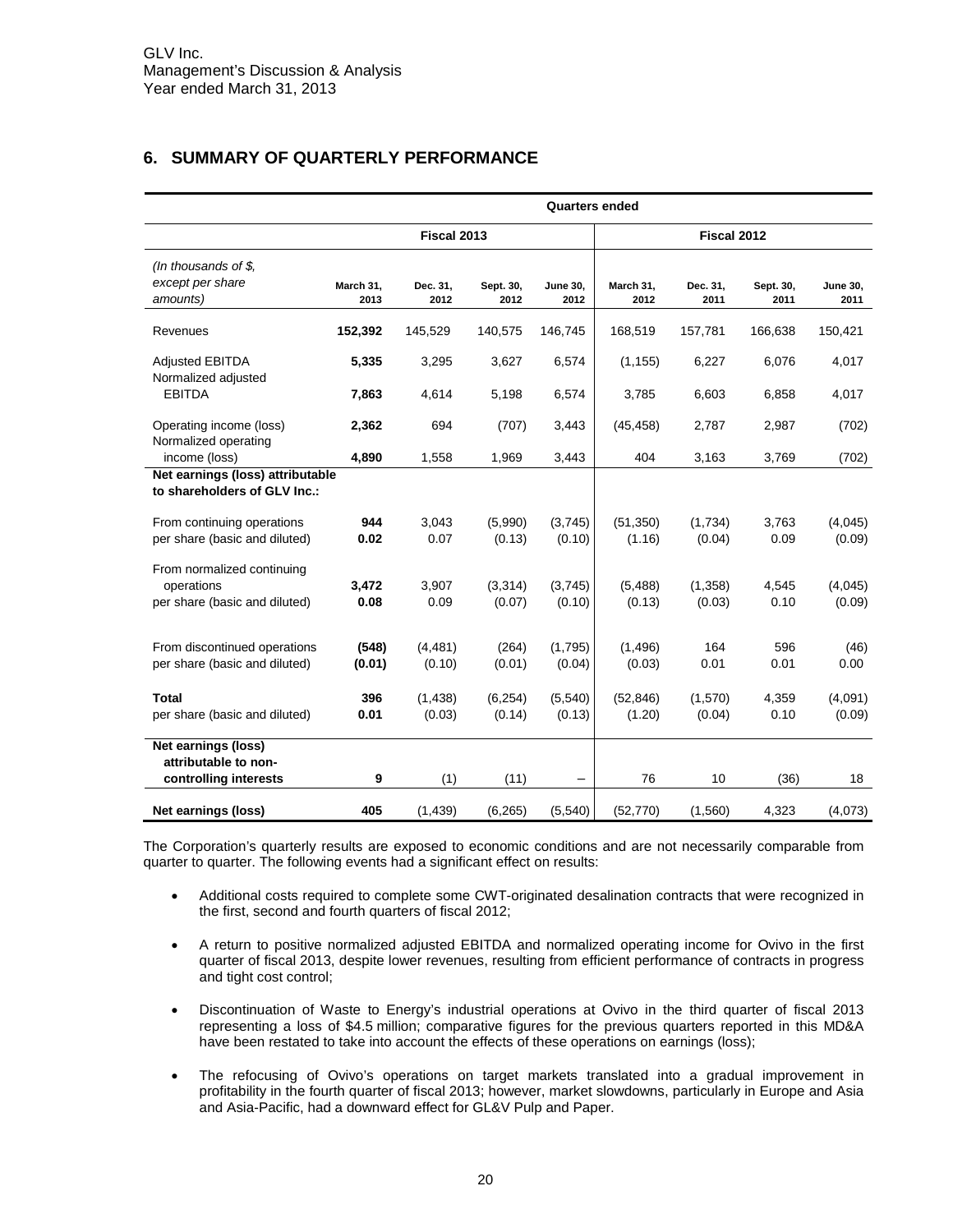# <span id="page-20-0"></span>**7. FINANCIAL SITUATION AND CASH FLOWS**

Excluding net acquisitions of property, plant and equipment, cash flows generated in the fourth quarter of fiscal 2013 amounted to \$2.1 million (\$0.05 per share, basic and diluted) compared with \$1.6 million (\$0.04 per share, basic and diluted) in cash flows used for the same quarter of fiscal 2012. For the year ended March 31, 2013, cash flows used amounted to \$3.6 million (\$0.08 per share, basic and diluted) compared with cash flows generated totalling \$14.3 million (\$0.32 per share, basic and diluted) for the previous fiscal year.

|                                                                                                             |         | Quarters<br>ended<br>March 31 |          | Years<br>ended<br>March 31 |
|-------------------------------------------------------------------------------------------------------------|---------|-------------------------------|----------|----------------------------|
| (In thousands of $$$ , except per share amounts)                                                            | 2013    | 2012                          | 2013     | 2012                       |
| Cash flows provided by operating activities of continuing operations<br>before net change in non-cash items | 1.371   | 1.404                         | 4.968    | 8,350                      |
| Net change in non-cash items related to continuing operating activities                                     | 1,747   | (1,256)                       | (6, 915) | 7,259                      |
| Additions to property, plant and equipment, net of disposals                                                | (1,038) | (1,708)                       | (1,674)  | (1, 341)                   |
| Cash flows generated from (used in) continuing operations                                                   | 2.080   | (1,560)                       | (3,621)  | 14,268                     |
| Per share (basic and diluted)                                                                               | 0.05    | (0.04)                        | (0.08)   | 0.32                       |

# **Impact of net change in non-cash items related to operations**

|                                                                            | Quarter  | Year      |
|----------------------------------------------------------------------------|----------|-----------|
|                                                                            | ended    | ended     |
|                                                                            | March 31 | March 31  |
|                                                                            | 2013     | 2013      |
| $(in$ thousands of \$)                                                     |          |           |
| Trade and other receivables                                                | 5,202    | 14,343    |
| Inventories                                                                | 869      | 156       |
| Contracts in progress                                                      | 4,730    | (7, 182)  |
| Prepaid expenses                                                           | 367      | 770       |
| Accounts payable and accrued liabilities, provisions and other liabilities | (3,289)  | (16, 263) |
| Deferred revenues                                                          | (8,029)  | (5,907)   |
| Income taxes receivable/payable                                            | 1,897    | 7,168     |
|                                                                            | 1,747    | (6, 915)  |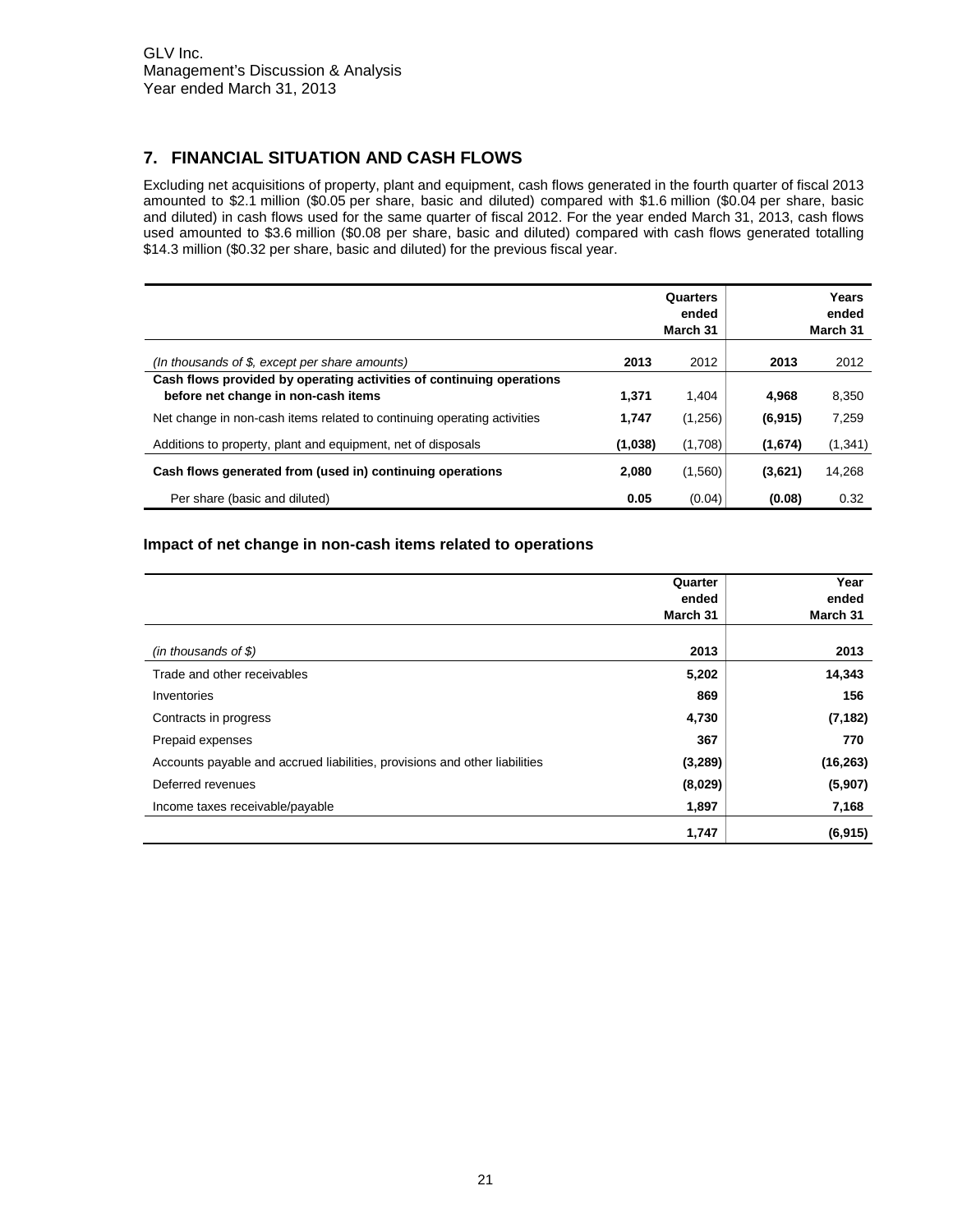The \$1.7 million positive impact on cash flows for the fourth quarter of fiscal 2013 resulting from changes in noncash items related to operations was mainly attributable to lower trade and other receivables arising mostly from tighter management of trade receivable collection during the quarter and the decline in income taxes receivable/payable. These impacts were partly offset by the increase in contracts in progress, net of deferred revenues which vary according to percentage of completion, and by the decrease in accounts payable and accrued liabilities, provisions and other liabilities owing to the timing of payments to suppliers.

The \$6.9 million adverse effect on cash flows for the year ended March 31, 2013 was mainly due to a decline in accounts payable and accrued liabilities, provisions and other liabilities resulting from the timing of payments to suppliers and slower business for certain entities, as well as an increase in contracts in progress, net of deferred revenues. These negative impacts were offset by a decline in trade and other receivables stemming primarily from favourable accounts receivable collection performance.

In addition to the aforementioned items, the reduction in operating revenues and expenses compared with the previous fiscal year put downward pressure on trade and other receivables as well as accounts payable and accrued liabilities, provisions and other liabilities.

Excluding the current portion of long-term debt, the Corporation had a net working capital position as at March 31, 2013 of \$107.1 million, representing a ratio of 1.51 as at that date, compared with \$129.8 million and a ratio of 1.57 as at March 31, 2012. The Corporation's total assets as at March 31, 2013 amounted to \$474.9 million, compared with \$523.2 million as at March 31, 2012, a decrease owing mainly to a reduction in cash and cash equivalents, and trade and other receivables, partly offset by the increase in contracts in progress. Management generally seeks to maintain its working capital ratio at about 1.25 given the Corporation's operating business model. The Corporation continues to focus on optimizing management of trade receivables to maximize the resulting cash flows and thereby reduce financial expenses.

Note that exchange rate fluctuations for the quarter and year ended March 31, 2013 had no significant impact on the remeasurement of cash and cash equivalents.

The net effect of exchange rate movements on cash flows used in the fourth quarter of fiscal 2013 and twelve-month period ended March 31, 2013 was a decrease in cash and cash equivalents of \$9.6 million and \$22.3 million, respectively.

#### **Investing activities**

Investing activities for the fourth quarter of fiscal 2013 and twelve-month period ended March 31, 2013 used cash flows totalling \$1.3 million and \$3.3 million, respectively, compared with \$0.5 million and \$2.1 million of cash flows used, respectively, for the corresponding periods a year earlier. During the first quarter of fiscal 2013, the Corporation sold a building held for sale for a consideration of \$2.2 million.

#### **Additional comments on financial position**

|                                           | As at March 31, 2013 | As at March 31, 2012 |
|-------------------------------------------|----------------------|----------------------|
| (in thousands of \$, except ratio)        |                      |                      |
| Long-term debt, including current portion | 70,023               | 80,932               |
| Cash and cash equivalents                 | (13, 294)            | (35, 583)            |
| <b>Total net debt</b>                     | 56,729               | 45,349               |
| Equity                                    | 169,531              | 186,461              |
| <b>Invested capital</b>                   | 226,260              | 231,810              |
| Total net debt to invested capital ratio  | 25.1%                | 19.6%                |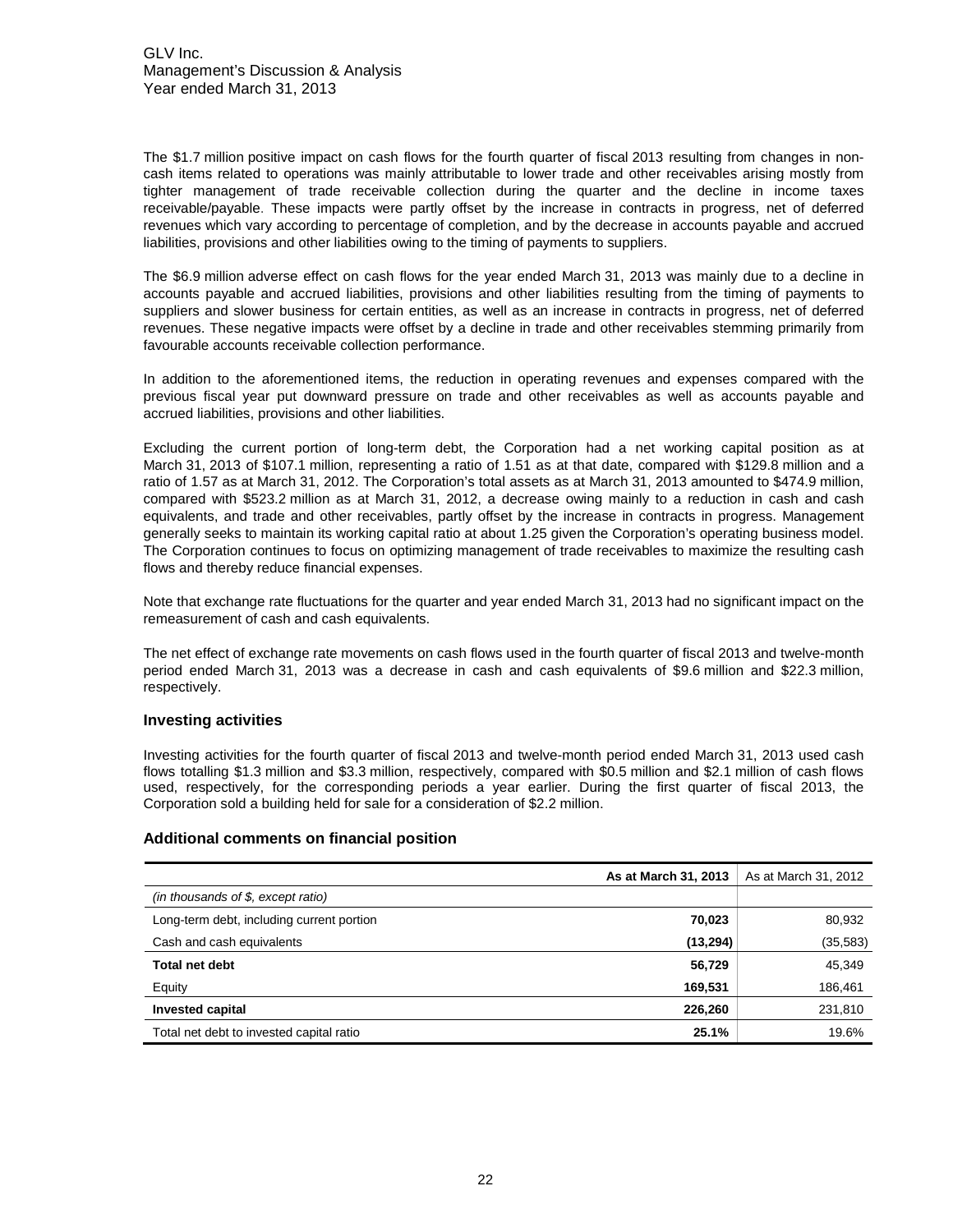GLV Inc. Management's Discussion & Analysis Year ended March 31, 2013

As at March 31, 2013, the Corporation's total debt stood at \$70 million compared with \$80.9 million as at March 31, 2012. Net of cash and cash equivalents, total net debt as at March 31, 2013 amounted to \$56.7 million for a total net debt to invested capital ratio of 25.1% compared with total net debt of \$45.3 million and a 19.6% ratio as at March 31, 2012. Due to their maturities, non-convertible European debentures are presented as short-term liabilities in the consolidated financial statements as at March 31, 2013. They were repaid in April 2013.

As at March 31, 2013, the cash position and bank credit facilities were sufficient to fund operations and redeem non-convertible debentures maturing in April 2013. Moreover, all financial ratios met the requirements under current credit agreements with GLV Group's banking institutions. Where there are extraordinary or non-recurring items, the terms of these credit agreements require the use of normalized adjusted EBITDA to determine financial ratios. Accordingly, as at March 31, 2013, financial ratios were calculated using normalized adjusted EBITDA as defined in the agreements, which includes, in particular, the operating results of the past twelve months ended March 31, 2013 of the entities whose shares were acquired and excludes the operating results of the past twelve months ended March 31, 2013 of private entities or entities with discontinued operations or whose shares or certain assets were sold, as well as restructuring costs and other special items.

In December 2011, the Corporation renewed its main financing agreement for a five-year term for a total amount of \$200 million. This financing consists of a \$100 million revolving credit facility to meet the Corporation's day-to-day operations, issue letters of credit and finance business acquisitions, and a second \$100 million revolving credit facility to issue letters of credit guaranteed by Export Development Canada. The financing agreement also includes an uncommitted accordion feature providing access to an additional \$50 million.

In the second quarter of fiscal 2013, the Corporation amended certain covenants related to its credit facility in Austria for issuing letters of credit. This facility, with a maximum amount of €35 million (\$45.6 million), matures in May 2015, while its terms are renegotiable in March of each year. As at March 31, 2013, drawdowns under the facility totalled €12.7 million (\$16.6 million). During the first quarter of fiscal 2014, the Corporation once again amended the covenants of this facility at annual renewal to reduce the maximum amount to €30,000 (\$39,126). During the second quarter of fiscal 2013, the Corporation renewed its credit facility in Austria used to finance day-today needs. This €2.5 million (\$3.3 million) facility expires on December 31, 2015 and may be cancelled with three months' notice.

|                                   | <b>Authorized</b> | Number of shares issued and<br>outstanding as at March 31, 2013<br>and June 6, 2013 |
|-----------------------------------|-------------------|-------------------------------------------------------------------------------------|
| Class A subordinate voting shares | Unlimited         | 41,912,594                                                                          |
| Class B multiple voting shares    | Unlimited         | 2,179,305                                                                           |
| Preferred shares                  | Unlimited         |                                                                                     |
|                                   |                   | 44,091,899                                                                          |

#### **Share capital information and stock-based compensation**

During the year ended March 31, 2013, 5,100 Class B multiple voting shares were converted into Class A subordinate voting shares (none during the fourth quarter of fiscal 2013).

During the twelve-month period ended March 31, 2013, the Corporation issued 37,233 stock options (none during the fourth quarter of fiscal 2013). The stock options granted to directors vested on the grant date. During the same period, subsequent to the cancellation of 91,000 stock options, including 10,000 during the quarter ended March 31, 2013, outstanding stock options on Class A subordinate voting shares issued under the Corporation's stock option plan numbered 2,113,822 (2,167,589 as at March 31, 2012) of which 1,497,822 (1,124,789 as at March 31, 2012) were exercisable based on the time requirement, notwithstanding achievement of target prices when the requirement applies.

For further information, see notes 20 and 21 to the consolidated financial statements accompanying this MD&A.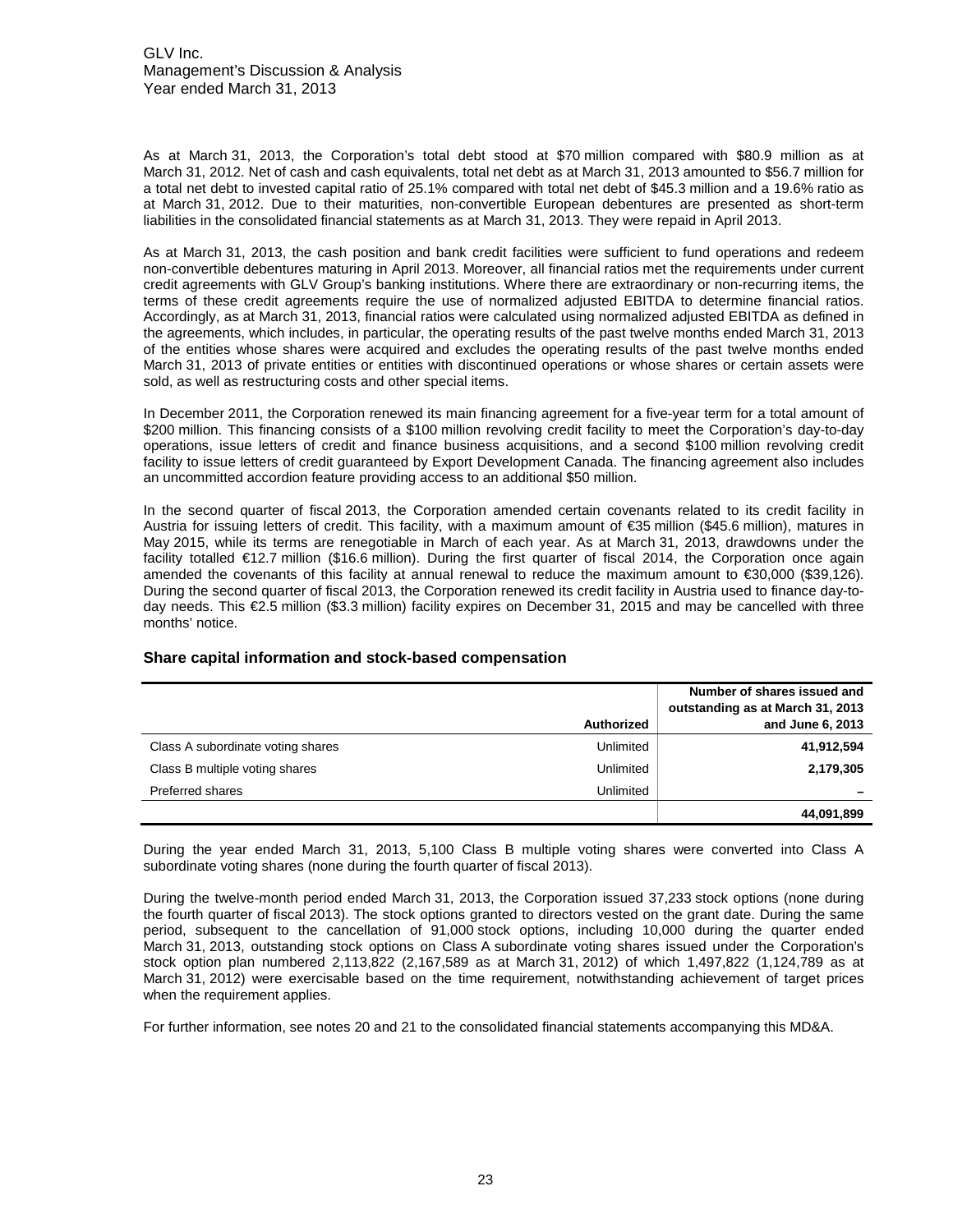# <span id="page-23-0"></span>**8. CONTRACTUAL COMMITMENTS, FINANCIAL INSTRUMENTS AND RELATED PARTY TRANSACTIONS**

#### **Contractual commitments**

Management believes that the Corporation's cash and cash equivalents, capital resources and net cash flows from operations will suffice to finance its working capital requirements, interest payments, and principal repayments on long-term debt in the foreseeable future and capital expenditures.

As at March 31, 2013, in addition to the debts appearing in the consolidated statement of financial position as at that date, the Corporation has operating leases for premises and equipment expiring at various dates through April 2025, representing total minimum current lease payments of \$25.1 million.

The following table presents a summary of minimum annual payments and principal contractual commitments as at March 31, 2013.

|                                          | Total   | Next 12<br>months | 2 to 5 years | Over 5 years |
|------------------------------------------|---------|-------------------|--------------|--------------|
| $(in$ thousands of \$)                   |         |                   |              |              |
| Accounts payable and accrued liabilities | 151,940 | 151.940           |              |              |
| Derivative financial instruments         | 6,539   | 2,860             | 552          | 3,127        |
| Long-term debt                           | 84,089  | 21.031            | 63.058       |              |
| Pension plan liabilities                 | 11,242  | 833               | 3,455        | 6,954        |
| Leases                                   | 25,094  | 7.024             | 10,129       | 7,941        |
| Total                                    | 278,904 | 183,688           | 77,194       | 18,022       |

The Corporation is also committed under letters of credit, corporate guarantees and insurance surety bonds for the performance of its contracts. As at March 31, 2013, the Corporation had commitments totalling \$186.7 million (\$207.8 million as at March 31, 2012).

# **Financial instruments**

The fair value of financial assets and liabilities reflects the amount at which the instrument could be exchanged in a current transaction between knowledgeable, willing parties, other than in the context of a forced or liquidation sale. The following methods and assumptions were used to estimate the instrument's fair values:

- *•* Cash and cash equivalents, restricted cash, trade and other receivables, and accounts payables and accrued liabilities: fair values approximate their carrying amounts largely due to their short-term maturities and high liquidity.
- *•* Long-term debt and revolving credit facilities: the fair value of variable-rate debt approximates its carrying amount because these debt instruments bear interest at rates that fluctuate with market rates. The fair value of fixed-rate debt is determined using the discounted cash flow method. The discount rates used reflect the prevailing market rates available to the Corporation for loans with similar terms and conditions.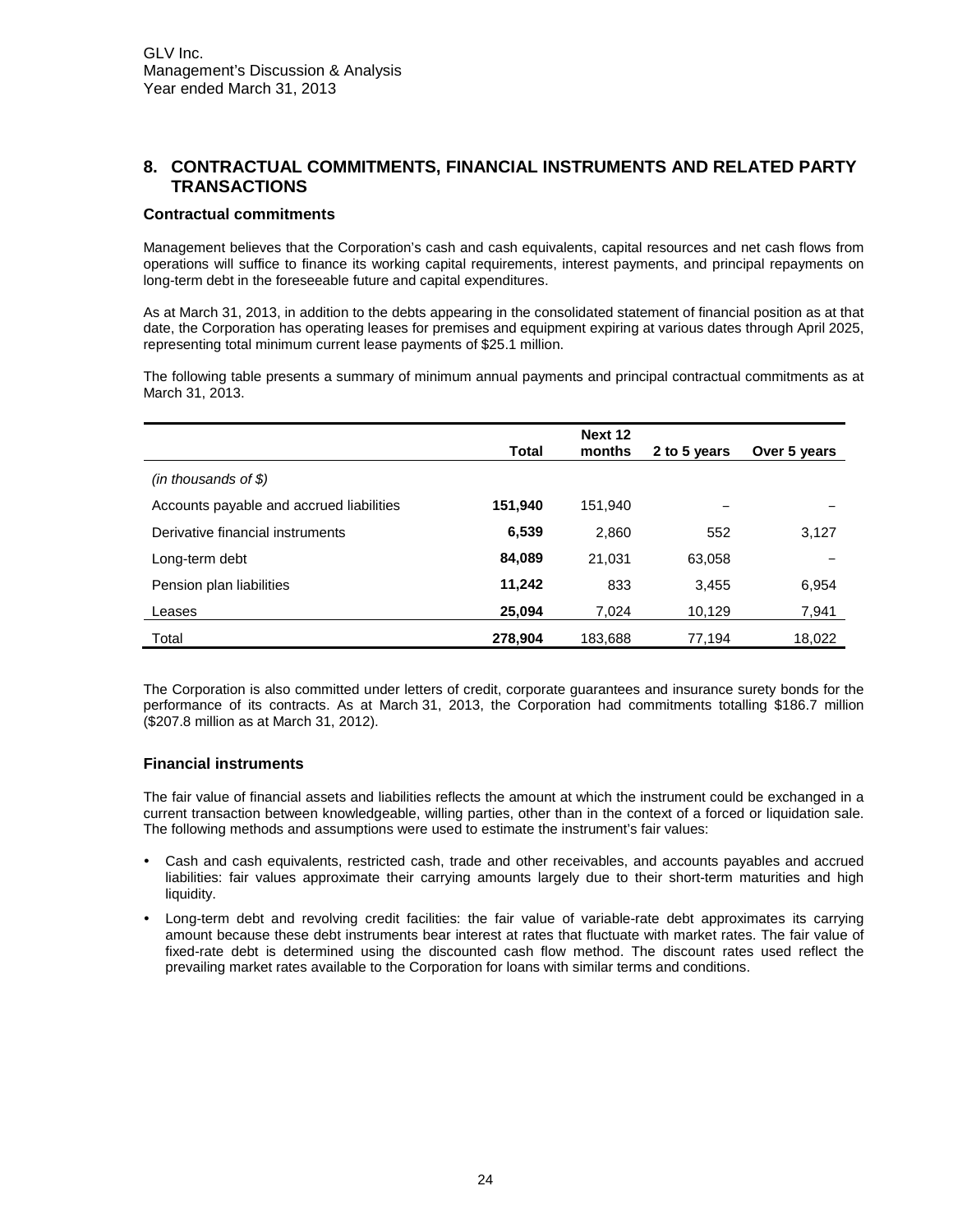#### **Derivative financial instruments**

Derivative financial instruments are used to manage the Corporation's exposure to interest rate risk, foreign exchange risk and equity price risk in connection with stock-based compensation. The Corporation does not hold or issue derivative financial instruments for speculative purposes. The Corporation does not use hedge accounting.

The following methods and assumptions were used to estimate fair values:

- Foreign exchange contracts: estimated using period-end market rates, and reflect the amount the Corporation would receive or pay if the instruments were closed out at those dates.
- Total return swap: estimated using the underlying shares' period-end market price.
- Interest rate swap: estimated by discounting expected future cash flows using period-end interest-rate yield curves.
- Cross currency interest rate swap: estimated by discounting expected future cash flows using period-end interest rate yield curves and exchange rates.

The fair values of the Corporation's derivative financial instruments are determined based on quoted market prices received from counterparties and adjusted for credit risk, as applicable. The Corporation is exposed to credit-related losses in the event of non-performance by counterparties to derivative financial instruments, but does not expect any counterparties to fail to meet their obligations. The Corporation is exposed to credit risk when a derivative financial instrument's fair value is positive at a reporting date. The maximum exposure in the event of counterparty default on derivative financial instruments with positive fair values as at March 31, 2013 amounted to \$1.9 million (\$0.8 million as at March 31, 2012).

Derivative financial instruments are subject to normal credit conditions, financial controls and management and risk monitoring procedures. In the Corporation's opinion, none of the parties to the existing financial instruments are expected to default on their obligations since they are large multinational financial institutions.

The Corporation does not apply hedge accounting to its foreign exchange contracts, its total return swap, its interest rate swap or its cross currency interest rate swap; instead, it recognizes these arrangements at their fair value. This practice occasionally gives rise to unrealized gains and losses that can cause some volatility in the Corporation's financial results from quarter to quarter.

See notes 6 and 30 to the consolidated financial statements for fiscal 2013 for further information.

#### **Related party transactions**

Key senior executives have the authority and responsibility to plan, lead and control the Corporation's operations. They include Board members and key senior executive officers, consisting of the President and Chief Executive Officer, the Executive Vice-President and Chief Financial Officer and the leaders of the divisions of the Corporation's two core operating groups. For the year ended March 31, 2013, their compensation amounted to \$3.9 million (\$3.9 million in 2012).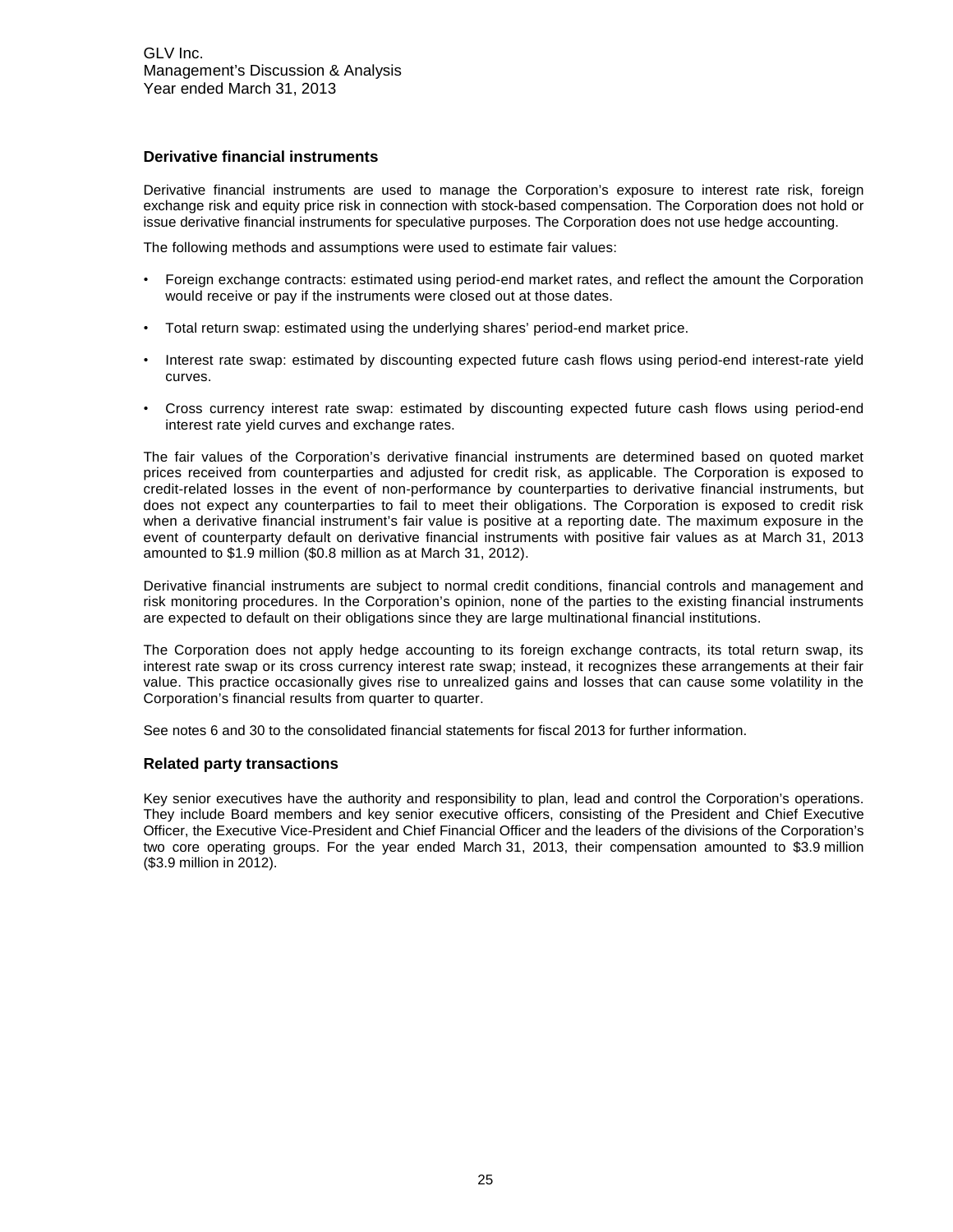# <span id="page-25-0"></span>**9. BACKLOG AND OUTLOOK**

|                        | Quarter<br>ended<br>March 31 | Quarter<br>ended<br>December 31 | Change | Change at<br>constant<br>exchange<br>rates | Quarter<br>ended<br>March 31 | Change  | Change at<br>constant<br>exchange<br>rates |
|------------------------|------------------------------|---------------------------------|--------|--------------------------------------------|------------------------------|---------|--------------------------------------------|
| $(in$ thousands of \$) | 2013                         | 2012                            | %      | %                                          | 2012                         | %       | %                                          |
| <b>Total</b>           | 380,019                      | 334.216                         | 13.7%  | 11.9%                                      | 346.790                      | 9.6%    | 9.4%                                       |
| Ovivo                  | 302.373                      | 259.992                         | 16.3%  | 14.3%                                      | 264.412                      | 14.4%   | 14.2%                                      |
| GL&V Pulp and Paper    | 62.664                       | 62.908                          | (0.4)% | $(2.3)\%$                                  | 70.345                       | (10.9)% | $(12.1)\%$                                 |
| Other                  | 14.982                       | 11.316                          | 32.4%  | 34.1%                                      | 12.033                       | 24.5%   | 27.6%                                      |

#### **Ovivo**

Ovivo's backlog as at March 31, 2013 amounted to \$302.4 million, reaching a five-quarter high, compared with \$260.0 million at the end of the previous quarter and \$264.4 million as at March 31, 2012. Growth in Ovivo's backlog was driven primarily by three Electronics and Metals large contracts as announced on April 9, 2013. Recognition of our team expertise in this market by our existing and potential clients, points to favourable prospect.

This increase was partly offset by a slowdown in the Energy and Municipal markets in Europe, the Middle East and Africa, owing primarily to order-taking delays. Given the level of projects in progress combined with improvements in certain products and processes, developed in fiscal 2013, management remains confident of generating a reasonable operating volume in the coming quarters, which will nonetheless be influenced by persistently volatile global economic conditions.

In the Municipal North America market, despite a backlog that was also lower, compared with December 31, 2012, tendering activity has remained fairly good, which is expected to positively affect the upcoming quarters.

The Parts and Services market backlog is stable, and the measures taken to develop this important niche in Ovivo's strategy are expected to take effect gradually over fiscal 2014. Several initiatives are underway to speed up growth in this target market.

The Parts and Services market comprises sales of spare parts and chemicals, as well as maintenance and equipment optimization services. This market, which generates recurring revenue, is one of Ovivo's development priorities.

Ovivo's refocusing plan announced in August 2012 has stabilized its operations. Certain investments will be required in the next fiscal year to continue driving Ovivo's growth in the markets targeted under its strategy, which is expected to translate into improved profitability over the coming quarters.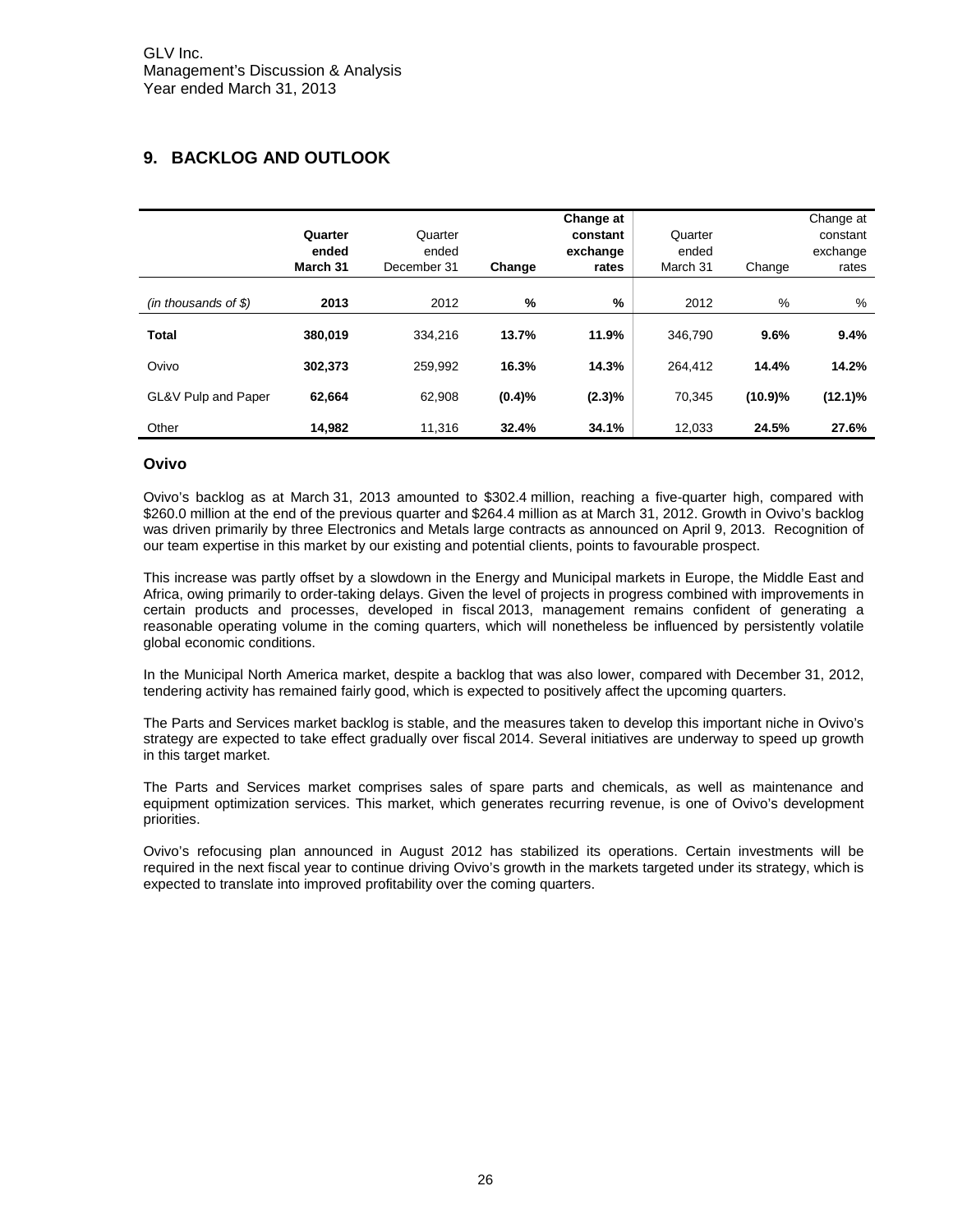### **GL&V Pulp and Paper**

As at March 31, 2013, the GL&V Pulp and Paper's backlog was relatively unchanged from December 31, 2012, but down from March 31, 2012. The economic slowdown during fiscal 2013, mainly in Europe and China, translated into a decline in backlog for new equipment, which was offset however by the Parts and Services market, which remains significant for GL&V Pulp and Paper.

Management continues its development efforts in Europe to boost this segment's operating volume over the coming quarters. For fiscal 2014 as a whole, current and anticipated backlog is expected to translate into an operating volume comparable to fiscal 2013.

#### **Other**

For the Van der Molen division, results for fiscal 2013 met the profitability targets set by management due to a strong operating volume despite a more challenging business environment sparked by economic uncertainty. During the past two fiscal years, this division was able to regain market share by focusing on strong client relationships. As a result, the Van der Molen division's backlog as at March 31, 2013 reached a record high since the acquisition of CWT in November 2009, in which it was included.

For the two manufacturing units, namely GL&V Fabrication and Ramivo, despite lower backlogs than as at December 31, 2012 and March 31, 2012, the objective for fiscal 2014 is to achieve an acceptable level of profitability despite the prevailing economic conditions.

Note that as of April 1, 2013, Hungary based Ramivo, one of the two manufacturing units, was integrated into Ovivo, given its operational proximity thereto. One of the set objectives is to promote Ramivo's services within GLV Group, thereby enhancing profitability for all operations.

Lastly, head office costs are projected to remain comparable to fiscal 2013 levels.

#### **Overall outlook**

Fiscal 2014 will be a year of investments to support the growth of GLV Group as a whole. Several initiatives are already underway and will continue over the next fiscal year to develop the Parts and Services market, and build on our positioning in our other core operational segments. Despite increased order-taking at Ovivo in the fourth quarter of fiscal 2013 and a rise in backlog, management remains conservative in its forecasts of operating volume for the next quarters and will continue monitoring global economic conditions closely to ensure the Corporation maintains sufficient flexibility to adapt to any changes in demand and business outlook.

The downsizing measures implemented in the fourth quarter of the previous fiscal year and those arising from the Ovivo refocusing plan announced in the second quarter will gradually have an impact on operating results at both core operating groups of the Corporation over the next fiscal year. The Corporation's primary goal remains the improvement of the financial performance and competitive positioning for its two core operating groups to expand market share in their respective key niches.

For fiscal 2014 as a whole, assuming exchange rates remain stable at current levels and in light of the outlook in the segments serviced by each group, and in particular the refocusing of Ovivo's operations, the Corporation expects consolidated revenues to total between \$600 million and \$625 million.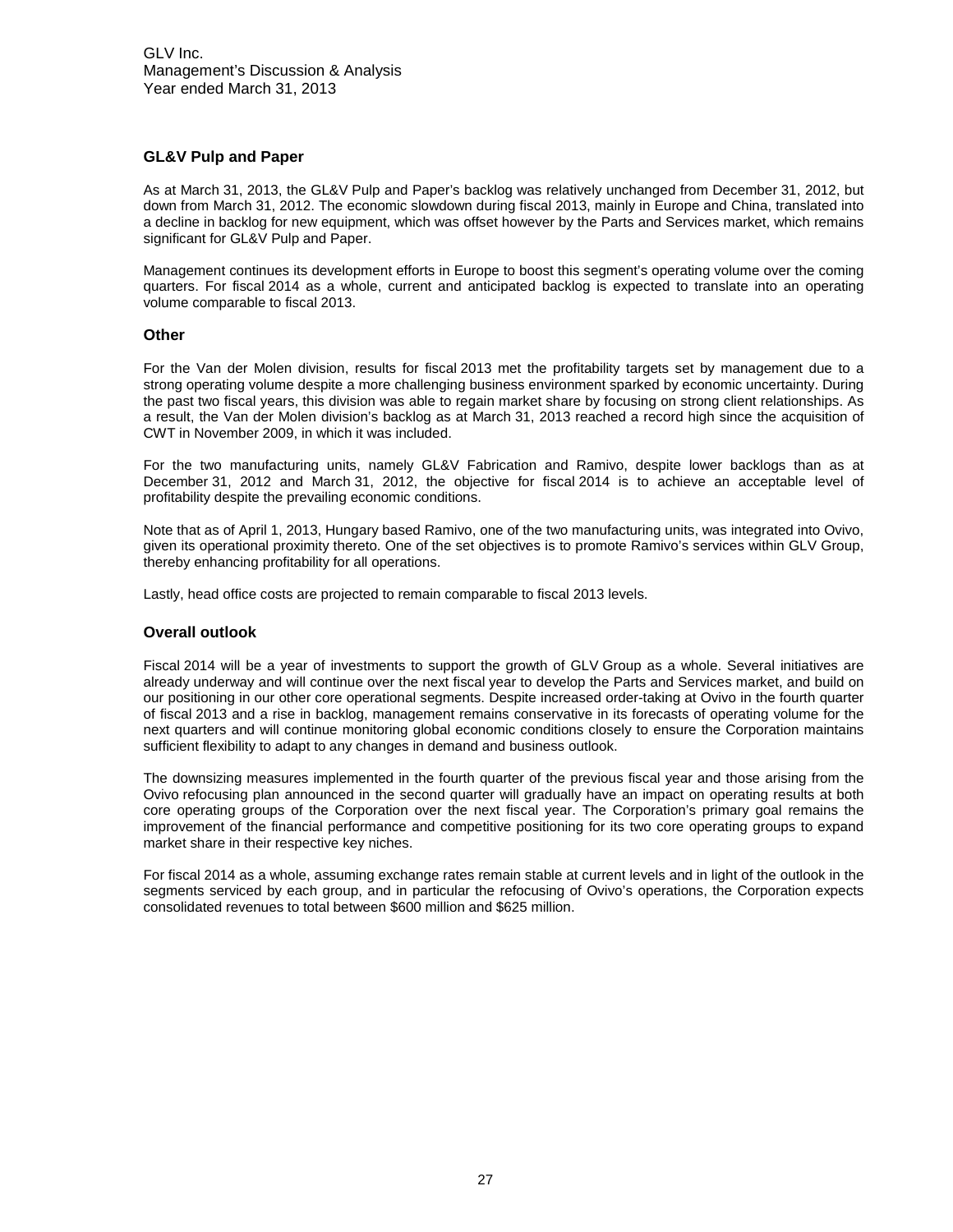GLV Inc. Management's Discussion & Analysis Year ended March 31, 2013

GLV Group remains focused on its objective of long-term value creation for shareholders. To do so, it will rely primarily on Ovivo's refocusing on four core markets, namely Electronics and Metals, Energy, Municipal and Parts and Services. The water treatment industry has strong organic growth potential driven by expanding global demand for water and as well as growth from acquisition opportunities due to the highly fragmented nature of the industry. Given its overall financial performance and flexibility to adjust to economic conditions, GL&V Pulp and Paper continues to be a major component of our corporate strategy. Last, GLV Group enjoys a favourable financial position and an adequate capital structure to support current operations and pursue development projects.

# <span id="page-27-0"></span>**10. RISKS AND UNCERTAINTIES**

In the course of business, the Corporation is subject to a certain number of risks that management assesses on an ongoing basis. The nature of these risks and the controls to manage them across the organization and its subsidiaries are continuously reviewed. In particular, the Corporation's Management Committee, comprising senior executives from its two core operating groups, Ovivo and GL&V Pulp and Paper, as well as representatives from finance, legal affairs, human resources and information technology, is responsible for identifying, implementing and monitoring measures to manage risks that can have a significant impact on the Corporation's operations and financial position, given the implemented business strategies, in accordance with the governance structure set forth. The Corporation's Management Committee is also responsible for implementing the necessary risk management oversight mechanisms. This includes drawing up and applying various policies and procedures to support the Corporation's subsidiaries in developing and implementing strategies aimed at monitoring business, operational and financial risk factors.

It should be noted that additional risks and uncertainties of which management currently has no knowledge or which it deems immaterial could have a notable adverse impact on its financial position, operating results, cash flows or operations. These risks and uncertainties are described below in order of importance.

#### **Contracts covering equipment, services, operations and turnkey projects**

For the most part, contracts for the provision of services or equipment are awarded at set prices. As a result, the Corporation is exposed to the risk of increases in labour and material costs and inherent project management risks. The Ovivo refocusing strategy of no longer accepting projects with a civil construction component, except for a few entities with a proven track record in managing such projects, has limited the number of turnkey projects. In such cases, the Corporation either shares joint and several liability with the strategic partners in charge of construction or assumes full liability for the project and subcontracts the construction portion to third parties. A strategic partner or a subcontractor could be unable to discharge its obligations, which would trigger additional financial obligations for the Corporation, thereby creating upward pressure on costs. The Corporation adopts risk management practices that notably include initial and ongoing technical and commercial risk assessments of business opportunities, reviews of contractual legal clauses, working capital situation, cost management and project scheduling, revisiting forecasts with regard to project completion and other provisions also designed to manage and mitigate risk exposures. In addition, the Corporation typically elects to assume certain types of potential risks through self-insurance practices.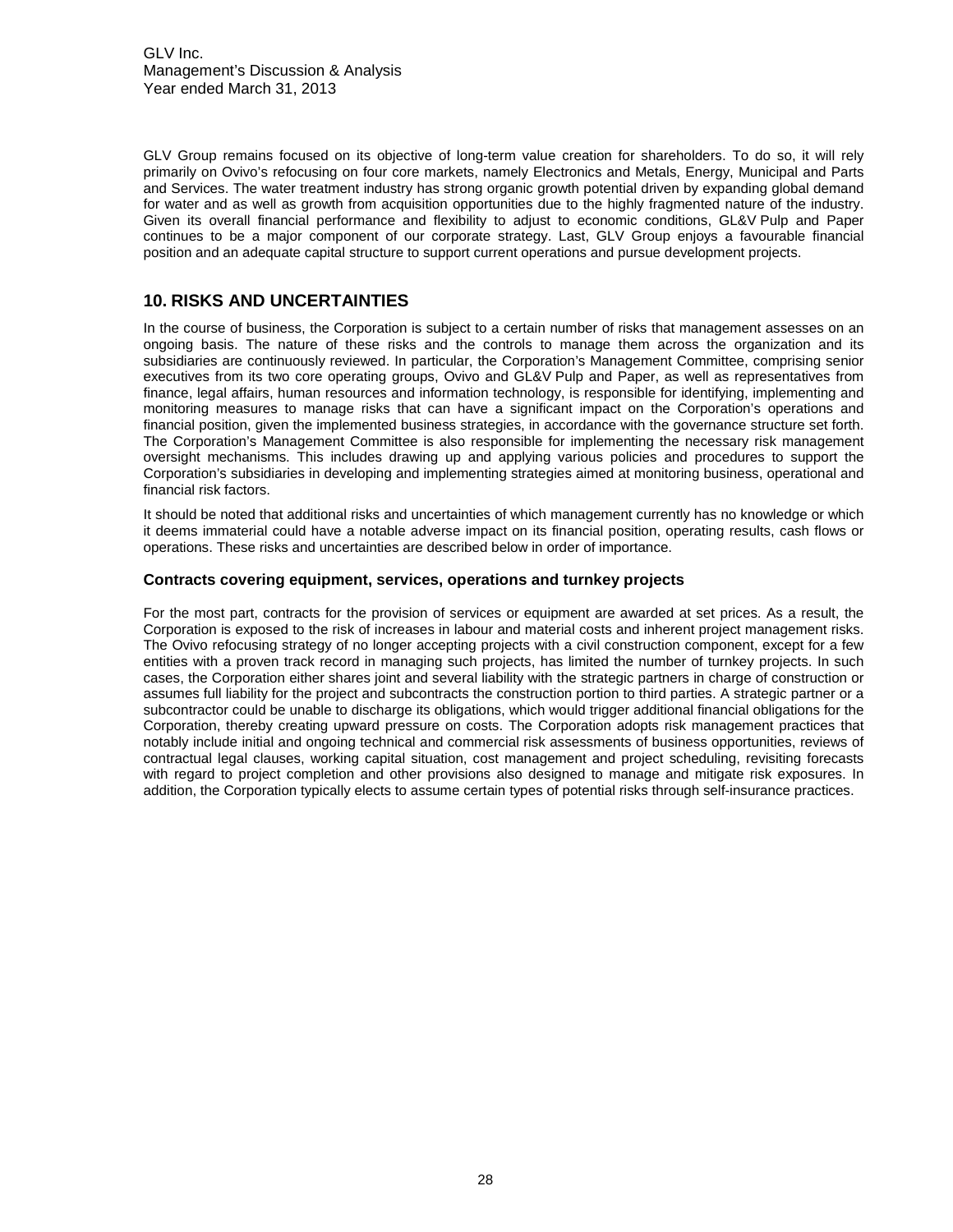#### **Market risk**

For Ovivo, global economic conditions and the political environment may significantly affect backlog, particularly during economic slowdowns. While any reduction in backlog will impact the Corporation's future revenues, this risk is mitigated by Ovivo's move to streamline and refocus operations on recognized, profitable markets and its accelerated development plan for the Parts and Services market. Underperforming significantly in one of these markets could adversely impact its operations, forward-looking financial position and operating results.

GL&V Pulp and Paper operates in a cyclical market that is dependent on global economic conditions. In addition, this market has undergone major structural changes in recent years, including the shifting of production toward regions in the southern hemisphere, Asia and Eastern Europe, which benefit from abundant natural resources and competitive production costs. Concurrently, the market situation is such that pulp and paper companies will tend to opt for new technologies to boost plant capacity, productivity and efficiency. To date, the GL&V Pulp and Paper has benefited from the necessary resources to adapt its product portfolio to market trends, notably through the acquisition or development of technologies, and has also been able to expand into regions with higher growth potential. A significant decrease in revenues resulting from a sharp business slowdown in the global pulp and paper industry could, in particular, reduce its ability to adapt to new market realities.

# **Competition**

The Corporation competes in industries with companies of various sizes offering substantially similar technologies. In addition, some large-scale competitors have significantly greater resources than the Corporation. Historically, the Corporation has developed its target markets by building on the expertise and know-how of its employees to offer clients tailored solutions that provide economic and operational advantages.

#### **Concentration risk**

Concentration risk arises when a significant portion of revenues is generated from a single client, product, industry or region of the world. If the client were to fail to meet its financial obligations, the product to be overshadowed by a competitor's or the region or industry to experience a major slowdown, the Corporation's financial strength could be affected. As at March 31, 2013, no single client of either Ovivo or GL&V Pulp and Paper accounted for more than 10% of revenues of their respective group.

#### **Liquidity risk**

Given the large size of the contracts it is awarded and their execution based on progress billing, the Corporation may be required to incur a significant percentage of the costs before billing the client. If several large-scale contracts were to be executed simultaneously, such a situation could put temporary pressure on the Corporation's liquidity. Historically, the Corporation has been able to limit this risk due to the geographic and sector diversification of its contract wins and staggered contract completion timelines.

#### **Availability of financing**

To pursue its growth strategy and day-to-day operations, the Corporation could from time to time require funding sources other than the credit facilities already in place. For instance, additional financing could be needed to complete a business acquisition or to meet a one-time working capital requirement. This could consist of loans from financial institutions or the issuance of securities (bonds, term notes, debentures, shares, etc.) in capital markets. The terms of such financing may vary according to market conditions. As a result, there can be no assurance that the Corporation will secure financing under favourable conditions, which could limit its ability to pursue its business plan.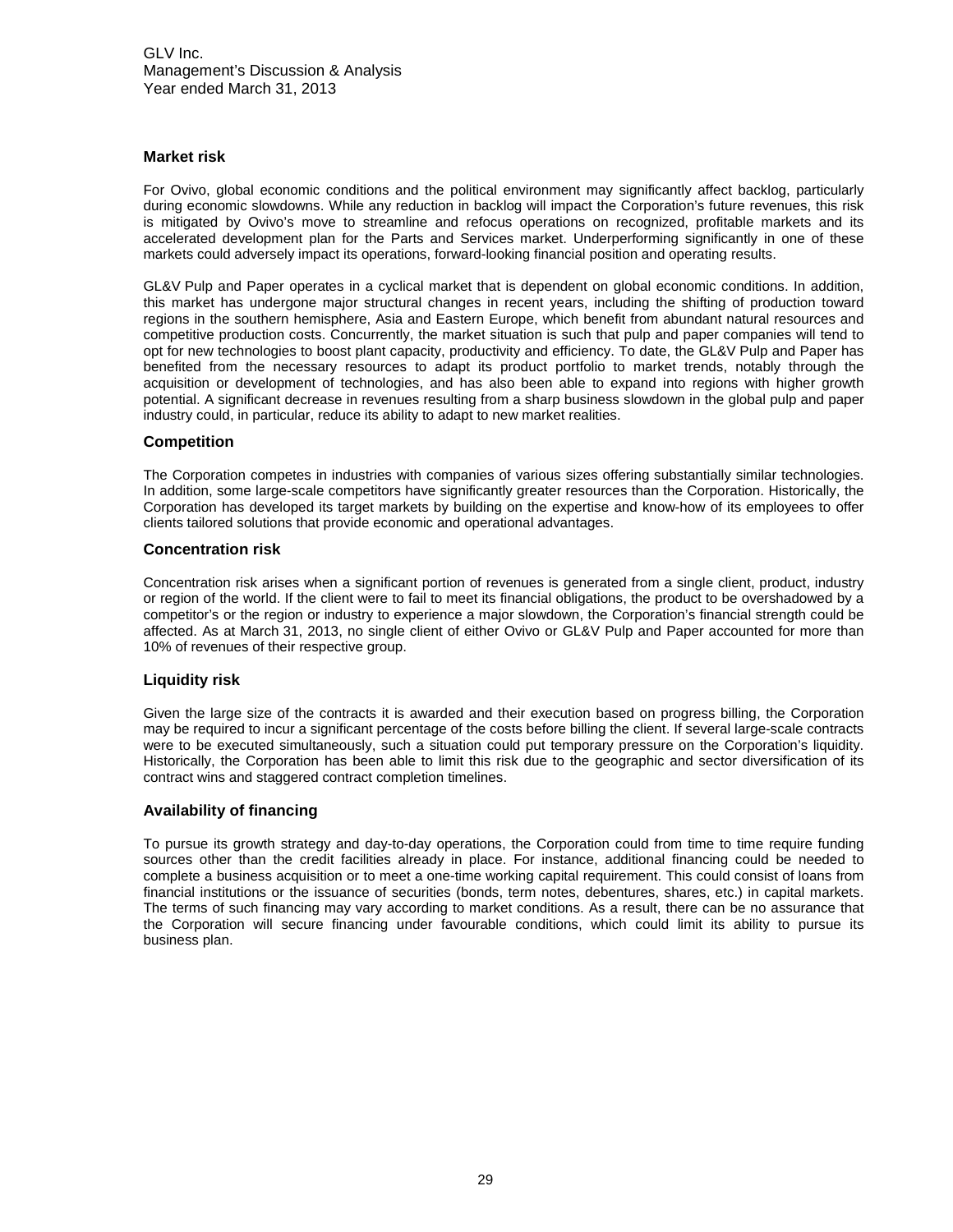GLV Inc. Management's Discussion & Analysis Year ended March 31, 2013

#### **Dependence on key personnel**

The Corporation relies on the expertise and know-how of its personnel to conduct its operations. Its success is primarily dependent on its ability to recruit and retain qualified employees with the requisite skills and knowledge to execute the contracts awarded by its clients. The water treatment sector represents a special challenge, given that expanding operating volume spark greater competition to recruit qualified personnel. To be able to recruit the talent it needs, the Corporation strives to offer competitive employment conditions, a wide variety of career opportunities and a stimulating working environment. However, other factors may come into play, and there can be no assurance that the conditions offered by the Corporation will be sufficient to retain key professionals.

#### **Information systems risk**

The Corporation regularly uses and develops information tools and systems to better serve clients or improve the effectiveness of its resources. Operational interruptions or delays could result if those tools were to cease to function or the Corporation to be incapable of upgrading or developing them. To mitigate that risk, the Corporation has set up a committee tasked with monitoring information systems performance and prioritizing projects for optimal use of the Corporation's resources.

#### **Credit risk**

The Corporation's business consists primarily of contracts awarded by clients. Those contracts set out the clients' obligations, particularly the terms of payment based on the nature, scope and calendar of the work to be carried out. Most of the time, payments are made in more than one instalment based on an established schedule and the percentage of completion. For the Corporation, credit risk is primarily the risk of loss due to certain clients' inability to meet their contractual obligations. Any default or delay in payment by clients may impact contract profitability as well as the Corporation's cash flows and financial position.

To mitigate its credit risk, the Corporation closely monitors its accounts receivable and collection times. Furthermore, it evaluates its clients' creditworthiness on entering into contracts and the credit limits granted to them. In certain cases, the Corporation may use credit insurance to cover its exposure to doubtful accounts, as well as letters of credit to cover a portion of payments. Despite the measures in place, a rapid deterioration in market conditions combined with other factors could materially affect a client, potentially rendering it unable to fulfill its obligations.

#### **Intellectual property**

Developing new procedures and technologies and access to cutting-edge technologies, to which the Corporation owns the rights, are key to its market share strategy. With this in mind, the Corporation encourages in-house innovation and makes every effort to protect the intellectual property rights to its technologies and products, and the rights to use third-party technologies. The risk of insufficient innovation could reduce the Corporation's competitive positioning in its various markets. Despite the steps taken by Corporation to cover its entire portfolio of technologies, a dispute could potentially arise with a third party regarding the rights to a technology or product, resulting in costs for the Corporation and potentially curbing its ability to capitalize on the technology.

#### **Reputation, regulatory and legal risk**

Given the nature of its international operations, the Corporation is required to comply with a large range of local, national and international laws enforced by governments or other regulatory authorities. Non-compliance with these laws and regulations on the part of employees, agents, subcontractors, suppliers and partners could have an adverse impact on the Corporation's results and reputation.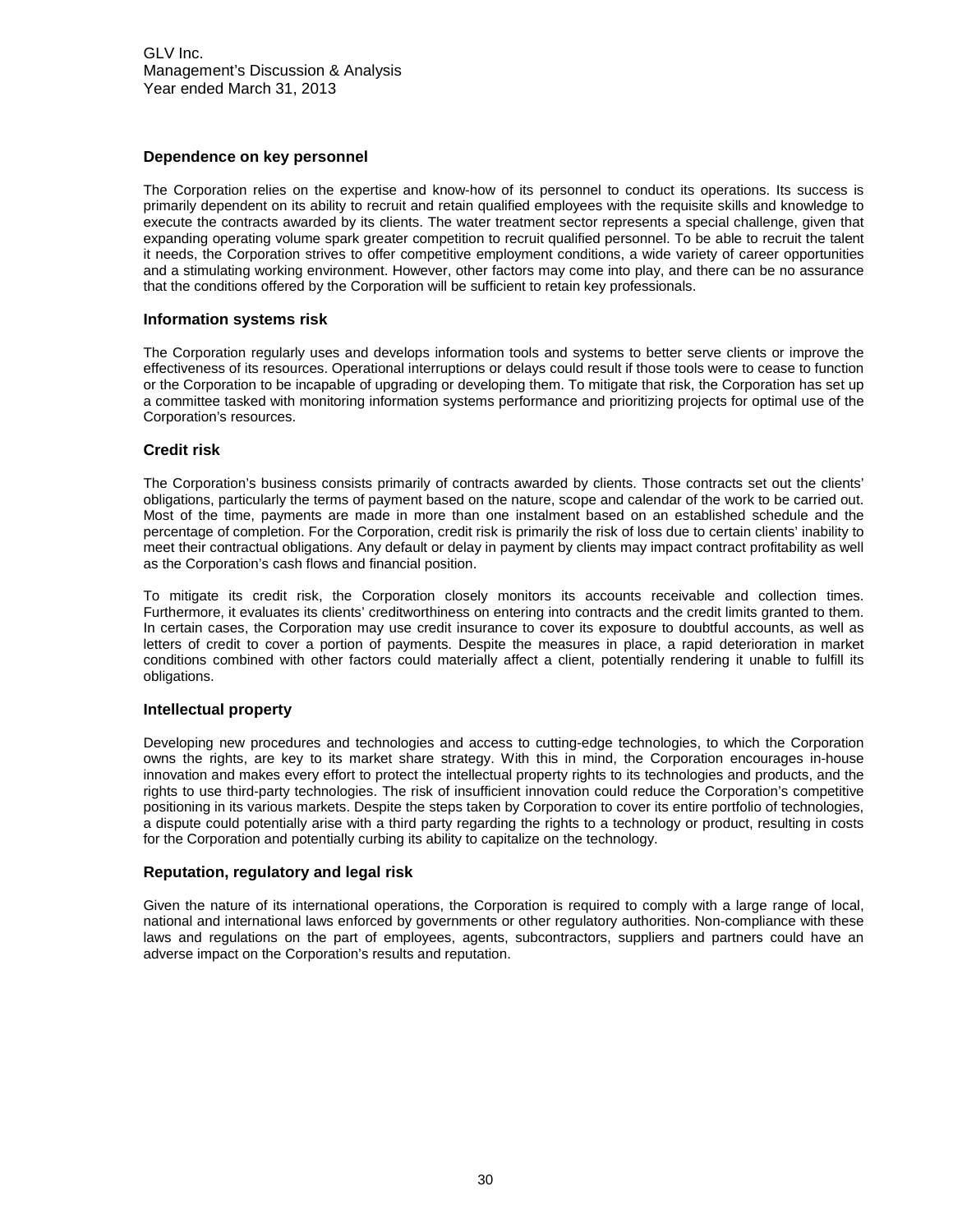GLV Inc. Management's Discussion & Analysis Year ended March 31, 2013

The Corporation develops and maintains client relationships in the normal course of business in accordance with high ethical standards as set out in its policies. The risk of non-performance of a contract under the terms agreed including the possibility of a default or a significant incident could adversely impact its reputation and influence its future capacity to win projects.

#### **Foreign exchange risk and foreign exchange contracts**

Given that it carries on a large proportion of its business in foreign countries, the Corporation is exposed to risks arising from currency fluctuations which can also impact its competitiveness. Moreover, any strengthening in the value of the Canadian dollar relative to one of these currencies would have a negative impact on the Corporation's financial position and operating results, which could be significant on consolidation of the subsidiaries' accounts.

The Corporation can make use of foreign exchange contracts to manage the foreign exchange risk related to certain large-scale contracts won by its subsidiaries. However, foreign exchange contracts also include the risk of a potential default by a counterparty on its obligations. To reduce this risk, the Corporation arranges foreign exchange forward contracts with sound financial institutions that have good credit ratings from recognized credit agencies.

#### **Acquisition risk**

The Corporation's growth strategy relies in particular on business acquisitions to broaden its portfolio of technologies and trademarks and strengthen its expertise in targeted markets, such as Parts and Services. While the Corporation's management has solid experience in integrating businesses, with many successful acquisitions over the past 15 years, any new acquisition can entail new challenges that may hamper the integration process or reduce its economic or operational advantages.

#### **Supply chain risk**

Under its business model, the Corporation makes significant use of an international network of manufacturing subcontractors, reducing fixed costs and giving it the flexibility it needs to accommodate the ebb and flow of demand. Although subcontractor obligations are clearly set out in the contracts entered into with the Corporation or its subsidiaries, a subcontractor could fail to meet the delivery schedule or the specifications of deliverables due to factors beyond the Corporation's control, which could adversely impact the Corporation's results.

In addition, the Corporation's key raw material is steel. The inability to procure this raw material in sufficient quantities and in a timely fashion, along with cost increases, could adversely affect the Corporation's operations and financial position.

# **Asset impairment risk**

A significant portion of the Corporation's assets is attributable to goodwill, intangible assets and other assets. In particular, intangible assets primarily refer to the value assigned to technologies, trademarks and customer relations, whereas other assets relate to development costs. Although the Corporation has devoted specific resources and initiatives to continuous improvement of customer relations, upgrading and expanding its portfolio of technologies and expertise and protecting its trademarks, other factors related to market and economic conditions could influence the value of its assets. Annually or when there is evidence of impairment, the Corporation conducts an impairment test of its goodwill and intangible assets to track changes in their value and reports its findings in its MD&A and consolidated financial statements.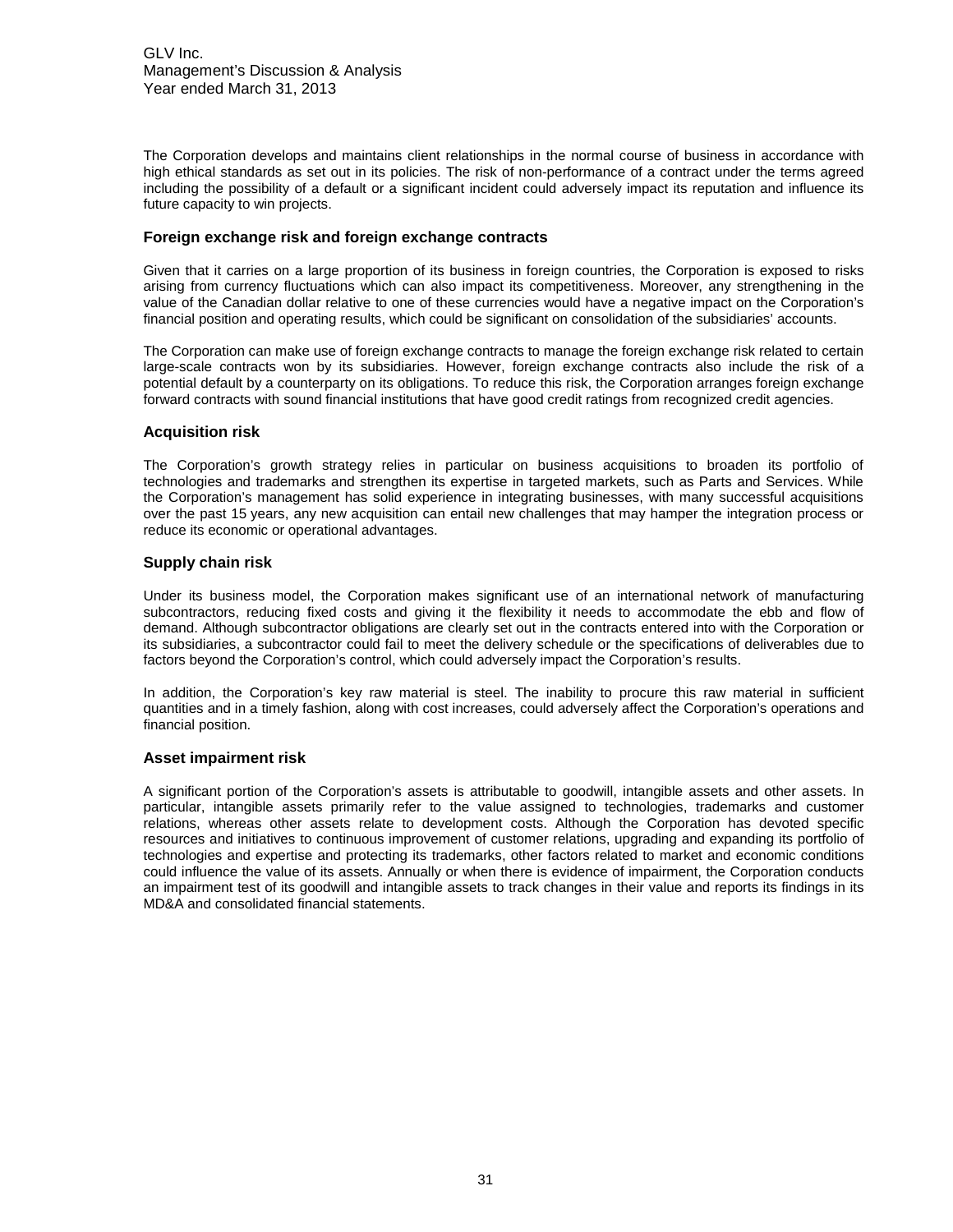#### **Interest rate risk**

The Corporation's profitability and financial position may be directly affected by changes in interest rates. Based on the potential effects of interest rate movements, the Corporation may use interest rate swaps when it deems appropriate.

#### **Holding company structure**

As a holding company, the Corporation operates through its subsidiaries. As a result, the Corporation's ability to meet its financial obligations is primarily contingent on receipt from its subsidiaries of interest and principal payments on intercompany advances, management fees, cash dividends and other cash payments. However, for a number of reasons, the subsidiaries may be unable to pay to the Corporation the amounts it needs to discharge its obligations.

As distinct legal entities, the subsidiaries of the Corporation have no obligation, contingent or otherwise, to make funds available to the Corporation, whether by way of dividends, interest payments, loans, advances or other payments. In addition, the payment of dividends and the granting of loans, advances and other payments to the Corporation by its subsidiaries are subject to statutory or contractual restrictions and are contingent on the earnings of such entities and various business and other considerations. These subsidiaries are parties to other agreements, including loan agreements that restrict their capacity to pay cash dividends or to make advances or other payments.

# <span id="page-31-0"></span>**11. ACCOUNTING POLICIES**

#### **(a) Critical accounting policies and estimates**

The preparation of the Corporation's consolidated financial statements in accordance with IFRS requires management to exercise judgment in developing estimates and making forward-looking assumptions that affect the amounts reported in the consolidated financial statements. Actual results could give rise to significant adjustments to the reported amounts of assets, liabilities and earnings (loss) in subsequent periods.

The Corporation's most significant estimates and assumptions consist of the following:

#### **Revenue recognition**

The calculation of expected costs in respect of new equipment sales contracts requires the use of estimates, such as total revenues expected from a given contract, as well as the assessment of total costs to be incurred to complete the contract. As a result, the percentage of completion of contract work is determined by dividing total costs incurred to date by total expected costs. These costs, which are assessed periodically, could be affected by various factors such as changes in maturities, material costs or labour costs. In such a case, project margins could be directly affected.

Management performs quarterly follow-ups on its largest contracts to review the suitability of its estimates, particularly those used in the assessment of total expected costs and the amount of revenues that were recognized based on the percentage of work completed.

Revenues are recognized to the extent it is probable that the economic benefits will accrue to the Corporation and the revenues can be reliably measured. Revenues are measured at the fair value of the consideration receivable, excluding discounts, rebates and sales taxes.

The Corporation's revenues are derived primarily from new equipment sales contracts, the sale of parts and the provision of services. These various types of revenue are accounted for using different methods. The following specific recognition criteria must also be met before revenues are recognized: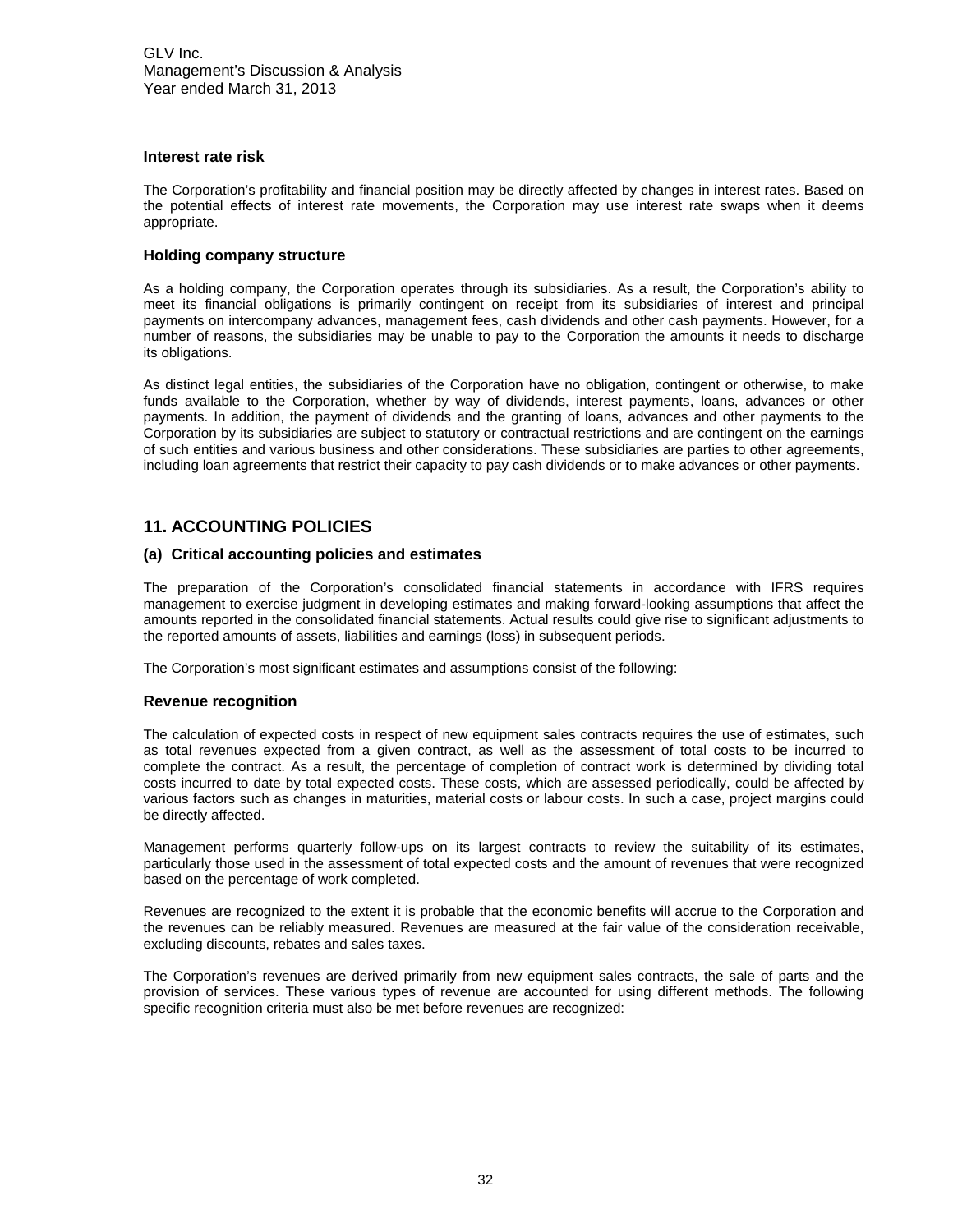#### *New equipment contracts*

As soon as the amount of a new equipment contract can be reliably estimated, contract revenues and expenses are recognized in the consolidated statement of earnings (loss) based on the percentage of completion of the contract. The percentage of completion is usually assessed by comparing costs incurred to date with total expected costs according to the Corporation's estimates.

The entire amount of an expected loss on a contract is recognized immediately in the statement of earnings (loss).

#### *Contracts in progress*

Contracts in progress include direct labour, materials and overhead costs plus any estimated margin on such costs. General and administrative expenses are recognized as incurred. Contracts in progress relate to revenues recognized by the Corporation as the work progresses, according to the revenue recognition method applied, in excess of client billings, and are recorded at their estimated net realizable value.

#### *Deferred revenues*

Deferred revenues refer to client billings, according to the revenue recognition method applied, in excess of revenues recognized by the Corporation.

#### *Sale of parts*

Revenues from the sale of parts (or spare parts) are recognized when the risks and rewards of ownership of the goods have passed on to the buyer, usually on delivery of goods.

#### *Provision of services*

Revenues from after-sales services, aftermarket and upgrades are recognized when the service is performed.

#### *Contractual arrangements with multiple revenue categories*

The Corporation may enter into contractual arrangements with a client whereby, for a single project, deliverables from several revenue categories – construction and manufacture of new equipment, technical services, maintenance and parts – may be included. When entering into such arrangements, the Corporation assesses each activity based on its fair value or the best estimate of the selling price. Accordingly, when entering into such arrangements for a single project, the value of each revenue category is based on the fair value of the related deliverable and recognized according to the respective revenue recognition methods described above.

#### **Provision for doubtful accounts**

The measurement of the provision for doubtful accounts is based on certain assumptions and assessments as to clients' ability to pay their outstanding balances. These estimates are based primarily on overall client payment history or a specific analysis of clients' ability to meet their obligations to the Corporation in special cases.

#### **Goodwill and long-lived assets**

To determine the recoverable amount, goodwill and other long-lived assets that cannot be valued on their own are grouped into cash-generating units ("CGUs"), defined as the smallest group of assets generating cash inflows that are largely independent.

Goodwill represents the excess of the purchase price over the fair value of net assets of acquired businesses. Goodwill is not amortized; the goodwill of each CGU is tested for impairment annually, or more frequently, if events or changes in circumstances indicate that the asset might be impaired. Goodwill impairment losses cannot be reversed in subsequent periods.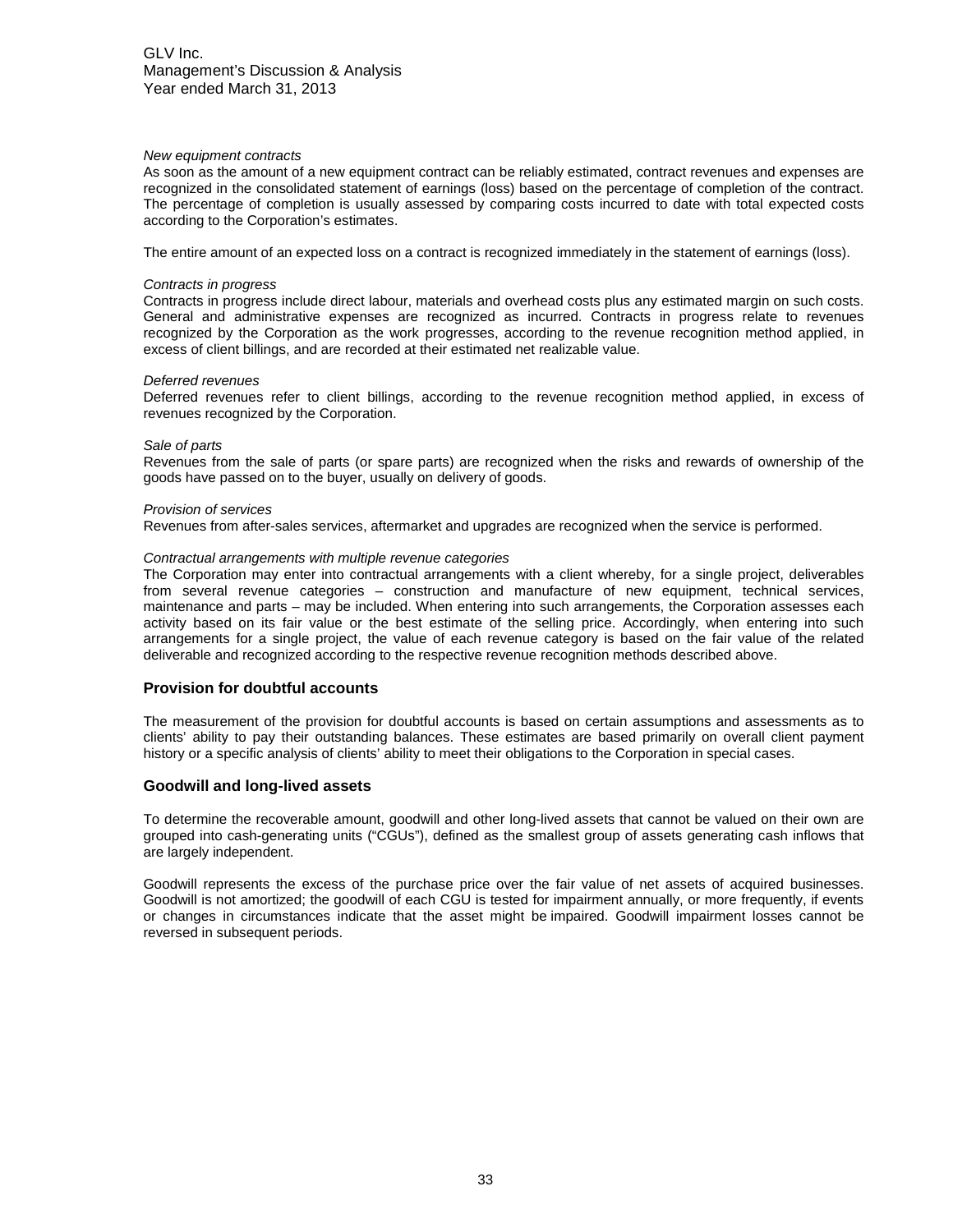An impairment loss, representing the difference between the CGU's carrying amount and its recoverable amount, is recognized where the CGU's carrying amount exceeds its recoverable amount. A CGU's recoverable amount is the greater of value in use and fair value less costs to sell. The Corporation determined the recoverable amount using value in use for some CGUs and fair value less costs to sell for other CGUs. The method used to determine the recoverable amount varies based on available data and each CGU's different business environments. A CGU's value in use was determined using valuation models based on normalized estimated discounted future cash flows. Future cash flows are based on the Corporation's projections over a three-year period. Beyond this period, projections are extrapolated using an assumed growth rate of 2%. Fair value less costs to sell was determined using valuation multiples on expected income (loss) before amortization, interest and income taxes.

The Corporation has set March 31 as its annual impairment test date.

The carrying amounts of long-lived assets–property, plant and equipment and intangible assets–are reviewed at the end of each reporting period to assess whether there is any indication that an asset is impaired. Where such indication exists, the recoverable amount (the greater of fair value less costs to sell and value in use) of the asset is estimated.

Value in use is primarily determined based on the present value of future operating cash flows and a terminal value. Standard valuation techniques are used based on the following main economic data: discount rates, terminal values and growth rates. Fair value less costs to sell is calculated by reference to comparable transactions in the industry. When an asset's carrying amount exceeds its recoverable amount, an impairment loss is recognized in earnings (loss) for the year. Impairment losses recognized in respect of property, plant and equipment or intangible assets may be subsequently reversed if the recoverable amount of the assets once again exceeds their net carrying amount. The value of the asset following the reversal of an impairment loss may not exceed the carrying amount that would have been determined if the impairment had not been recognized in prior periods, net of amortization.

As at March 31, 2013, the Corporation's core CGUs consist of Energy, Electronics and Metals, Food and Beverage Processing, Desalination and Municipal Europe/Middle East/Africa ("EMEA"), Municipal North America, GL&V Pulp and Paper, and Other (comprising various CGUs with goodwill and intangible assets whose carrying amounts are not material to the aggregate carrying amounts of the Corporation's goodwill and intangible assets).

The Corporation completed its annual goodwill impairment testing as at March 31, 2013. The recoverable amounts of the Energy, Electronics and Metals, Desalination and Municipal EMEA, Municipal North America and GL&V Pulp and Paper CGUs were determined using fair value less costs to sell. For the Food and Beverage Processing CGU, the recoverable amount was determined at the higher of fair value less costs to sell and value in use. The fair value was measured by the Corporation using valuation multiples for expected operating income (loss) before amortization, interest and income taxes. In this regard, management established cash flow projections for the year ending March 31, 2014, which were approved by the Corporation's Board of Directors. The projections were prepared based on both historical data and future trends anticipated by the Corporation. A valuation multiple was then applied to the projections to determine the recoverable amount of each CGU. The Energy, Electronics and Metals and Food and Beverage Processing CGUs had a valuation multiple of 7.4 and an observed range of 7.0 to 8.5. The Municipal North America CGU had a multiple of 8.0 and an observed range of 7.0 to 8.5. The Desalination and Municipal EMEA CGU had a multiple of 6.1 and an observed range of 6.0 to 7.0. The GL&V Pulp and Paper CGU had a multiple of 5.4 and an observed range of 5.0 to 6.0. Valuation multiples are determined based on comparable market data, each CGU's specific risk exposures, the CGU's historical data and future trends as anticipated by the Corporation.

The impairment test determined that the recoverable amounts of the Energy, Electronics and Metals, Desalination and Municipal EMEA, Municipal North America and GL&V Pulp and Paper CGUs were higher than their carrying amounts.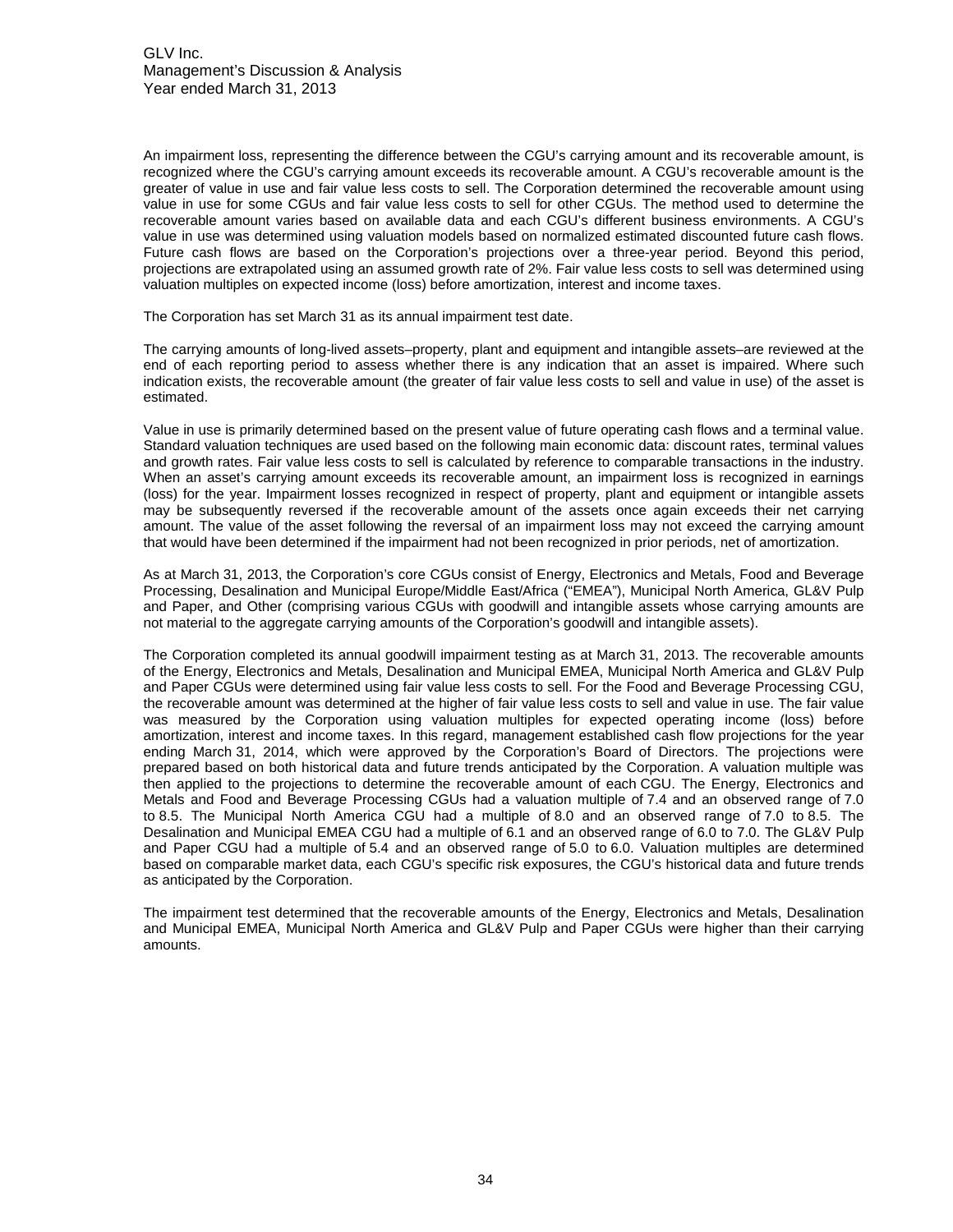GLV Inc. Management's Discussion & Analysis Year ended March 31, 2013

For the CGUs indicated above, using the assumption of the lower end of the value multiple range or a 5% reduction in expected operating income before amortization, interest and income taxes would have had no effect on the impairment charge.

#### **Income taxes and measurement of deferred tax assets**

The Corporation follows the asset and liability method of accounting for income taxes. Under this method, deferred tax assets and liabilities are recognized for the estimated future tax consequences attributable to temporary differences between the financial statement carrying amounts of existing assets and liabilities and their respective tax bases. Deferred tax assets and liabilities are measured using enacted or substantively enacted tax rates in effect for the year in which those temporary differences are expected to reverse or be settled. The effect on deferred tax assets and liabilities of a change in tax rates is recognized in earnings (loss) in the period in which the rates are enacted or substantively enacted. Deferred tax assets are recognized only when their realization is deemed probable.

Such method requires the exercise of significant judgment in determining whether or not the Corporation's future income tax assets are "more likely than not" to be recovered from future taxable income and therefore, can be recognized in the Corporation's consolidated financial statements. Also, estimates are required to determine the realization and settlement dates for income tax assets and income tax liabilities, respectively, as well as the enacted or substantially enacted tax rates effective at such time.

#### **Other**

Apart from those discussed above, the Corporation's estimates pertain to provisions on inventories, useful lives of assets for calculating amortization, provisions (including warranties and assessment of dispute settlements), assumptions regarding defined benefit pension plans and stock-based compensation.

#### **(b) Future changes in accounting policies**

The following changes will be effective for the Corporation as of April 1, 2013. In light of the current situation and unless otherwise indicated below, the Corporation does not anticipate any significant effects on its net loss or financial position except for disclosure items related to IFRS 12.

#### *IFRS 7, Financial Instruments: Disclosures*

In December 2011, the IASB amended this standard to set out additional disclosure requirements regarding the offsetting of financial assets and financial liabilities. The standard was also amended to reflect the effects of adopting IFRS 9, *Financial Instruments*.

#### *IFRS 10, Consolidated Financial Statements*

On May 12, 2011, the IASB released IFRS 10, *Consolidated Financial Statements*, which provides for a single consolidation model based on a qualitative definition of control, replacing the guidance set out in IAS 27, *Separate Financial Statements*, and SIC 12, *Consolidation – Special Purpose Entities*.

#### *IFRS 11, Joint Arrangements*

On May 12, 2011, the IASB released IFRS 11, *Joint Arrangements*, which supersedes IAS 31, *Interests in Joint Ventures*, and SIC 13, *Jointly Controlled Entities: Non-Monetary Contributions by Venturers*. This standard prohibits consolidating joint ventures using the proportionate consolidation method and eliminates the distinction between jointly controlled assets and jointly controlled operations.

IAS 27, *Separate Financial Statements*, and IAS 28, *Investments in Associates and Joint Ventures*, were amended subsequent to the release of IFRS 10 and IFRS 11.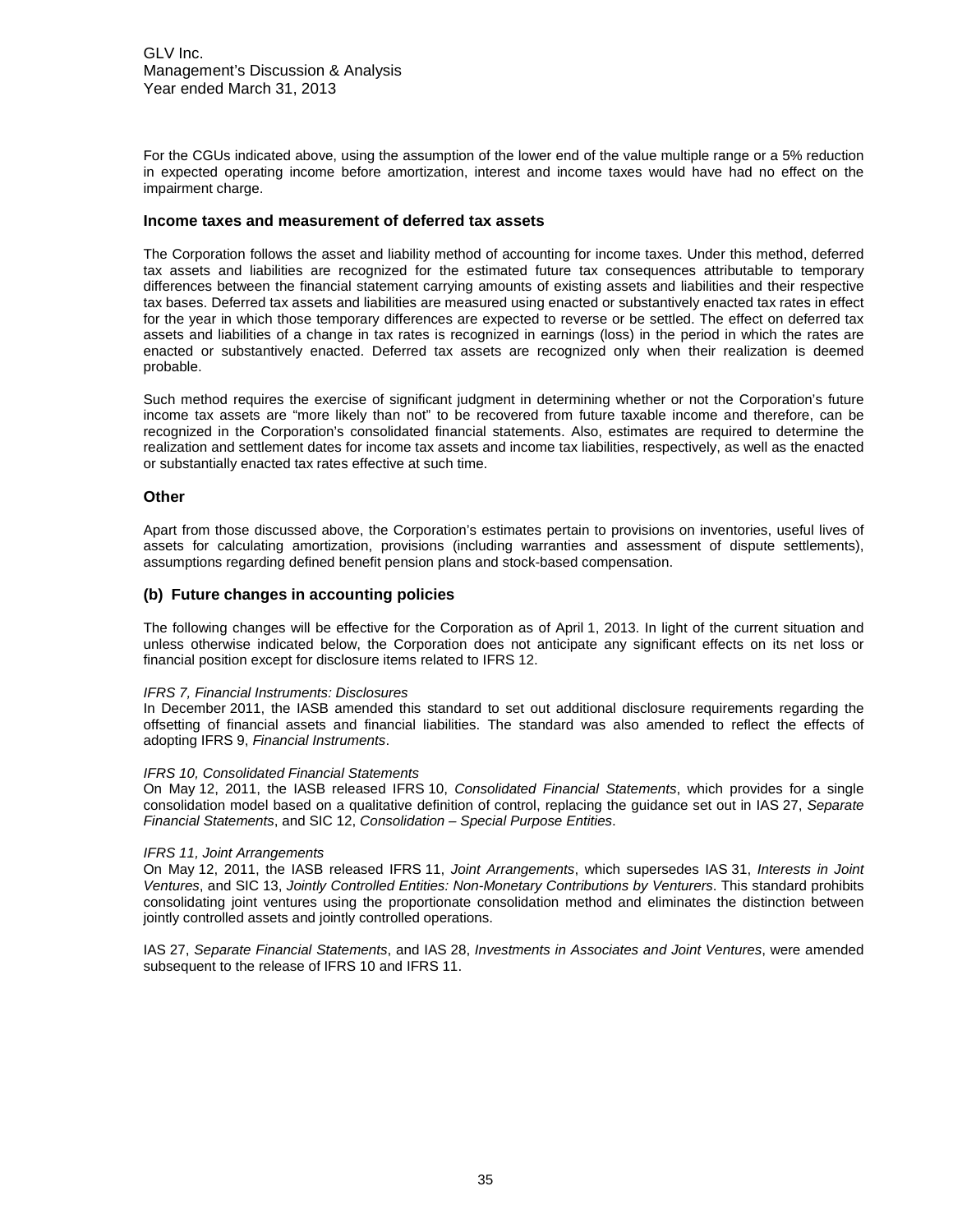#### *IFRS 12, Disclosure of Interests in Other Entities*

On May 12, 2011, the IASB released IFRS 12, *Disclosure of Interests in Other Entities*, which contains all of the disclosure requirements for interests in other entities, including subsidiaries, associates, joint ventures and structured entities. Although some of these disclosure requirements were already set out in current standards, some are new, potentially giving rise to additional disclosure requirements for the Corporation.

#### *IFRS 13, Fair Value Measurement*

On May 12, 2011, the IASB released IFRS 13, *Fair Value Measurement*, which provides a single definition of fair value, eliminating inconsistencies between other definitions set out in various existing standards (financial instruments, property, plant and equipment, investment properties, etc.). In addition, the standard carries forward fair value disclosure requirements for financial instruments and extends their scope to all items measured at fair value.

#### *IAS 19, Employee Benefits*

The amendments to IAS 19 affect, among other things, the recognition of defined benefit expense and the presentation of the revaluation component in other comprehensive income (loss), which eliminates the previously available option under IAS 19 to recognize or defer changes in the obligation related to actuarial gains and losses. IAS 19 also introduces a net interest cost approach which replaces expected return on plan assets and interest expense related to the defined benefit obligation by a single net interest cost component computed by multiplying the net defined benefit asset or liability recognized by the discount rate used to determine the defined benefit obligation. In addition, total past service costs will now be recognized through earnings (loss) when the plan is amended with deferral to future service periods no longer permitted. The adoption of these changes as at April 1, 2013 will have no significant impact on the net loss reported for the year ended March 31, 2014.

The following changes will be effective for the Corporation as of the fiscal year beginning on April 1, 2015 for IFRS 9 and as of the fiscal year beginning on April 1, 2014 for amended IAS 32.

#### *IFRS 9, Financial Instruments*

In November 2009, the IASB released IFRS 9, *Financial Instruments*, which provides a model for the recognition, classification and measurement of financial instruments, replacing the guidance set out in IAS 39, *Financial Instruments: Recognition and Measurement.*

#### *IAS 32, Financial Instruments: Presentation*

In December 2011, the IASB amended this standard for consistency in the application of certain financial asset and financial liability offsetting criteria.

The Corporation is currently assessing the impacts of adopting these two standards.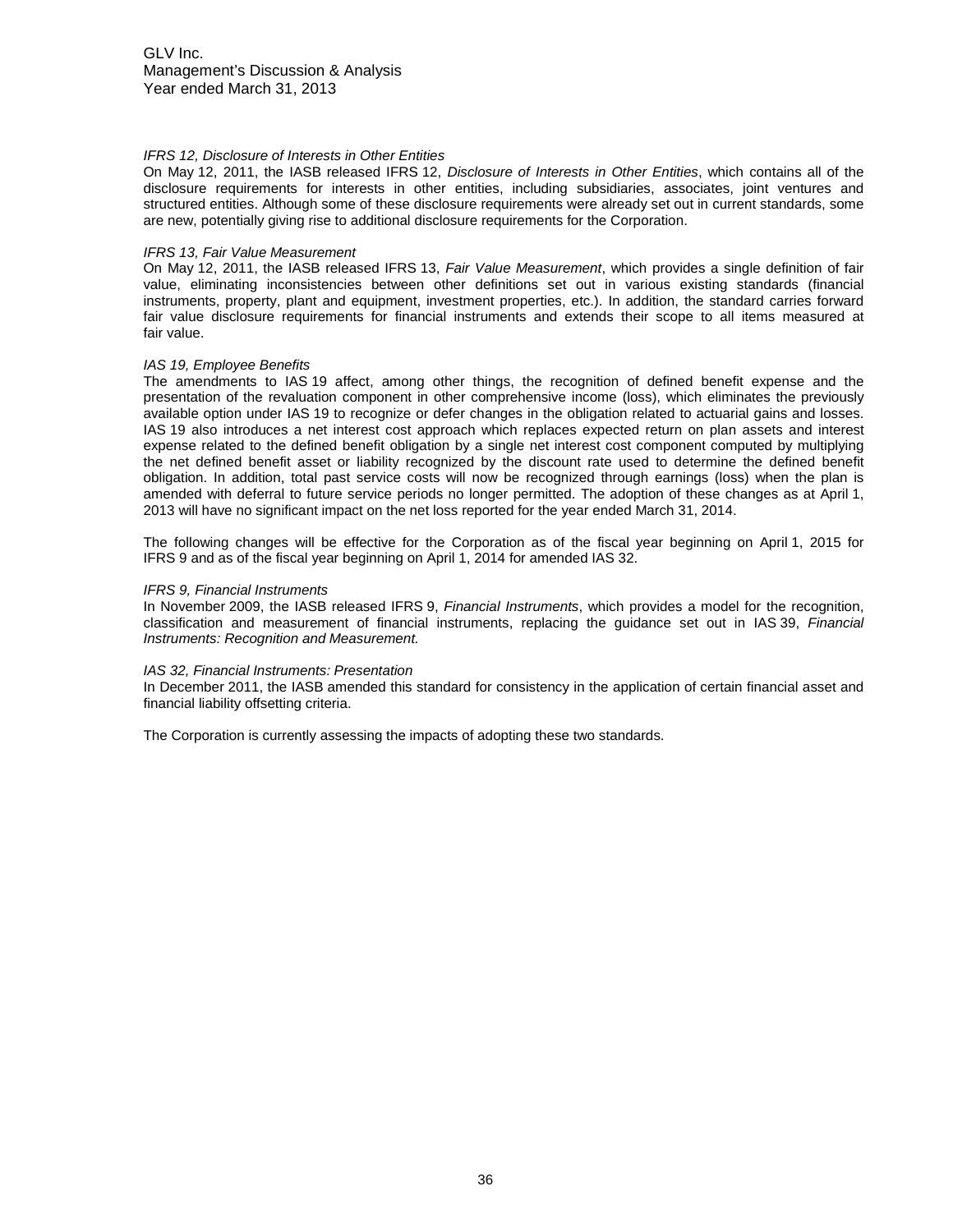# <span id="page-36-0"></span>**12. RECONCILIATION OF NON-IFRS FINANCIAL MEASURES**

The financial information presented in this MD&A, including tabular amounts, is prepared in accordance with IFRS. The information contained in the MD&A also includes some figures regarding earnings (loss) and cash flows that are non-IFRS financial measures, specifically:

- **Adjusted EBITDA:** Earnings before amortization, asset impairment, net financial expenses, foreign exchange loss (gain), loss (gain) related to derivative financial instruments and income taxes;
- **Normalized adjusted EBITDA:** Adjusted EBITDA before items recorded outside the normal course of business, including restructuring costs and loss on disposal;
- **Normalized net earnings (loss)**: Earnings (loss) before items recorded outside the normal course of business, including restructuring costs and loss on disposal;
- **Cash flows generated from (used in):** Cash flows provided by (used in) operating activities, less additions to property, plant and equipment (net of disposals);
- **Cash flows generated from (used in) per share:** cash flows generated from (used in) divided by the weighted average number of participating shares outstanding during the reporting period.

Such measures enable management to assess the operational and financial performance of its operating divisions. These measures are also commonly used by the financial community to analyze and compare the performance of companies engaged in the same industries. However, they are not intended to be regarded as alternatives to other financial performance measures or to the statement of cash flows as indicators of liquidity. They are not intended to represent funds available for debt service, dividends, reinvestment or other discretionary uses, and should not be considered in isolation or as a substitute for other performance measures calculated under IFRS. Management's definition of these measures may differ from similarly titled measures reported by other companies.

To assess the annual growth in revenues excluding the impact of business acquisitions or disposals, the Corporation uses the organic change measure. Organic change is computed by eliminating the impact of revenue from acquisitions or disposals with the comparative period of the previous fiscal year, at constant exchange rates.

The Corporation's backlog consists of firm orders supported, as the case may be, by a signed contract, a purchase order or an advance receipt on a contract. Under certain circumstances, management may decide to include a contract in the backlog even though the contract has not been signed if the stages to be completed are administrative in nature or deemed not to be significant. Management may also decide to defer recognition of a contract in the backlog if, for instance, there are risks that the order could be cancelled or delayed, or that the collection of the selling price is exposed to risks. In that case, the order in question will normally be added to the backlog only upon collection of part of the selling price in the form of advance receipts on a contract, or when management has a reasonable degree of comfort thereof. Management may also decide to record a general reserve accounting for its assessment of the various risks related to the orders recognized in the backlog.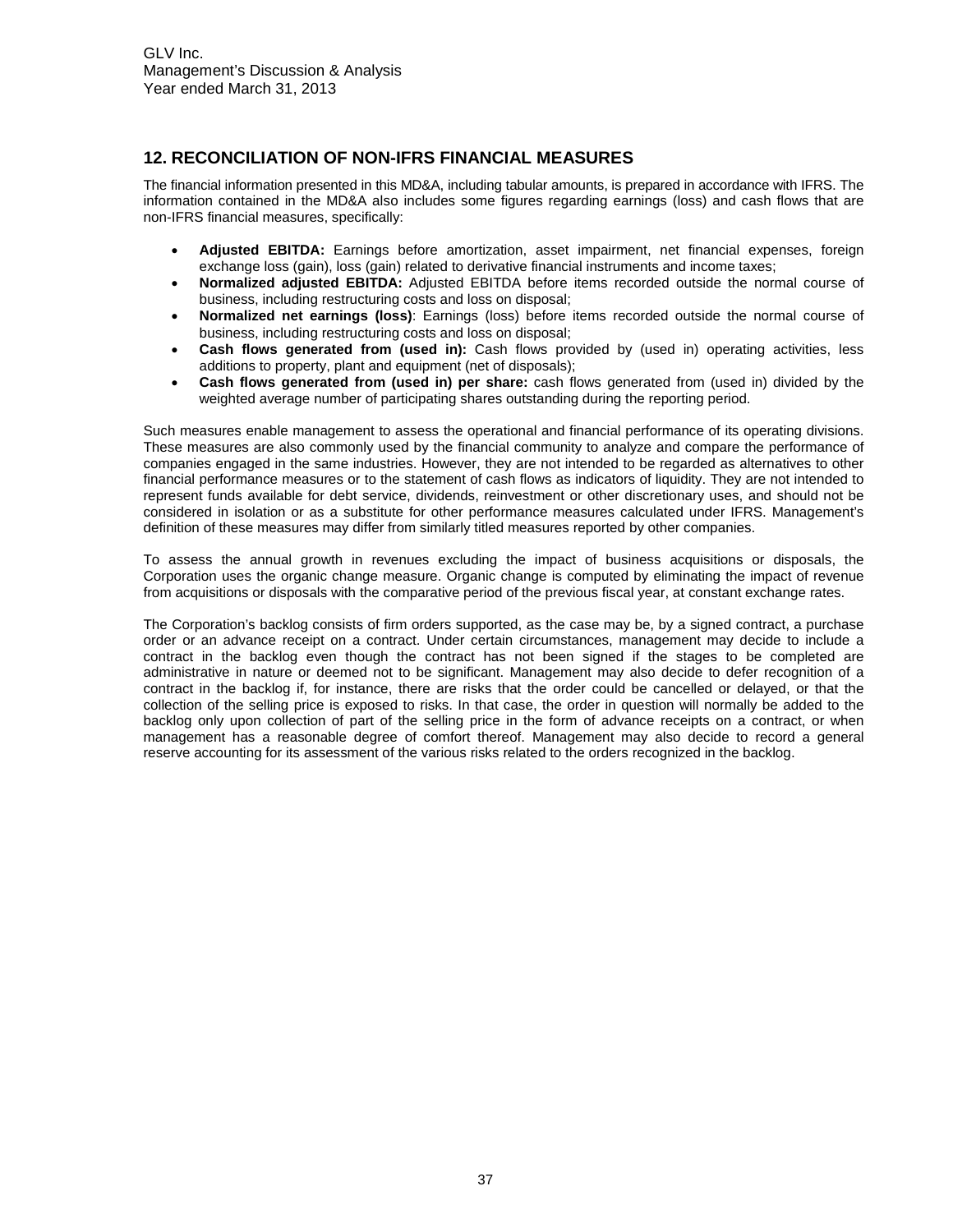The following table reconciles non-IFRS financial measures from the Corporation's consolidated statement of earnings (loss).

|                                                                                                                               |                 |                      |                 | Consolidated    |
|-------------------------------------------------------------------------------------------------------------------------------|-----------------|----------------------|-----------------|-----------------|
|                                                                                                                               |                 | <b>GL&amp;V Pulp</b> |                 | earnings        |
| (in thousands of $$$ )                                                                                                        | Ovivo           | and Paper            | Other           | (loss)          |
| As presented on the financial statements:                                                                                     |                 |                      |                 |                 |
|                                                                                                                               |                 |                      |                 |                 |
| Quarter ended March 31, 2013                                                                                                  |                 |                      |                 |                 |
| Operating income (loss) from continuing operations                                                                            | 3,083           | 1,908                | (2,629)         | 2,362           |
| Asset impairment                                                                                                              |                 |                      |                 |                 |
| Amortization                                                                                                                  | 1,611           | 558                  | 804             | 2,973           |
| Earnings (loss) before amortization, asset impairment, net                                                                    |                 |                      |                 |                 |
| financial expenses, foreign exchange loss (gain), loss (gain)<br>related to derivative financial instruments and income taxes |                 |                      |                 |                 |
|                                                                                                                               | 4,694           | 2,466                |                 | 5,335           |
| related to continuing operations<br>Normalized items                                                                          | 2,508           |                      | (1,825)<br>64   |                 |
| <b>Normalized adjusted EBITDA</b>                                                                                             | 7,202           | (44)                 |                 | 2,528           |
|                                                                                                                               |                 | 2,422                | (1,761)         | 7,863           |
|                                                                                                                               |                 |                      |                 |                 |
| Year ended March 31, 2013                                                                                                     |                 |                      |                 |                 |
|                                                                                                                               |                 |                      |                 |                 |
| Operating income (loss) from continuing operations                                                                            | 9,493<br>650    | 8,744                | (12, 445)       | 5,792<br>650    |
| Asset impairment                                                                                                              |                 |                      |                 |                 |
| Amortization                                                                                                                  | 6,252           | 2,334                | 3,803           | 12,389          |
| Earnings (loss) before amortization, asset impairment, net                                                                    |                 |                      |                 |                 |
| financial expenses, foreign exchange loss (gain), loss (gain)                                                                 |                 |                      |                 |                 |
| related to derivative financial instruments and income taxes                                                                  |                 |                      |                 |                 |
| related to continuing operations<br>Normalized items                                                                          | 16,395          | 11,078               | (8,642)         | 18,831          |
| <b>Normalized adjusted EBITDA</b>                                                                                             | 4,951<br>21,346 | 80<br>11,158         | 387<br>(8, 255) | 5,418<br>24,249 |
|                                                                                                                               |                 |                      |                 |                 |
|                                                                                                                               |                 |                      |                 |                 |
| Quarter ended March 31, 2012                                                                                                  |                 |                      |                 |                 |
| Operating income (loss) from continuing operations                                                                            | (43, 597)       | 4,629                | (6, 490)        | (45, 458)       |
| Asset impairment                                                                                                              | 39,281          |                      | 1,641           | 40,922          |
| Amortization                                                                                                                  | 1,734           | 571                  | 1,076           | 3,381           |
| Earnings (loss) before amortization, asset impairment, net                                                                    |                 |                      |                 |                 |
| financial expenses, foreign exchange loss (gain), loss (gain)                                                                 |                 |                      |                 |                 |
| related to derivative financial instruments and income taxes                                                                  |                 |                      |                 |                 |
| related to continuing operations                                                                                              | (2, 582)        | 5,200                | (3,773)         | (1, 155)        |
| Normalized items                                                                                                              | 2,187           | 1,491                | 1,262           | 4,940           |
| <b>Normalized adjusted EBITDA</b>                                                                                             | (395)           | 6,691                | (2, 511)        | 3,785           |
|                                                                                                                               |                 |                      |                 |                 |
|                                                                                                                               |                 |                      |                 |                 |
| Year ended March 31, 2012                                                                                                     |                 |                      |                 |                 |
| Operating income (loss) from continuing operations                                                                            | (37, 491)       | 11,922               | (14, 817)       | (40, 386)       |
| Asset impairment                                                                                                              | 39,281          |                      | 1,641           | 40,922          |
| Amortization                                                                                                                  | 7,922           | 2,222                | 4,485           | 14,629          |
| Earnings (loss) before amortization, asset impairment, net                                                                    |                 |                      |                 |                 |
| financial expenses, foreign exchange loss (gain), loss (gain)                                                                 |                 |                      |                 |                 |
| related to derivative financial instruments and income taxes                                                                  |                 |                      |                 |                 |
| related to continuing operations                                                                                              | 9,712           | 14,144               | (8,691)         | 15,165          |
| Normalized items                                                                                                              | 3,345           | 1,491                | 1,262           | 6,098           |
| <b>Normalized adjusted EBITDA</b>                                                                                             | 13,057          | 15,635               | (7, 429)        | 21,263          |